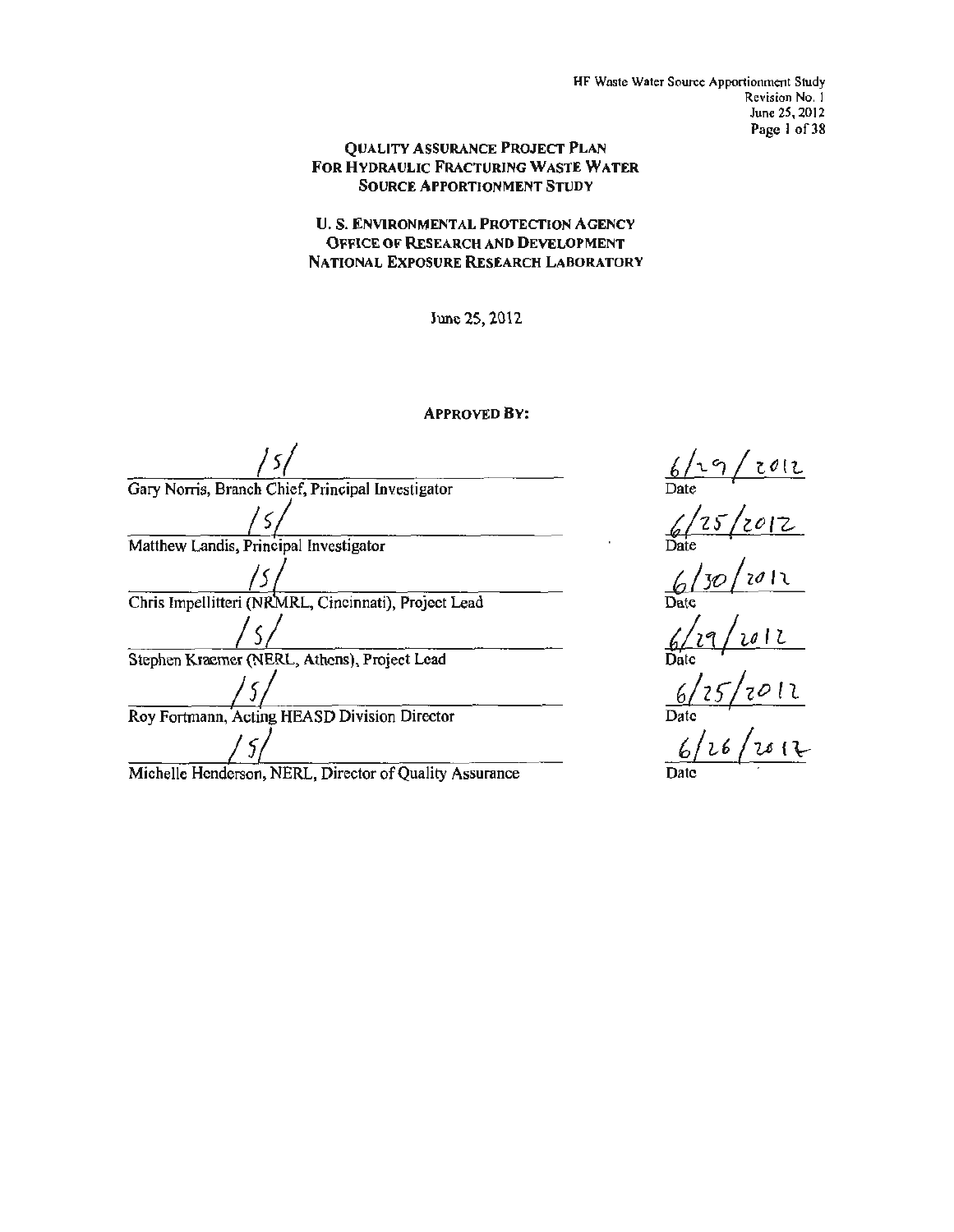#### **Table of Contents**  $A2$

| А3<br>A4       |  |
|----------------|--|
| A5             |  |
| А6<br>Α7       |  |
| A8<br>Α9       |  |
|                |  |
| Β1             |  |
| B2             |  |
| B3<br>Β4       |  |
| <b>B5</b>      |  |
| В6             |  |
| В7             |  |
| Β8             |  |
| Β9             |  |
| <b>B10</b>     |  |
| C1             |  |
| C <sub>2</sub> |  |
| D1<br>D2<br>D3 |  |
|                |  |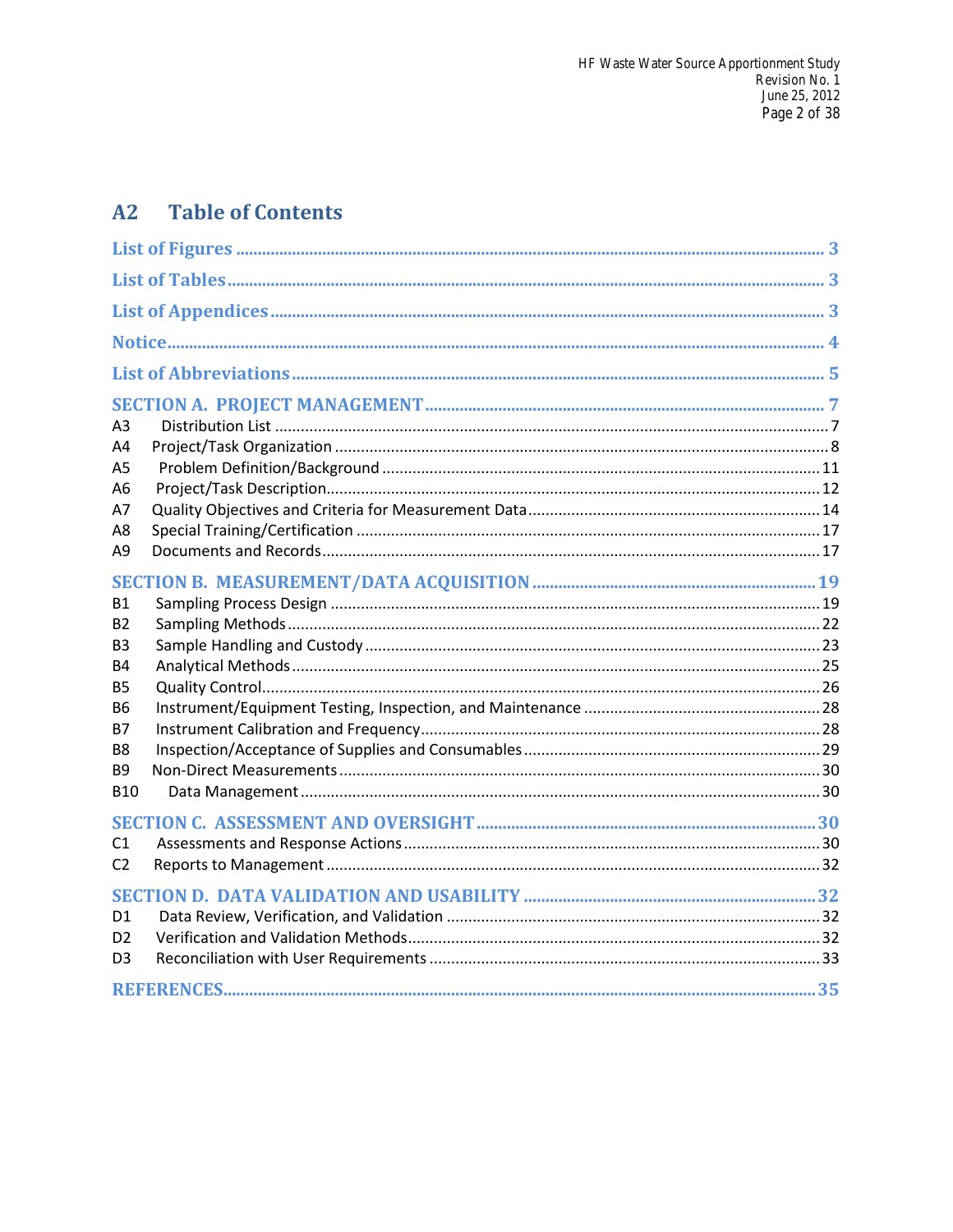| <b>HF Waste Water Source Apportionment Study</b><br>Revision No. 1<br>June 25, 2012 |
|-------------------------------------------------------------------------------------|
| Page 3 of 38<br><b>List of Figures</b>                                              |

## **List of Tables**

| <b>Table 1.</b> HF Wastewater Source Apportionment Study Research Team Personnel Responsibilities10       |  |
|-----------------------------------------------------------------------------------------------------------|--|
|                                                                                                           |  |
| <b>Table 3.</b> Target quantitative Data Quality Indicators for Inorganic Elements by Inductively Coupled |  |
|                                                                                                           |  |
| Table 4. Target quantitative Data Quality Indicators for Inorganic Ions by High Resolution Inductively    |  |
|                                                                                                           |  |
| <b>Table 5.</b> Target quantitative Data Quality Indicators for Inorganic Ions by Ion Chromatography17    |  |
|                                                                                                           |  |
|                                                                                                           |  |
|                                                                                                           |  |
|                                                                                                           |  |
|                                                                                                           |  |
|                                                                                                           |  |

# **List of Appendices**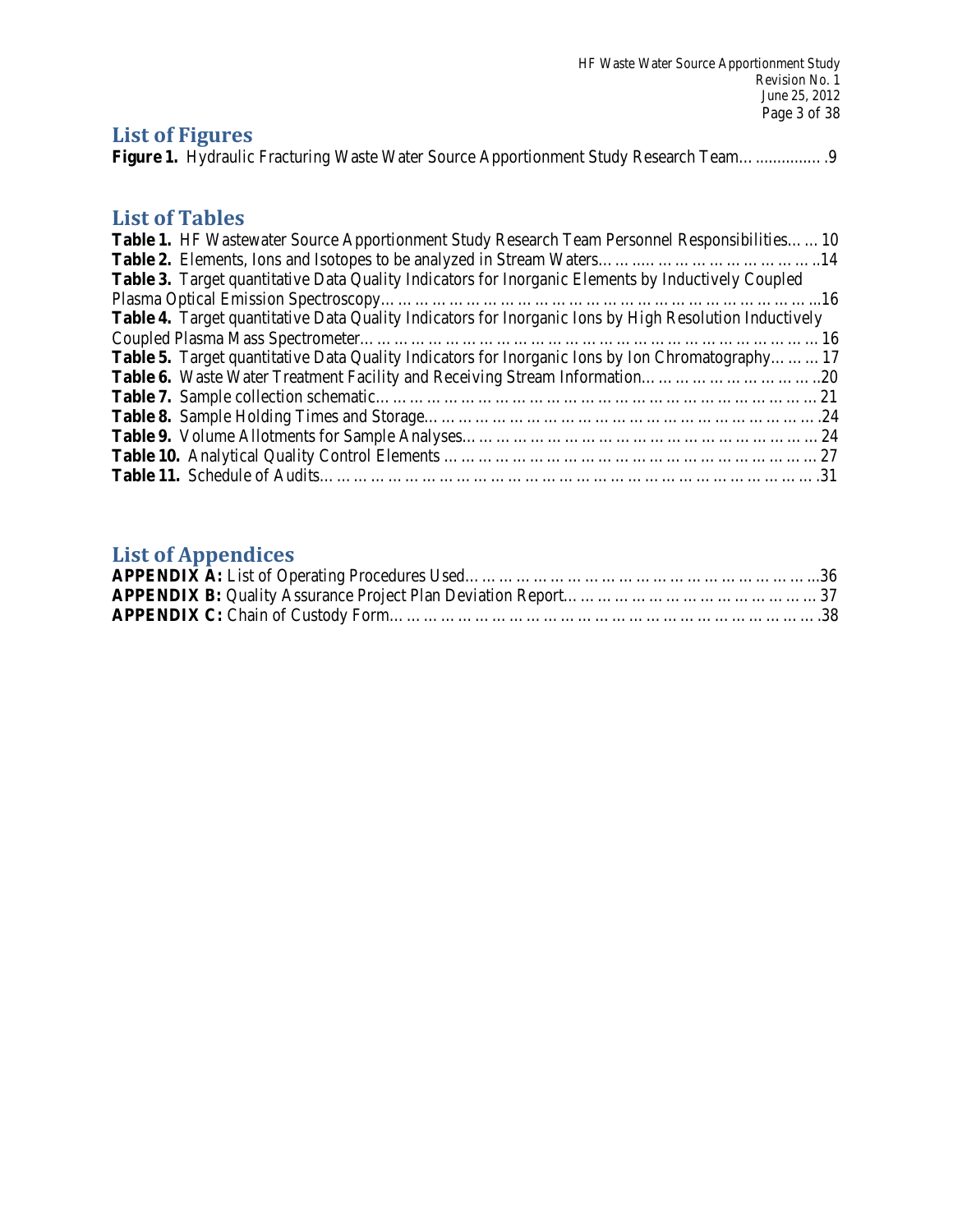## **Notice**

 formulate or support a regulation or guidance; or to represent a final Agency decision or position. EPA does not consider this internal planning document an official Agency dissemination of information under the Agency's Information Quality Guidelines, because it is not being used to This planning document describes the quality assurance/quality control activities and technical requirements that will be used during the research study. EPA plans to publish the research study results in a draft report, which will be reviewed by the EPA Science Advisory Board. The final research report would be considered the official Agency dissemination. Mention of trade names or commercial products in this planning document does not constitute endorsement or recommendation for use.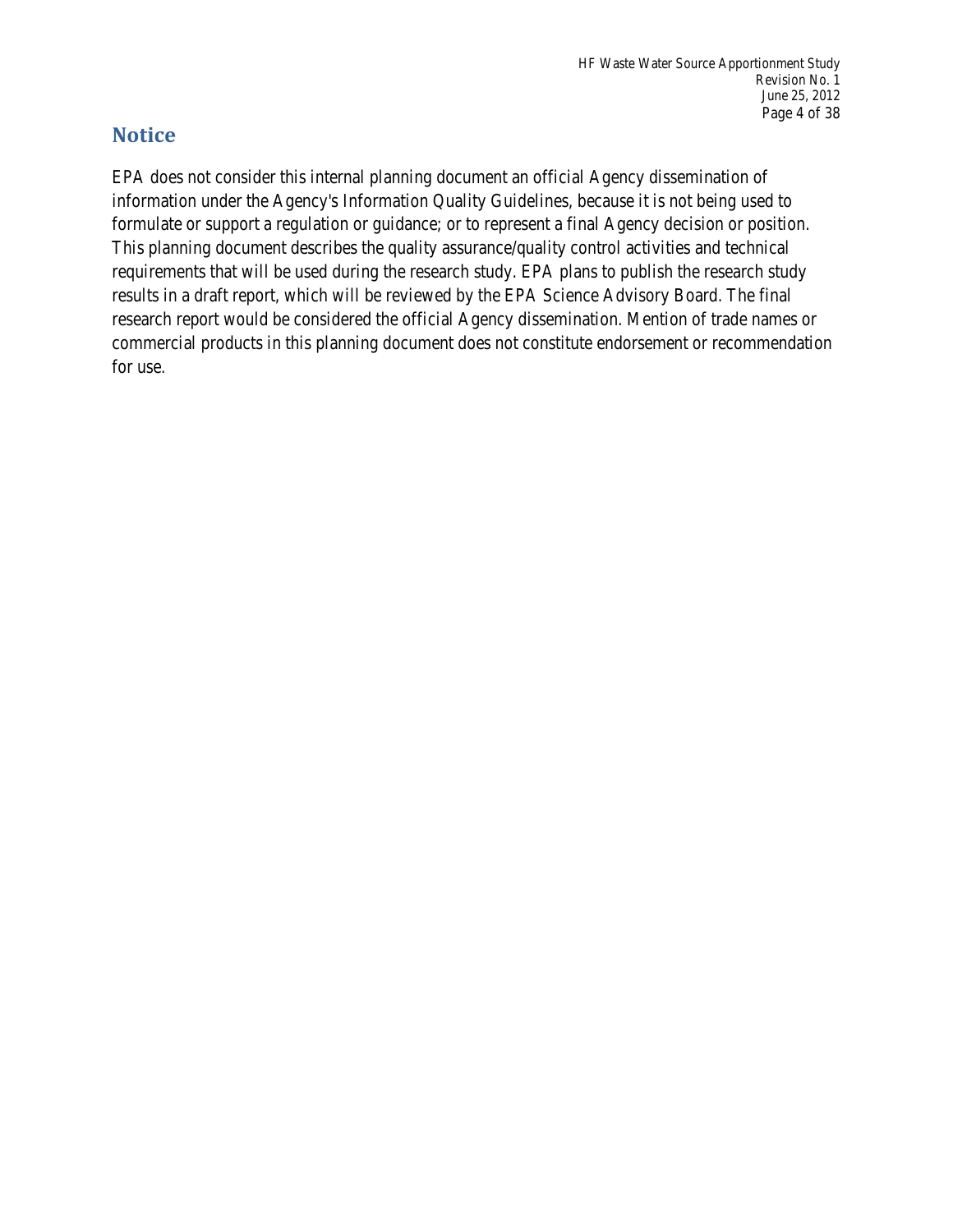# **List of Abbreviations**

| <b>AMD</b>      | <b>Acid Mine Drainage</b>                                                          |  |  |  |
|-----------------|------------------------------------------------------------------------------------|--|--|--|
| BP              | <b>Barometric Pressure</b>                                                         |  |  |  |
| <b>CMB</b>      | <b>Chemical Mass Balance</b>                                                       |  |  |  |
| <b>CFUB</b>     | Coal Fired Utility Boiler                                                          |  |  |  |
| <b>COTS</b>     | Commercial off-the-shelf                                                           |  |  |  |
| <b>COTW</b>     | <b>Commercially Owned Treatment Works</b>                                          |  |  |  |
| <b>CFS</b>      | Cubic Feet per Second                                                              |  |  |  |
| <b>CPVC</b>     | Chlorinated Polyvinyl Chloride                                                     |  |  |  |
| DaVIs           | Data Visualization                                                                 |  |  |  |
| <b>DBP</b>      | Disinfection Byproduct                                                             |  |  |  |
| DI              | Deionized                                                                          |  |  |  |
| <b>DQO</b>      | Data quality objective                                                             |  |  |  |
| <b>ECAB</b>     | Environmental Characterization and Apportionment Branch                            |  |  |  |
| <b>EPA</b>      | <b>Environmental Protection Agency</b>                                             |  |  |  |
| <b>ERD</b>      | <b>Ecosystems Research Division</b>                                                |  |  |  |
| <b>GPD</b>      | Gallons per day                                                                    |  |  |  |
| <b>GWERD</b>    | Ground Water and Ecosystem Research Division                                       |  |  |  |
| <b>HEASD</b>    | Human Exposure and Atmospheric Sciences Division                                   |  |  |  |
| HF              | Hydraulic fracturing                                                               |  |  |  |
| <b>HR-ICPMS</b> | High Resolution Magnetic Sector Field Inductively Coupled Plasma Mass Spectrometer |  |  |  |
| IC              | Ion Chromatography                                                                 |  |  |  |
| <b>ICP-OES</b>  | Inductively coupled plasma optical emission spectroscopy                           |  |  |  |
| IDL             | <b>Instrument Detection Level</b>                                                  |  |  |  |
| IO              | <b>Immediate Office</b>                                                            |  |  |  |
| LDR             | Linear Dynamic Range                                                               |  |  |  |
| <b>MS</b>       | Mass spectrometry                                                                  |  |  |  |
| <b>MDL</b>      | Method detection limit                                                             |  |  |  |
| <b>MQL</b>      | Method quantification limit                                                        |  |  |  |
| Milli-Q         | ASTM Type II Laboratory Water $(18.2 \Omega \cdot cm)$                             |  |  |  |
| <b>NCC</b>      | <b>National Computer Center</b>                                                    |  |  |  |
| <b>NERL</b>     | National Exposure Research Laboratory                                              |  |  |  |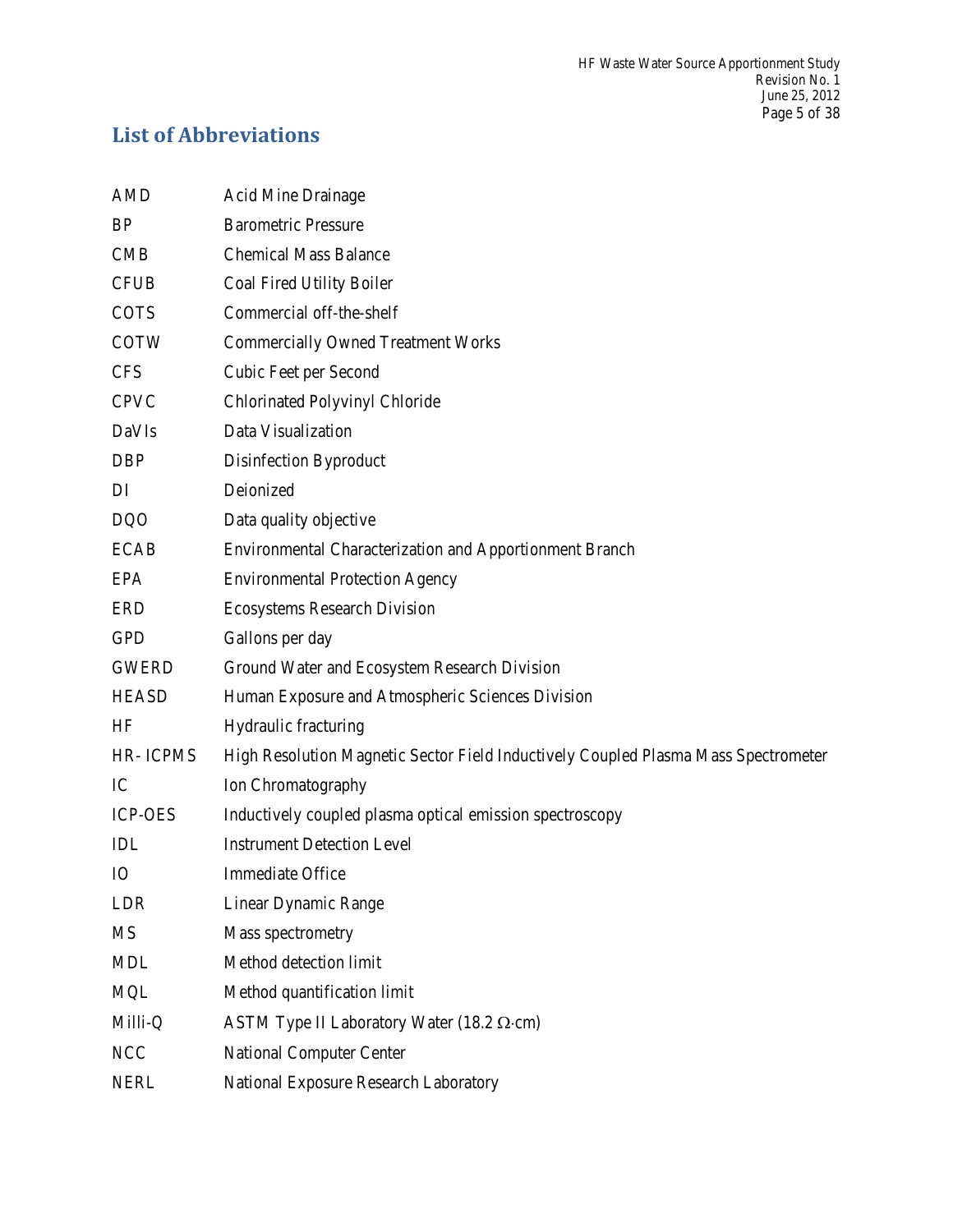| <b>NRMRL</b>    | National Risk Management Research Laboratory                             |  |  |
|-----------------|--------------------------------------------------------------------------|--|--|
| <b>OGWDW</b>    | Office of Ground Water and Drinking Water                                |  |  |
| <b>ORD</b>      | Office of Research and Development                                       |  |  |
| <b>ORP</b>      | <b>Oxidative/Reduction Potential</b>                                     |  |  |
| <b>OSP</b>      | Office of Science Policy                                                 |  |  |
| <b>PARCC</b>    | Precision, accuracy, representativeness, completeness, and comparability |  |  |
| <b>PDW</b>      | <b>Public Drinking Water</b>                                             |  |  |
| PI              | Principal Investigator                                                   |  |  |
| <b>PLS</b>      | <b>Partial Least Squares</b>                                             |  |  |
| PMF             | <b>Positive Matrix Factorization</b>                                     |  |  |
| <b>POTW</b>     | <b>Publically Owned Treatment Works</b>                                  |  |  |
| <b>PPM</b>      | Policies and Procedures Manual                                           |  |  |
| QA              | Quality assurance                                                        |  |  |
| QAM             | <b>Quality Assurance Manager</b>                                         |  |  |
| QATS            | <b>Quality Assurance Tracking System</b>                                 |  |  |
| QC              | Quality control                                                          |  |  |
| QAPP            | Quality assurance project plan                                           |  |  |
| <b>ReSCUE</b>   | Reduction and Species Clustering Using Episodes                          |  |  |
| <b>RSB</b>      | <b>Regulatory Support Branch</b>                                         |  |  |
| <b>RSD</b>      | Relative standard deviation                                              |  |  |
| <b>SOP</b>      | Standard operating procedure                                             |  |  |
| <b>SRM</b>      | <b>Standard Reference Material</b>                                       |  |  |
| <b>SRMD</b>     | <b>Standards and Risk Management Division</b>                            |  |  |
| <b>SRRB</b>     | <b>Standards and Risk Reduction Branch</b>                               |  |  |
| <b>TDS</b>      | Total dissolved solids                                                   |  |  |
| <b>THM</b>      | Trihalomethane                                                           |  |  |
| <b>TIMS</b>     | <b>Thermal Ionization Mass Spectrometer</b>                              |  |  |
| <b>TSCA CBI</b> | <b>Toxic Substances Control Act Confidential Business Information</b>    |  |  |
| <b>USGS</b>     | <b>United States Geological Survey</b>                                   |  |  |
| WQMB            | <b>Water Quality Management Branch</b>                                   |  |  |
| WSWRD           | Water Supply and Water Resources Division                                |  |  |
| WWTF            | <b>Waste Water Treatment Facility</b>                                    |  |  |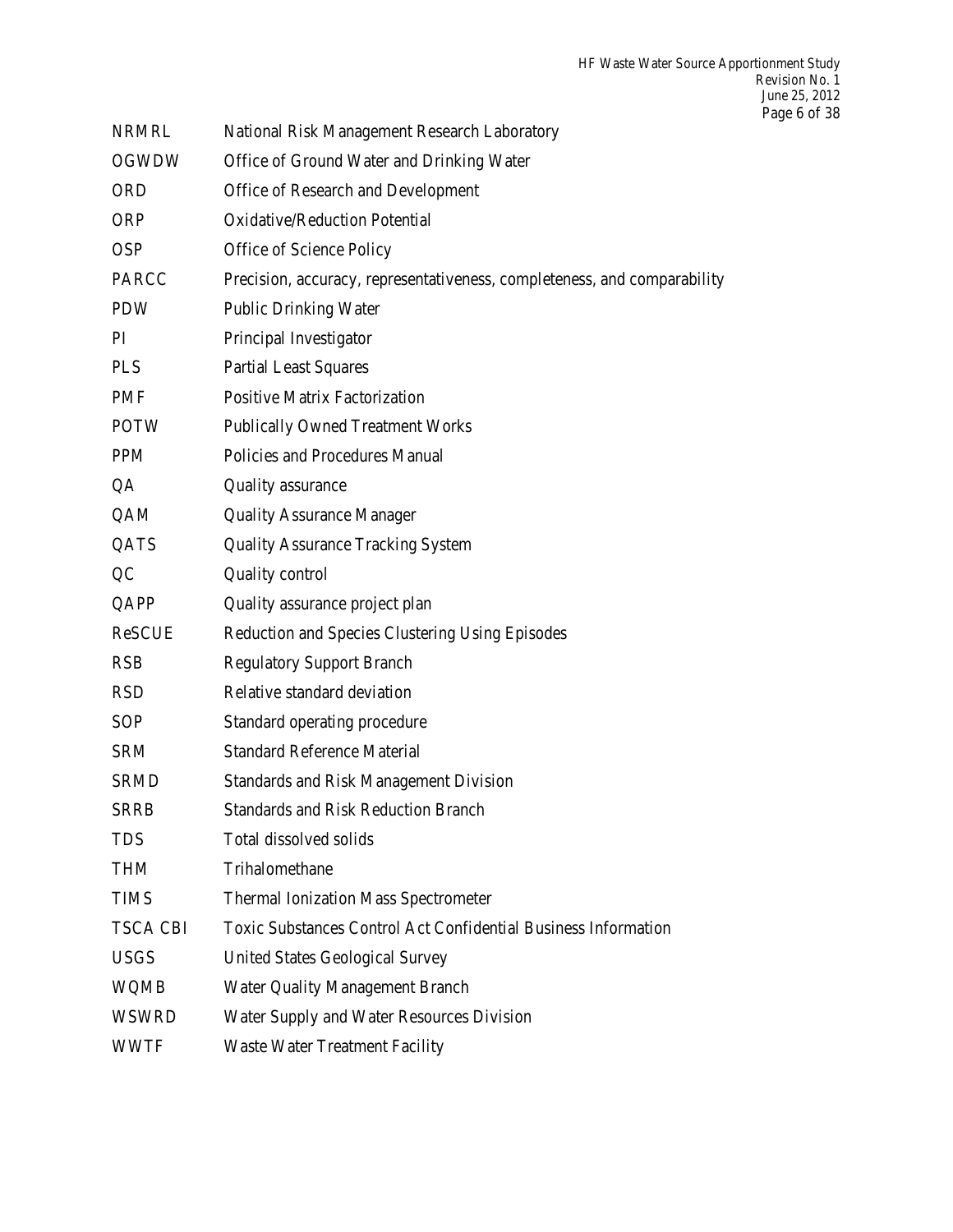## **SECTION A. PROJECT MANAGEMENT**

## **A3 Distribution List**

| <b>NAME</b>                                                                                      | <b>PROJECT TITLE / POSITION</b>                                             | <b>PHONE</b>       |  |  |  |
|--------------------------------------------------------------------------------------------------|-----------------------------------------------------------------------------|--------------------|--|--|--|
| EPA, ORD, NERL, HEASD, ECAB                                                                      |                                                                             |                    |  |  |  |
| <b>Gary Norris</b>                                                                               | Branch Chief/Principal Investigator/Project Manager                         | $(919) 541 - 1519$ |  |  |  |
| <b>Matthew Landis</b>                                                                            | Principal Investigator/Project Team Lead                                    | $(919) 541 - 4841$ |  |  |  |
| Kasey Kovalcik                                                                                   | <b>Branch QA Representative</b>                                             | $(919) 541 - 7888$ |  |  |  |
| EPA, ORD, NERL, HEASD, Immediate Office                                                          |                                                                             |                    |  |  |  |
| <b>Roy Fortmann</b>                                                                              | <b>Acting HEASD Division Director</b>                                       | $(919) 541 - 1021$ |  |  |  |
| Myriam Medina-Vera                                                                               | Acting HEASD QA Manager and Deputy Director                                 | $(919) 541 - 5016$ |  |  |  |
| EPA, ORD, NERL, Immediate Office                                                                 |                                                                             |                    |  |  |  |
| Jennifer Orme-Zavaleta                                                                           | Director                                                                    | $(919) 541 - 2106$ |  |  |  |
| <b>Jewel Morris</b>                                                                              | Deputy Director                                                             | $(919) 541 - 2107$ |  |  |  |
| Andrew Gillespie                                                                                 | Associate Director for Ecology & NERL HF Coordinator                        | $(919) 541 - 7989$ |  |  |  |
| Michelle Henderson<br>Director of Quality Assurance<br>$(513) 569 - 7353$                        |                                                                             |                    |  |  |  |
| EPA, ORD, NERL, ERD, RSB                                                                         |                                                                             |                    |  |  |  |
| Stephen Kraemer<br>Principal Investigator for Scenario Evaluation and<br><b>Modeling Project</b> |                                                                             | $(706)$ 355-8340   |  |  |  |
| EPA, ORD, NRMRL, WSWRD, WQMB                                                                     |                                                                             |                    |  |  |  |
| Christopher Impellitteri                                                                         | Principal Investigator for Produced Water Treatment and<br>Disposal Project | $(513)$ 487-2872   |  |  |  |
| EPA, ORD, NRMRL, GWERD                                                                           |                                                                             |                    |  |  |  |
| David Jewett                                                                                     | HF Team Technical Lead                                                      | $(580)$ 436-8703   |  |  |  |
| <b>Jim Weaver</b>                                                                                | Hydraulic Modeler<br>$(580)$ 436-8550                                       |                    |  |  |  |
| EPA, ORD, OSP                                                                                    |                                                                             |                    |  |  |  |
| <b>Stephen Watkins</b>                                                                           | HF Project Quality Assurance Manager<br>$(202)$ 564-3744                    |                    |  |  |  |
| Jeanne Briskin<br>HF Team Project Lead                                                           |                                                                             | $(203)$ 564-4583   |  |  |  |
| EPA, Region 3                                                                                    |                                                                             |                    |  |  |  |
| Ronald Landy<br>Region 3 ORD Liaison<br>$(410)$ 305-2757                                         |                                                                             |                    |  |  |  |
| Amy Bergdale<br><b>Field Technician</b><br>$(304)$ 234-0285                                      |                                                                             |                    |  |  |  |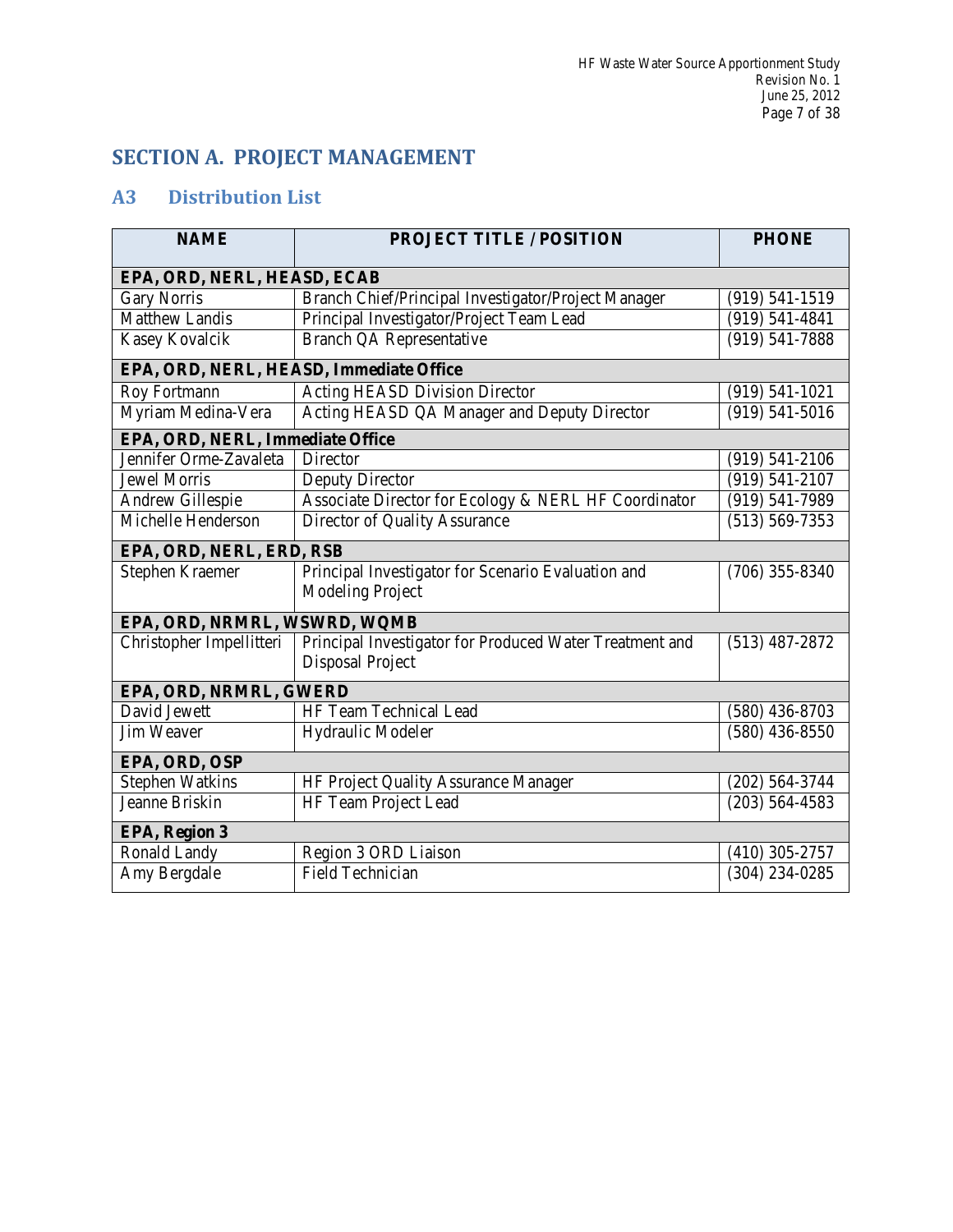### **A4 Project/Task Organization**

 The Hydraulic Fracturing Waste Water Source Apportionment project is managed and implemented by Scenario Evaluation and Modeling studies within the national EPA ORD Hydraulic Fracturing Study. is Stephen Kraemer (NERL), Athens, GA. The NERL Coordination Lead is Andrew Gillespie. Matthew Landis is the Source Apportionment Project Team Lead and Gary Norris is the Source Apportionment Park, NC. Myriam Medina-Vera and Kasey Kovalcik are the Acting HEASD Quality Assurance respectively. **Figure 1** summarizes the roles of the NERL HF Source Apportionment project team members. **Table 1** summarizes the responsibilities for the NERL HF source apportionment study the National Exposure Research Laboratory's (NERL) Human Exposure and Atmospheric Sciences Division (HEASD) of the EPA Office of Research and Development (ORD). The Hydraulic Fracturing Waste Water Source Apportionment project supports the Produced Water Treatment/Disposal and The Produced Water Treatment/Disposal Project Lead is Chris Impellitteri (National Risk Management Research Laboratory (NRMRL), Cincinnati) whereas the Scenario Evaluation and Modeling Project Lead Project Manager, both from HEASD. The Project Team Lead will be responsible for maintaining and updating the official approved quality assurance project plan (QAPP). Analyses will be conducted by HEASD's Environmental Characterization and Apportionment Branch (ECAB) in Research Triangle Manager and ECAB Branch Quality Assurance Representative/Inorganic Laboratory Manager, research team.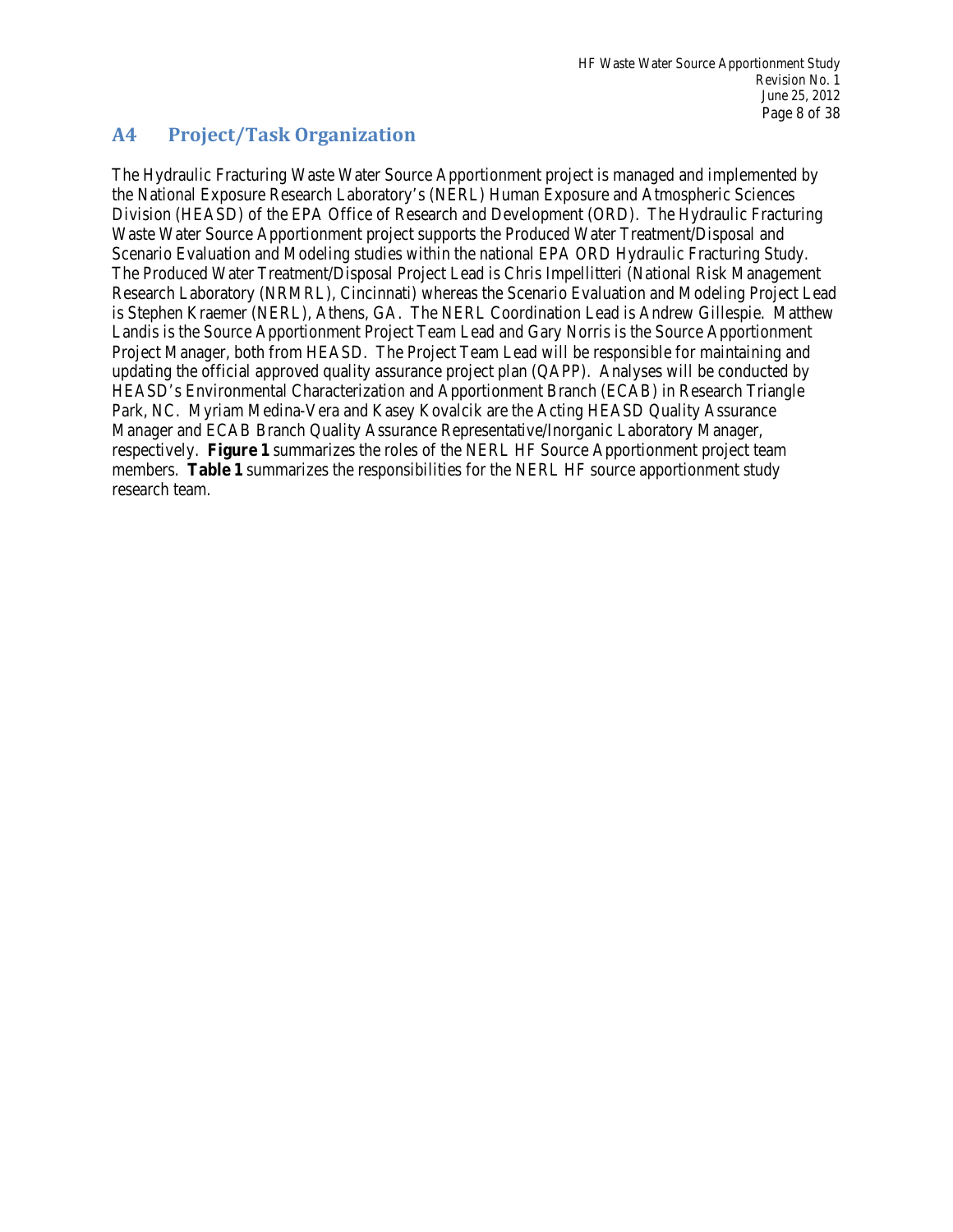

 **Figure 1. Hydraulic Fracturing Waste Water Source Apportionment Study Research Team**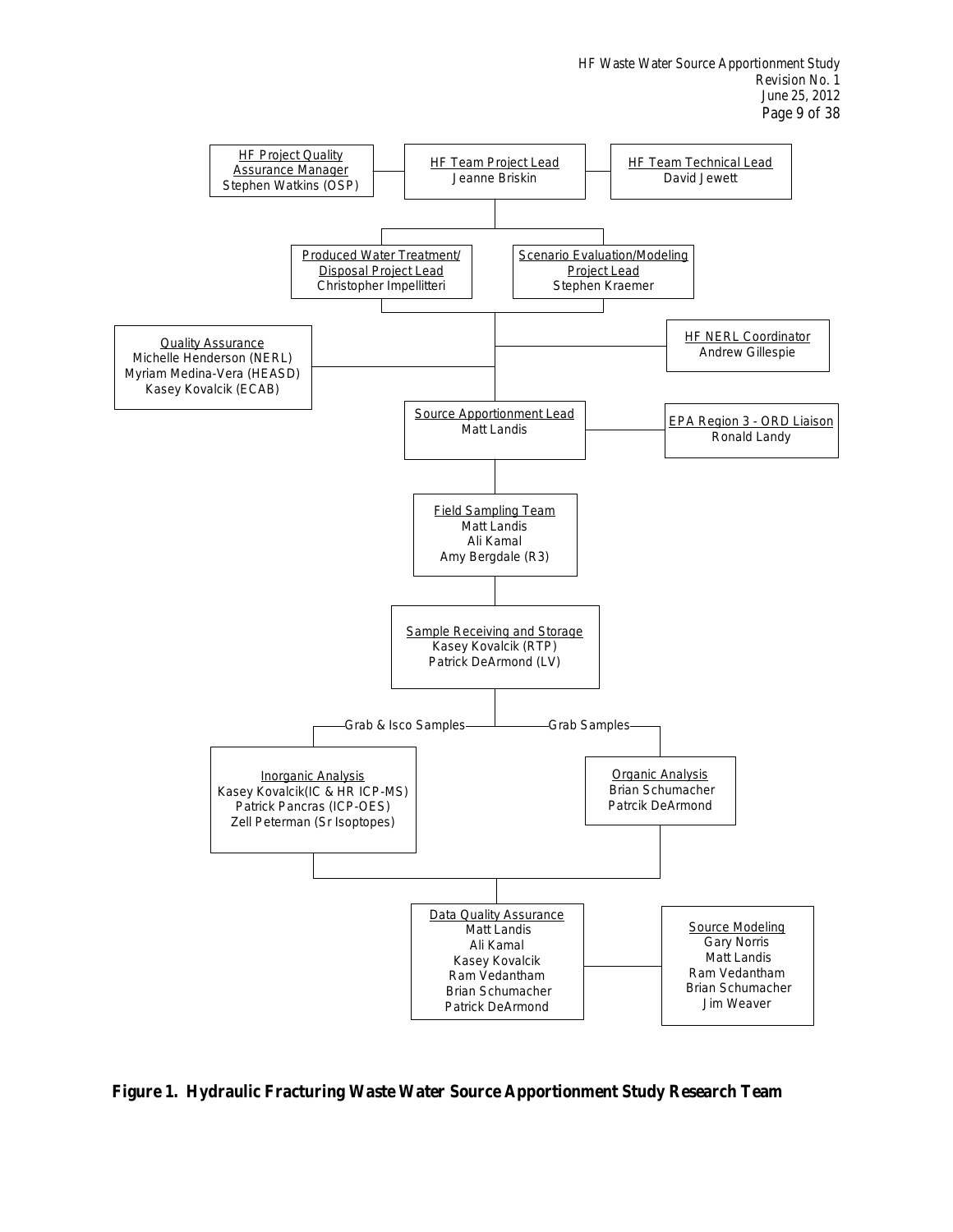| <b>Personnel</b>                | <b>Responsibilities</b>                                                                                                                                                                                                                                                                                                                                                                                                                         |  |  |  |  |
|---------------------------------|-------------------------------------------------------------------------------------------------------------------------------------------------------------------------------------------------------------------------------------------------------------------------------------------------------------------------------------------------------------------------------------------------------------------------------------------------|--|--|--|--|
| <b>Principal Investigators</b>  |                                                                                                                                                                                                                                                                                                                                                                                                                                                 |  |  |  |  |
| <b>Matthew Landis</b>           | Project Team Lead responsible for (i) development of study plan, (ii)<br>coordination of sample collection and analysis, (iii) outreach coordination<br>with commercial treatment facilities, (iv) field sample campaign logistics,<br>(v) development of field safety plan, (vi) field study lead, (vii) field sample<br>custody, (viii) project timeline and schedules, and (ix) review, approval, and<br>maintaining/updating approved QAPP. |  |  |  |  |
| <b>Gary Norris</b>              | Project Manager responsible for coordination with HEASD and NERL,<br>project budget, schedules, and source apportionment modeling lead and<br>review and approval of these tasks as found in the QAPP.                                                                                                                                                                                                                                          |  |  |  |  |
| <b>Stephen Kraemer</b>          | Principal Investigator for Scenario Evaluation and Modeling project<br>responsible for review and approval of sampling strategy and data as found<br>in the QAPP.                                                                                                                                                                                                                                                                               |  |  |  |  |
| <b>Christopher Impellitteri</b> | Principal Investigator for Produced Water Treatment and Disposal project<br>responsible for review and approval of sampling strategy and data as found<br>in the QAPP.                                                                                                                                                                                                                                                                          |  |  |  |  |
|                                 | <b>Scientific and Field Staff</b>                                                                                                                                                                                                                                                                                                                                                                                                               |  |  |  |  |
| <b>Kasey Kovalcik</b>           | Inorganic Laboratory Manager responsible for (i) evaluation and<br>modification of analytical SOPs for IC and HR-ICPMS, (ii) IC, ICP-OES,<br>and HR-ICPMS sample analysis, (iii) QA review of IC, ICP-OES, and HR-<br>ICPMS data, and (iv) lab sample custodian.                                                                                                                                                                                |  |  |  |  |
| <b>Zell Peterman</b>            | USGS scientist responsible for TIMS Sr isotope analysis.                                                                                                                                                                                                                                                                                                                                                                                        |  |  |  |  |
| <b>Ali Kamal</b>                | Responsible for (i) development of SOPs for operation of field sampling<br>equipment (Isco samplers, YSI multi-probe, Onset in river sondes), (ii)<br>development of chain-of-custody and sample tracking SOP, (iii)<br>participating as a field sampling team member, (iv) back-up lab sample<br>custodian, (v) back-up field sample custodian, and (vi) database manager.                                                                     |  |  |  |  |
| <b>Ram Vedantham</b>            | Responsible for (i) development of project Microsoft Access database, (ii)<br>back-up database manager, and (iii) source apportionment modeler.                                                                                                                                                                                                                                                                                                 |  |  |  |  |
| <b>Amy Bergdale</b>             | Responsible for (i) field study river and treatment facility reconnaissance,<br>(ii) grab sample collection, and (iii) installation of Region 3 in river sondes.                                                                                                                                                                                                                                                                                |  |  |  |  |
| <b>Patrick DeArmond</b>         | Sample receiving and storage of HF samples; Organic analysis of samples.                                                                                                                                                                                                                                                                                                                                                                        |  |  |  |  |
| <b>Brian Schumacher</b>         | Organic analysis of HF samples.                                                                                                                                                                                                                                                                                                                                                                                                                 |  |  |  |  |

### **Table 1: HF Waste Water Source Apportionment Study Research Team Personnel Responsibilities**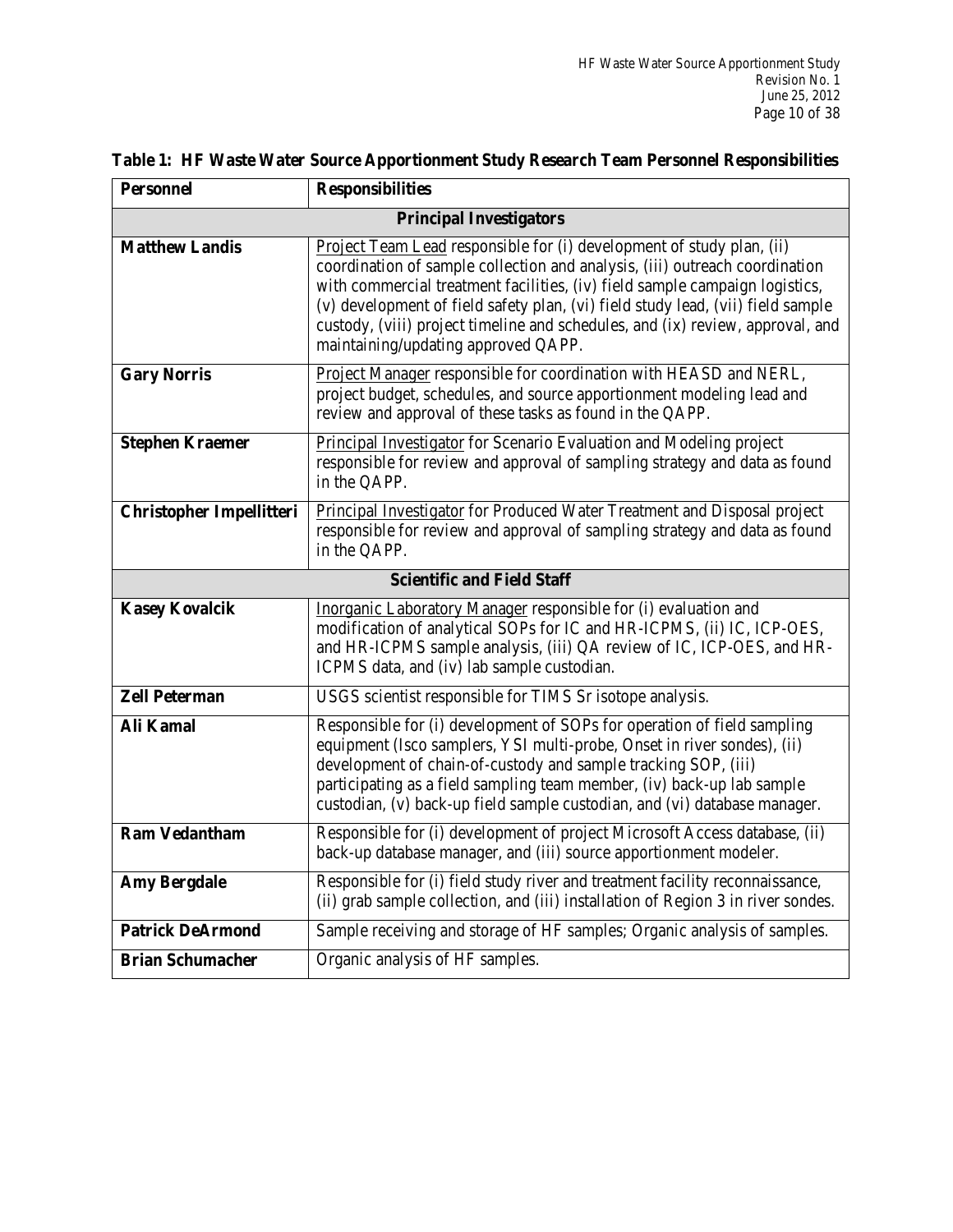| <b>Project Coordination</b>                                                                                                                     |                                                                                                                                           |  |  |  |
|-------------------------------------------------------------------------------------------------------------------------------------------------|-------------------------------------------------------------------------------------------------------------------------------------------|--|--|--|
| ORD Liaison responsible for coordination between ORD and EPA Region 3.<br><b>Ronald Landy</b>                                                   |                                                                                                                                           |  |  |  |
| <b>Andrew Gillespie</b>                                                                                                                         | NERL Liaison responsible for coordination between NERL and EPA OSP.                                                                       |  |  |  |
| <b>Jeanne Briskin</b>                                                                                                                           | HF Team Project Lead responsible for overall project coordination.                                                                        |  |  |  |
| <b>David Jewett</b>                                                                                                                             | HF Team Technical Lead responsible for coordination of data collection and<br>analysis.                                                   |  |  |  |
|                                                                                                                                                 | <b>Quality Assurance</b>                                                                                                                  |  |  |  |
| <b>Kasey Kovalcik</b>                                                                                                                           | ECAB QA Representative responsible for ECAB Branch level review and<br>approval of SOPs related to this study.                            |  |  |  |
| <b>Myriam Medina-Vera</b>                                                                                                                       | HEASD Quality Assurance Manager responsible for division level review<br>and approval of QAPPs and associated SOPs related to this study. |  |  |  |
| <b>Michelle Henderson</b><br>NERL Quality Assurance Manager responsible for laboratory level review<br>of QAPPs and SOPs related to this study. |                                                                                                                                           |  |  |  |
| <b>Stephen Watkins</b>                                                                                                                          | HF Project Quality Assurance Manager responsible for OSP project level<br>review of QAPPs related to this study.                          |  |  |  |
| <b>Modeling</b>                                                                                                                                 |                                                                                                                                           |  |  |  |
| <b>Ram Vedantham</b>                                                                                                                            | Source Apportionment Modeler responsible for model applications and<br>development.                                                       |  |  |  |
| <b>Jim Weaver</b><br>Hydraulic Modeler responsible for chemical transport modeling support.                                                     |                                                                                                                                           |  |  |  |

**Table 1 (continued): HF Wastewater Source Apportionment Study Research Team Personnel Responsibilities** 

### **A5 Problem Definition/Background**

 reservoirs, such as coal beds and shales. During HF of shale plays, an average of 3 to 5 million gallons of proppants, and biocides) are injected into the horizontal well bores of a gas-bearing geologic formation (e.g. shale), typically at depths ranging from 500 to 3,000 meters. The impact of this pressurized fluid pressure of the fracturing fluid injection is reduced, the fractures relax into the proppants and the fluid is the fracturing fluid is recovered as flowback water from shale formations. Since flowback water is the is compositionally similar to the initial fracturing fluid. During well production, small amounts of water "produced" water. Produced water has a much longer time to interact with the target gas-bearing the target formation into the produced water. Wells produce organic condensates and gas with these Hydraulic Fracturing (HF) is a method of extracting natural gas from unconventional hydrocarbon fracturing fluid (water with chemical additives such as lubricants, anti-scaling agents, surfactants, creates vertical fractures in the gas-reservoir formation, through which natural gas can migrate. As the pumped up through the bore hole to the surface. The fluid that is recovered at the surface is termed "flowback" and contains the chemical components of the original fracturing fluid, and some chemical components of the gas-reservoir formation, including salts and hydrocarbons. Typically, only 10-30% of early return fluid and only interacts with gas-bearing formation for a short period of time, flowback water (generally less than 50 gallons per day<sup>1</sup>) are brought to the surface with the gas stream and are termed formation. In this time, water-soluble compounds, natural gas, and other hydrocarbons are entrained from waters throughout the lifetime of the well.

A series of chemicals that have been found in produced waters are provided in Table E2 of the U.S. EPA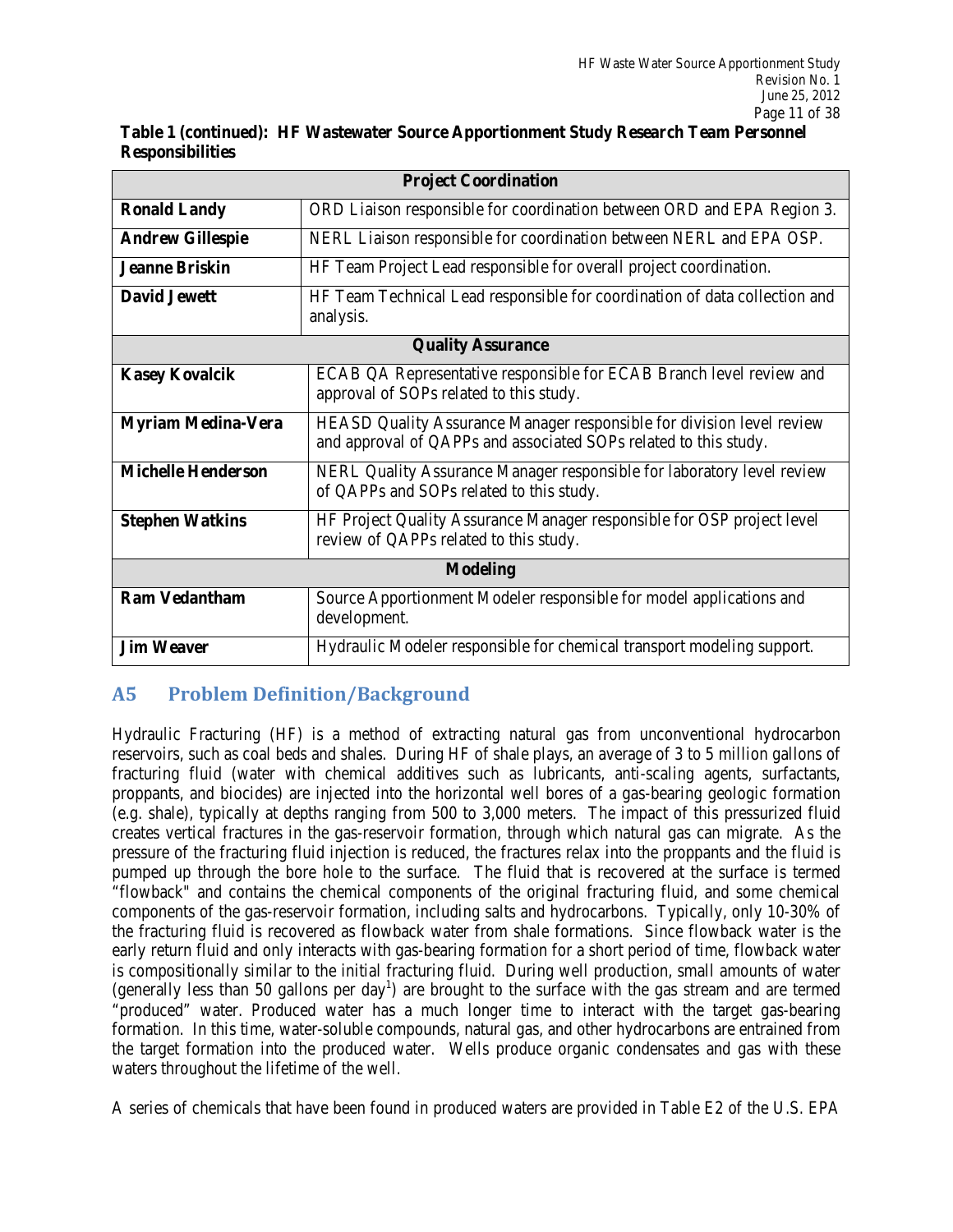byproducts (DBP) from drinking water treatment processes. Flowback and produced waters are often microbial activity changes the organic composition of impounded fluids. These fluids are visibly distinct HF Study Plan<sup>1</sup>. Produced waters are also highly saline, up to ten times the salinity of sea water, with particularly high bromide concentrations in produced waters from the Marcellus Shale play. High bromide concentrations are of significant concern due to the propensity of bromides to react with aromatic organic compounds to produce carcinogenic trihalomethanes (THM) and other disinfection stored in above-ground storage tanks or in surface impoundments. During storage, it appears that from fresh flowback and produced waters, and are referred to as "blackwater".

 owned waste water treatment works (COTWs). Deep-well injection has historically been the most common disposal method for saline drill wastes, but other disposal methods have become more common develop effective methods for the recycling of hydraulic fracturing wastewaters at zero-discharge plants. inorganic chemical compounds contained in shale gas fracturing wastewaters. This project will evaluate the inorganic composition of river water upstream and downstream of WWTFs processing hydraulic fracturing wastewaters to elucidate any potential impacts of the WWTF discharges. Hydraulic fracturing wastewaters are either recycled and reused at other HF wells or are disposed of through deep-well injection, publicly owned waste water treatment works (POTWs), or commercially as the hydraulic fracturing industry has expanded. Currently, there are industrial research efforts to Meanwhile, fracturing wastewater is disposed of at COTWs and publicly POTWs. Most waste water treatment facilities (WWTFs) (including both COTWs and POTWs) are designed to filter and flocculate solids and consume biodegradable organic species, but have not been designed to manage the organic and

 Additionally, public drinking water (PDW) intakes are often located in river systems with discharges sources of contamination at those drinking water intakes. Especially in areas with water quality concerns, it is important to discern whether HF wastes or a variety of other potential contamination sources such as coal-fired utility boilers (CFUB), acid mine drainage (AMD), and road salt are negatively impacting Modeling using statistical receptor models to quantitatively determine sources contributing to impaired from WWTFs and a variety of other industrial and/or urban discharges, and it is critical to evaluate water quality. This project will provide source profile characteristics and data for Source Apportionment water quality in rivers upstream of public drinking water intakes in western Pennsylvania (EPA Region 3).

## **A6 Project/Task Description**

 discharges in two river systems from commercial waste water treatment facilities receiving oil/gas well flow back and produced water, coal-fired electric utilities, acid mine drainage, storm water runoff of roadway deicing material, and other industrial sources; (2) investigate the impacts of the discharges by of inorganic species; and (3) estimate the impact of these sources on downstream bromide and chloride levels in public drinking water supply system intakes using mathematical models. Stream water samples will be collected upstream and downstream of two WWTFs currently processing hydraulic fracturing 6712) will be deployed at five sites in the river systems containing each WWTF, for a total of ten sampler will be deployed at a site upstream of each WWTF to assess the background conditions of the stream water, without influence of the WWTF. One Isco sampler will be deployed inside each of the two participating WWTFs to sample the facility effluent directly. Two Isco samplers will be deployed determined to represent a zone in which the WWTF effluent is effectively well mixed in the river (see The three primary objectives of this project are to (1) quantify the inorganic chemical composition of simultaneously collecting multiple upstream and downstream samples to evaluate transport and dispersion wastewaters (described in Section B1). Specifically, automatic water samplers (Teledyne Isco, model sampling sites. Sample site locations are discussed more thoroughly in Section B1. Briefly, one Isco downstream of each WWTF. The first downstream sampler will be located at a proximal point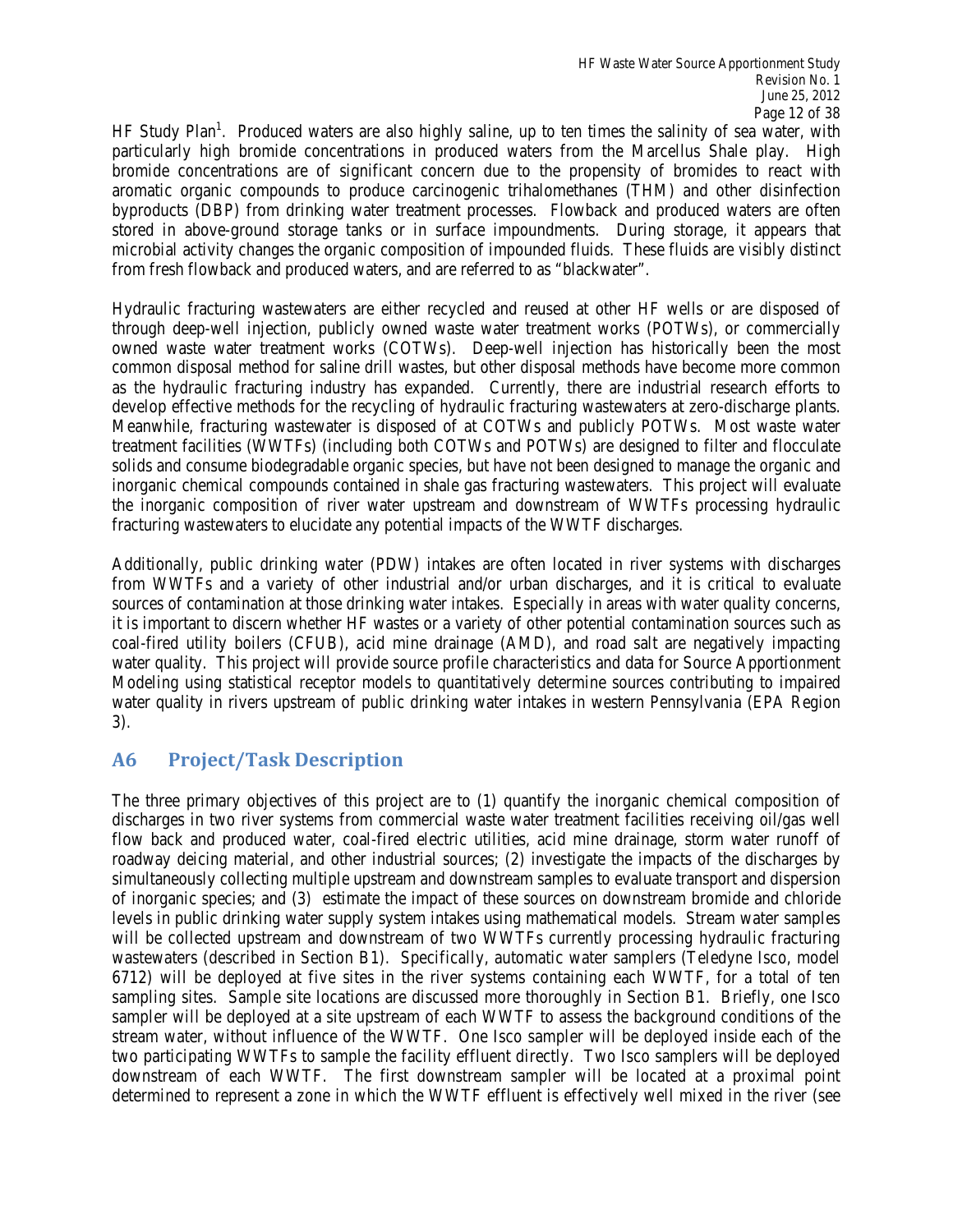Section B1.1). The second downstream sampler will be located approximately equidistant between the first downstream location and the closest PDW intake. Finally, there will be a sampling site in the Collocated Isco samples will be collected at one site per sampling campaign to provide replicate precision of the field measurements (e.g., spring – at a river sampling site; summer – at a PDW sampling site; fall – at a river sampling site). Automatic water samples will be collected according to EPA NERL/HEASD Standard Operating Procedure for the Teledyne Isco 6712 Portable Automatic Sequential Collection of Hydraulic Fracturing Wastewater Samples (ECAB-132.0). A minimum of 3 water nearest PDW intake downstream of each WWTF. Daily composite samples will be collected at each of the ten sites described above, with two daily composite samples collected at the PDW intake sites. Water Sampler (ECAB-136). On the other hand, samples for source characterization (including HF flowback waters, HF produced waters, POTW effluent, CFUB discharge, AMD, and road deicing material stormwater runoff) will be collected manually following EPA NERL/HEASD SOP Manual samples will be collected per source sample collection site. Specifications for the source sample collection sites are provided in section B1.1.

 Each river water and source sample will be analyzed for the suite of elements and ions listed in **Table 2**. Inorganic ion and element concentrations will be determined by ion chromatography (IC), inductively coupled plasma optical emission spectroscopy (ICP-OES), and high resolution inductively coupled mass spectrometry (TIMS). Samples on which Sr isotope analyses will be performed will be selected to plasma mass spectrometry (HR-ICP-MS) (see SOPs listed in Appendix A). Additionally, strontium (Sr) isotope analyses will be determined on a subset (approximately 20%) of samples by thermal ionization corroborate source apportionment modeling results.

 Three two-week intensives will be conducted to assess river conditions under different flow regimes (spring, summer, autumn). The spring intensive is scheduled for April 30 – May 14, 2012, the summer intensive will be conducted in August 2012, and the autumn intensive in October 2012. Sondes will be deployed at each river sampling location and will monitor temperature and conductivity (Total Dissolved Solids (TDS)) from April through October to provide data to evaluate the representativeness of the intensive study periods.

 This project will be completed in three phases: sample collection, sample analysis, and source apportionment modeling. The first two phases are described in this QAPP, and the third phase will be described in a separate NERL/HEASD modeling QAPP. In Phase 1, river water samples will be Allegheny River and Blacklick Creek located in western Pennsylvania, and samples will be shipped (within one week of collection) to the EPA in Research Triangle Park, NC for laboratory analysis. Additionally, representative samples of HF wastes, WWTF effluents, CFUB discharge, AMD, and road salt runoff will be collected in Pennsylvania or West Virginia by EPA Region 3 or EPA ORD/NERL/HEASD personnel and shipped to Research Triangle Park, NC for laboratory analysis. In Phase 2, 15 mL aliquots of stream water samples and source characterization samples will be analyzed using existing methods for sample preparation and instrument usage of the IC, ICP-OES, and HR-ICP- locked and monitored 4°C refrigerator. If selected (based on source apportionment modeling), a 250 mL aliquot of the working archive will be shipped to the USGS in Denver, CO for Sr isotope analysis using TIMS. Phase 2 analyses will provide definitive measurements including PARCC parameters (precision, accuracy, representativeness, completeness, and comparability), of the elements of interest. Rigorous Quality Assurance/Quality Control (QA/QC) will be implemented and assessed as described in collected by EPA ORD/NERL/HEASD personnel by automated stream water samplers in the MS (see **Table 2** and Appendix A). A 500 mL working archive of each sample will be retained in a the SOPs associated with this QAPP. Data from Phase 2 ultimately will be utilized to support the third phase, which is conducting source apportionment receptor modeling.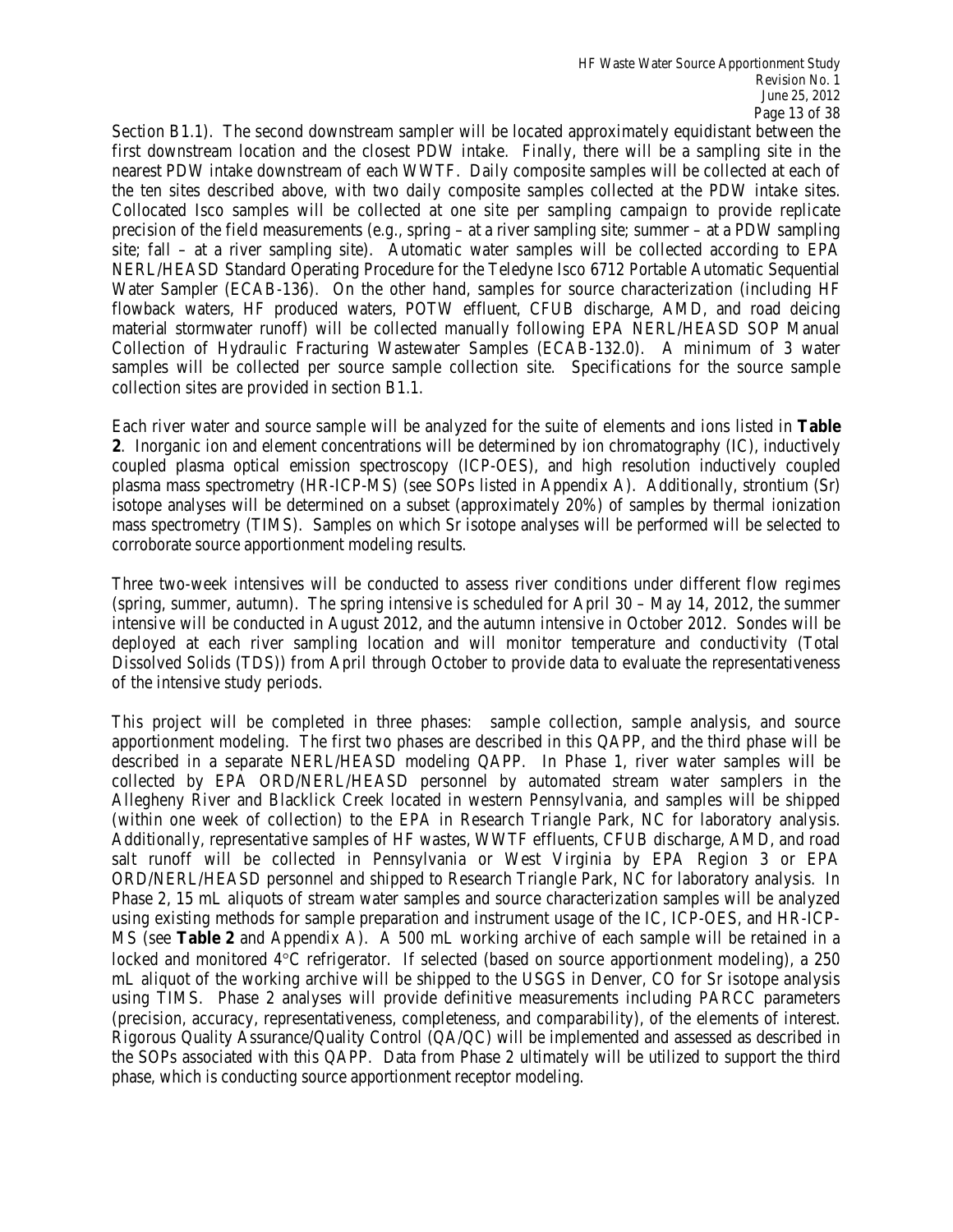| <b>Element</b>             | <b>Instrument Used</b> |  |  |  |
|----------------------------|------------------------|--|--|--|
| Ag                         | HR-ICP-MS              |  |  |  |
| Al                         | <b>ICP-OES</b>         |  |  |  |
| As                         | HR-ICP-MS              |  |  |  |
| B                          | <b>ICP-OES</b>         |  |  |  |
| Ba                         | <b>ICP-OES</b>         |  |  |  |
| Be                         | <b>HR-ICP-MS</b>       |  |  |  |
| Bi                         | HR-ICP-MS              |  |  |  |
| Ca                         | <b>ICP-OES</b>         |  |  |  |
| Cd                         | <b>HR-ICP-MS</b>       |  |  |  |
| Ce                         | HR-ICP-MS              |  |  |  |
| Co                         | HR-ICP-MS              |  |  |  |
| Cr                         | HR-ICP-MS              |  |  |  |
| Cs                         | HR-ICP-MS              |  |  |  |
| Cu                         | ICP-OES, HR-ICP-MS     |  |  |  |
| Fe                         | ICP-OES, HR-ICP-MS     |  |  |  |
| Gd                         | HR-ICP-MS              |  |  |  |
| Ge                         | <b>HR-ICP-MS</b>       |  |  |  |
| K                          | <b>ICP-OES</b>         |  |  |  |
| La                         | HR-ICP-MS              |  |  |  |
| Li                         | <b>ICP-OES</b>         |  |  |  |
| Mg                         | <b>ICP-OES</b>         |  |  |  |
| Mn                         | ICP-OES, HR-ICP-MS     |  |  |  |
| Mo                         | HR-ICP-MS              |  |  |  |
| Na                         | <b>ICP-OES</b>         |  |  |  |
|                            |                        |  |  |  |
| Ion                        | <b>Instrument Used</b> |  |  |  |
| $Ca^{2+}$                  | IC                     |  |  |  |
| $\overline{\text{K}^{+}}$  | IC                     |  |  |  |
| $Li+$                      | IC                     |  |  |  |
| $\text{Mg}^{2+}$           | IC                     |  |  |  |
| $NH_4$ <sup>+</sup>        | IC                     |  |  |  |
| $\overline{Na}^+$          | IC                     |  |  |  |
| $Br-$                      | IC                     |  |  |  |
| Cl <sub>1</sub>            | $\overline{IC}$        |  |  |  |
| F                          | $\overline{\text{IC}}$ |  |  |  |
| $NO_2$                     | $\overline{\text{IC}}$ |  |  |  |
| NO <sub>3</sub>            | IC                     |  |  |  |
| $\overline{P\overline{O}}$ | $\overline{\text{IC}}$ |  |  |  |
| $SO_4$                     | IC                     |  |  |  |

| Table 2. Elements, Ions and Isotopes to be analyzed in Stream Waters |  |  |  |
|----------------------------------------------------------------------|--|--|--|
|                                                                      |  |  |  |

| Element (con't)                                  | <b>Instrument Used (con't)</b> |
|--------------------------------------------------|--------------------------------|
| Nd                                               | HR-ICP-MS                      |
| Ni                                               | <b>HR-ICP-MS</b>               |
| $\mathbf{P}$                                     | <b>ICP-OES</b>                 |
| Pb                                               | <b>HR-ICP-MS</b>               |
| Pd                                               | <b>HR-ICP-MS</b>               |
| Pt                                               | HR-ICP-MS                      |
| Rb                                               | <b>HR-ICP-MS</b>               |
| S                                                | <b>ICP-OES</b>                 |
| Sb                                               | <b>HR-ICP-MS</b>               |
| Sc                                               | <b>HR-ICP-MS</b>               |
| <b>Se</b>                                        | <b>HR-ICP-MS</b>               |
| Si                                               | <b>ICP-OES</b>                 |
| Sm                                               | HR-ICP-MS                      |
| Sn                                               | <b>HR-ICP-MS</b>               |
| <b>Sr</b>                                        | <b>HR-ICP-MS</b>               |
| Tb                                               | HR-ICP-MS                      |
| Th                                               | <b>HR-ICP-MS</b>               |
| Ti                                               | <b>ICP-OES</b>                 |
| T1                                               | HR-ICP-MS                      |
| U                                                | <b>HR-ICP-MS</b>               |
| $\mathbf{V}$                                     | HR-ICP-MS                      |
| W                                                | HR-ICP-MS                      |
| Y                                                | HR-ICP-MS                      |
| Zn                                               | <b>ICP-OES</b>                 |
|                                                  |                                |
| <b>Isotope Ratio</b>                             | <b>Instrument Used</b>         |
| $\overline{{}^{87}\mathrm{Sr:}}^{86}\mathrm{Sr}$ | <b>TIMS</b>                    |

## **A7 Quality Objectives and Criteria for Measurement Data**

 Field sampling requires (i) cleaned sample bottles and collection supplies, (ii) the use of established clean handling techniques during deployment and collection, (iii) proper documentation and chain of custody, and (iv) proper packaging and preservation of samples.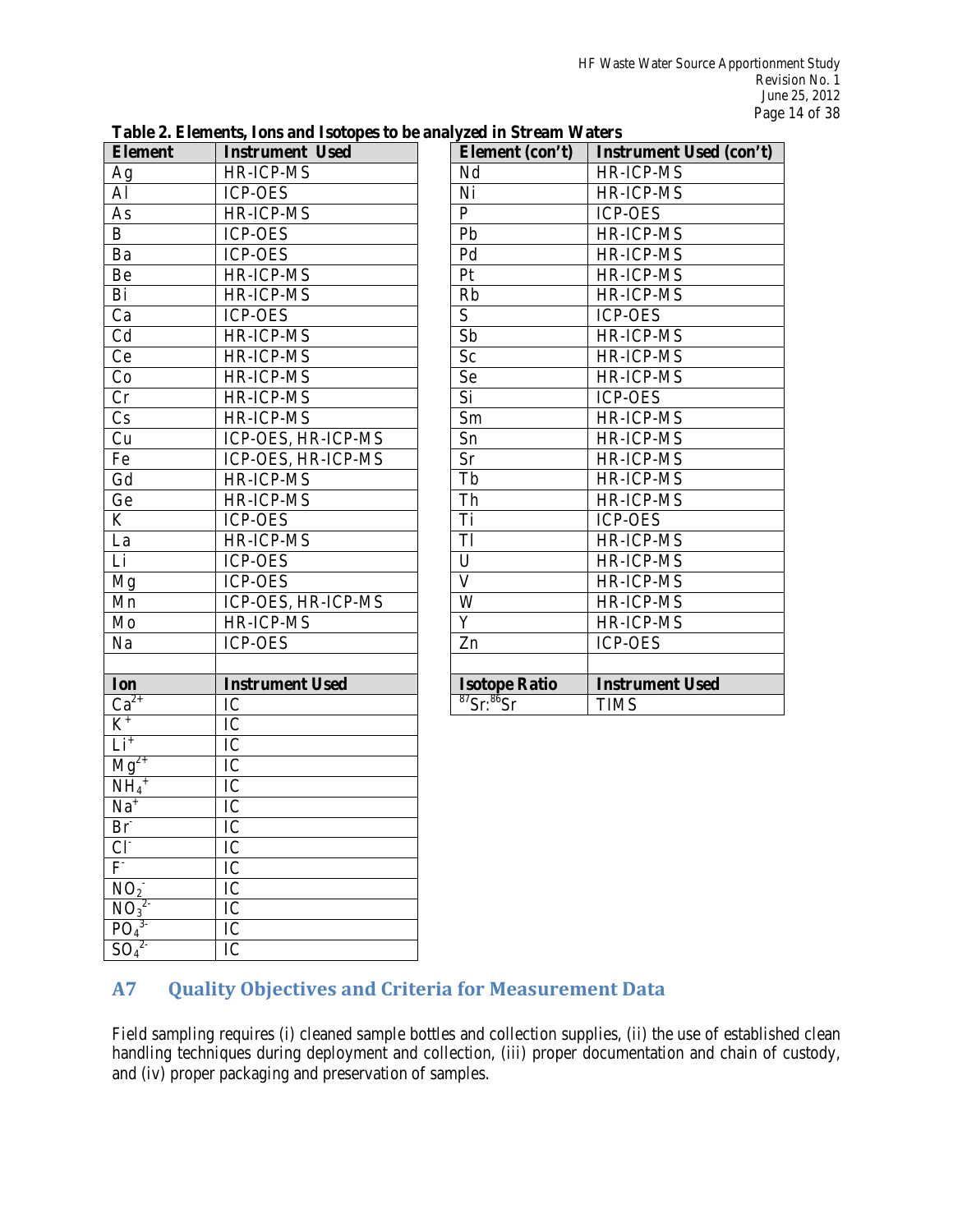To ensure the integrity of collected samples according to this QAPP, sample bottles will be prepared Wastewater Samples (ECAB-132.0), and samples and field blanks will be collected by EPA ORD/NERL/HEASD staff using EPA NERL/HEASD Standard Operating Procedure for the Teledyne this QAPP. Additionally, collocated replicate samples will be collected for 10% of the samples collected throughout the course of the three field campaigns (42 days). After collection, the samples will be quality objectives (DQOs) that will be met (see write-up below, sampling plan, and SOPs). The primary waters downstream of WWTFs processing HF waste waters, and (ii) each source type; and to provide data appropriate for source apportionment modeling in the rivers of interest. The study DQOs will be assessed using the data quality indicator (DQI) PARCC parameters outlined below, including the method/instrument sensitivity parameters presented in **Tables 3-5**. Generally, ICP-OES is appropriate to element concentrations in the ng/L to µg/L range. IC is appropriate to measure ion concentrations in the µg/L to mg/L range. Specific MDLs are presented in **Tables 3-5** below. Instrument biases and analytical according to methods detailed in EPA NERL/HEASD SOP Manual Collection of Hydraulic Fracturing Isco 6712 Portable Automatic Sequential Water Sampler (ECAB-136.1) and as described in Section B of analyzed for the elements, ions, and isotopes presented in **Table 2** using IC, ICP-OES, HR-ICP-MS, or TIMS following the methods listed in Appendix A. For each element and each instrument, there are data DQOs for this project are to precisely and accurately characterize the inorganic composition of (i) river measure element concentrations in the  $\mu$ g/L to mg/L range and HR-ICP-MS is appropriate to measure interferences will be addressed and corrected as directed in each analytical SOP.

 mean value otherwise it will not be included in the dataset. Precision is the relative agreement among individual measurements and provides an estimate of random error. Precision for elemental concentrations using each instrument will be expressed as relative standard deviation (RSD) for replicate measurements. Usable data will have instrument RSD less than 15% of the

difference between the mean of measurements and the global population mean or assumed true value. each analytical session to evaluate the accuracy possible for each method. Sample data will be valid only if SRMs are reported within 15% of their published value. Accuracy is the agreement of the data with the true value. Generally, accuracy is the evaluated by Measurement accuracy can be diminished by systematic errors inherent in the method, such as mass and/or charge interferences. Standard reference materials (SRMs) will be measured multiple times during

 Representativeness is the degree to which a subset of samples is characteristic of the total data set, and the degree to which the total data set describes the total possible data sets. Representativeness within the river water data set will be assessed through the monitoring of river conditions. As mentioned in Section A6, five (5) sondes with each measuring water temperature and conductivity will be deployed in each and TDS during the sampling campaigns with the same parameters during non-sampling weeks will help sample set will be evaluated by comparison of the mean and range of concentrations measured in this river domain for the seven (7) months during which the three sampling campaigns will occur (April through November 2012) as detailed in NERL/HEASD Standard Operating Procedure for the HOBO U24 Conductivity Logger and HOBO Data Shuttle (ECAB-137.1). Comparison of the average stream velocity to inform whether or not river conditions during the intensive sampling campaigns are representative of typical river conditions. Representativeness of the source sample data set will be evaluated by direct comparison of concentrations from randomly selected samples of the same type (e.g., acid mine drainage or flowback water) collected during the same intensive. External extrapolated representativeness of the study with published data of similar sample types, if available.

 Completeness will be defined as the proportion of valid, usable data out of the total data collected. It is expected that at least 85% of the data will be usable and will be described as complete.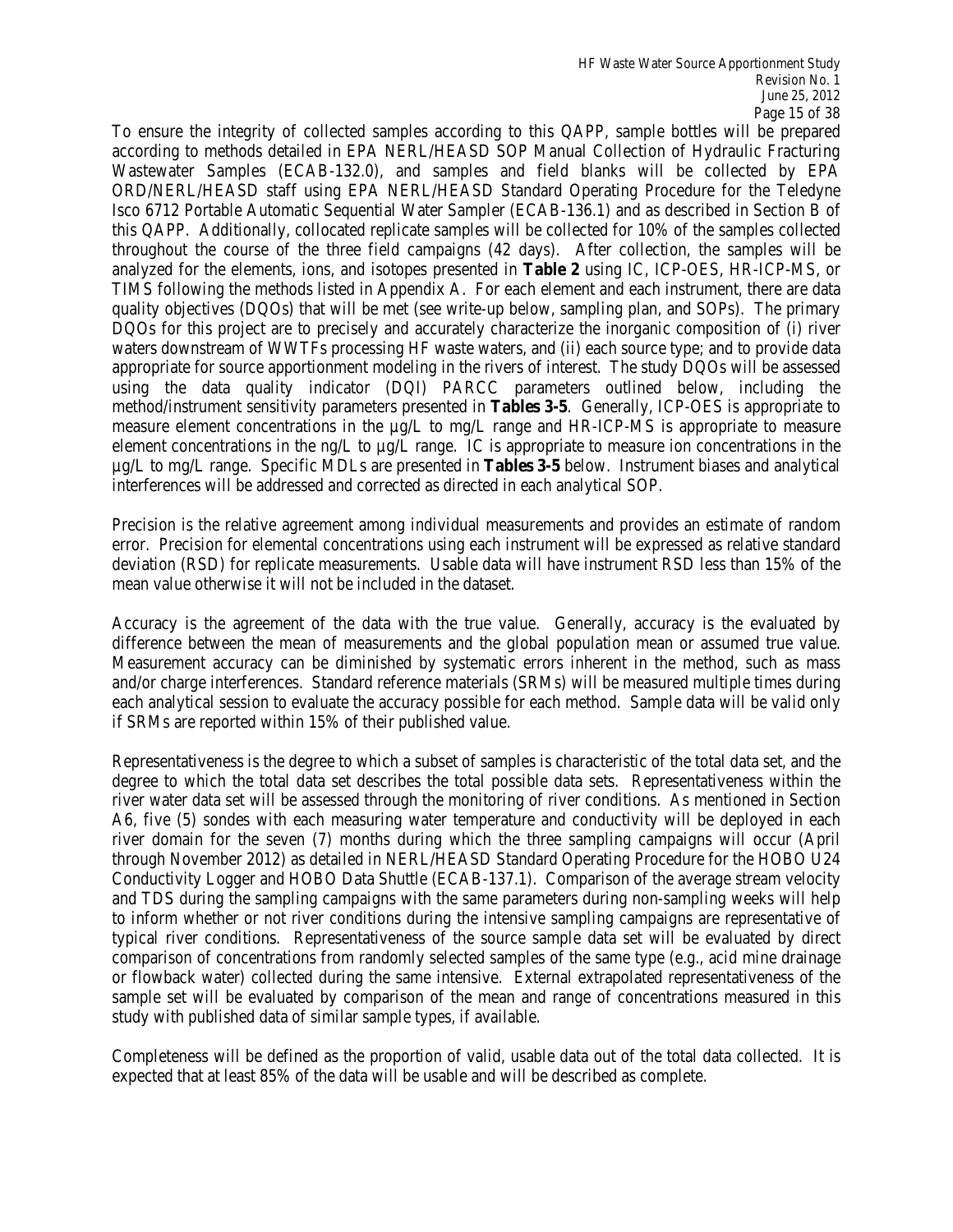Comparability is confidence with which a data set can be evaluated against an external data set. When different preparation methods are employed, a direct comparison of SRM measurements will be assessed. Data sets will be compared only if SRM measurements agree within 10%.

| <b>Element</b> | MDL/IDL (ppb)* |
|----------------|----------------|
| Ag             | 4.17           |
| Al             | 20.83          |
| As             | 10.42          |
| B              | 8.33           |
| Ba             | 4.17           |
| Be             | 4.17           |
| Ca             | 20.83          |
| Cd             | 4.17           |
| Co             | 4.17           |
| Cr             | 4.17           |
| Cu             | 4.17           |
| Fe             | 20.83          |
| K              | 500            |
| Li             | 10.42          |
| Mg             | 20.83          |
| Mn             | 4.17           |

|                                                      | Table 3. Target quantitative Data Quality Indicators for Inorganic Elements by Inductively |
|------------------------------------------------------|--------------------------------------------------------------------------------------------|
| <b>Coupled Plasma Optical Emission Spectroscopy.</b> |                                                                                            |

 $\overline{\phantom{0}}$ 

| Element (con't) | MDL/IDL (ppb) (con't) |
|-----------------|-----------------------|
| Mo              | 20.83                 |
| Na              | 500                   |
| Ni              | 4.17                  |
| P               | 41.67                 |
| Pb              | 8.33                  |
| S               | 374                   |
| Sb              | 10.42                 |
| Se              | 10.42                 |
| Si              | 41.67                 |
| Sn              | 8.33                  |
| Sr              | 4.17                  |
| Ti              | 20.83                 |
| Tl              | 10.42                 |
| V               | 4.17                  |
| Zn              | 10.42                 |
|                 |                       |

 **Table 4. Target quantitative Data Quality Indicators for Inorganic Ions by High Resolution Inductively Coupled Plasma Mass Spectrometer.** 

 $\mathsf{r}$ 

| Isotope      | MDL/IDL (ppb) |
|--------------|---------------|
| Ag107        | 0.0480        |
| Al27         | 0.6000        |
| As75         | 0.0100        |
| <b>Ba147</b> | 0.3000        |
| Be9          | 0.0120        |
| <b>Bi209</b> | 0.0750        |
| Ca44         | 4.000         |
| Cd111        | 0.0350        |
| Ce140        | 0.0025        |
| Co59         | 0.0100        |
| Cr52         | 0.0030        |
| Cs133        | 0.0100        |
| Cu63         | 0.0200        |
| Dy163        | 0.0025        |
| Fe57         | 0.1000        |
| Gd157        | 0.0025        |
| Ge72         | 0.0100        |
| K39          | 0.4500        |
| La139        | 0.0025        |
| Li7          | 0.0350        |
| Mg24         | 0.3500        |
| Mn55         | 0.0100        |
| Mo95         | 0.2000        |
| Na23         | 1.6000        |
| Nd146        | 0.0025        |

| <b>Isotope</b>   | <b>MDL/IDL</b> (ppb) | Isotope (con't)   | MDL/IDL (ppb) (con't) |
|------------------|----------------------|-------------------|-----------------------|
| Ag107            | 0.0480               | Ni60              | 0.0125                |
| A <sub>127</sub> | 0.6000               | P31               | 0.1000                |
| As75             | 0.0100               | Pb208             | 0.0200                |
| Ba147            | 0.3000               | Pd105             | 0.0150                |
| Be9              | 0.0120               | Pt195             | 0.0250                |
| <b>Bi209</b>     | 0.0750               | <b>Rb85</b>       | 0.0350                |
| Ca44             | 4.000                | Rh103             | 0.0180                |
| Cd111            | 0.0350               | S32               | 4.000                 |
| Ce140            | 0.0025               | Sb121             | 0.0150                |
| Co59             | 0.0100               | Sc45              | 0.1000                |
| Cr52             | 0.0030               | Se77              | 0.1000                |
| Cs133            | 0.0100               | Si28              | 8.000                 |
| Cu63             | 0.0200               | Sm147             | 0.0025                |
| Dy163            | 0.0025               | Sn118             | 0.1000                |
| Fe <sub>57</sub> | 0.1000               | Sr88              | 0.0500                |
| Gd157            | 0.0025               | Tb159             | 0.0025                |
| Ge72             | 0.0100               | Th <sub>232</sub> | 0.3500                |
| K39              | 0.4500               | T <sub>i47</sub>  | 0.0080                |
| La139            | 0.0025               | T <sub>1205</sub> | 0.0300                |
| Li7              | 0.0350               | U238              | 0.0125                |
| Mg24             | 0.3500               | V51               | 0.0015                |
| Mn55             | 0.0100               | W182              | 0.0125                |
| Mo95             | 0.2000               | Y89               | 0.0020                |
| Na <sub>23</sub> | 1.6000               | Z66               | 0.1500                |
| Nd146            | 0.0025               |                   |                       |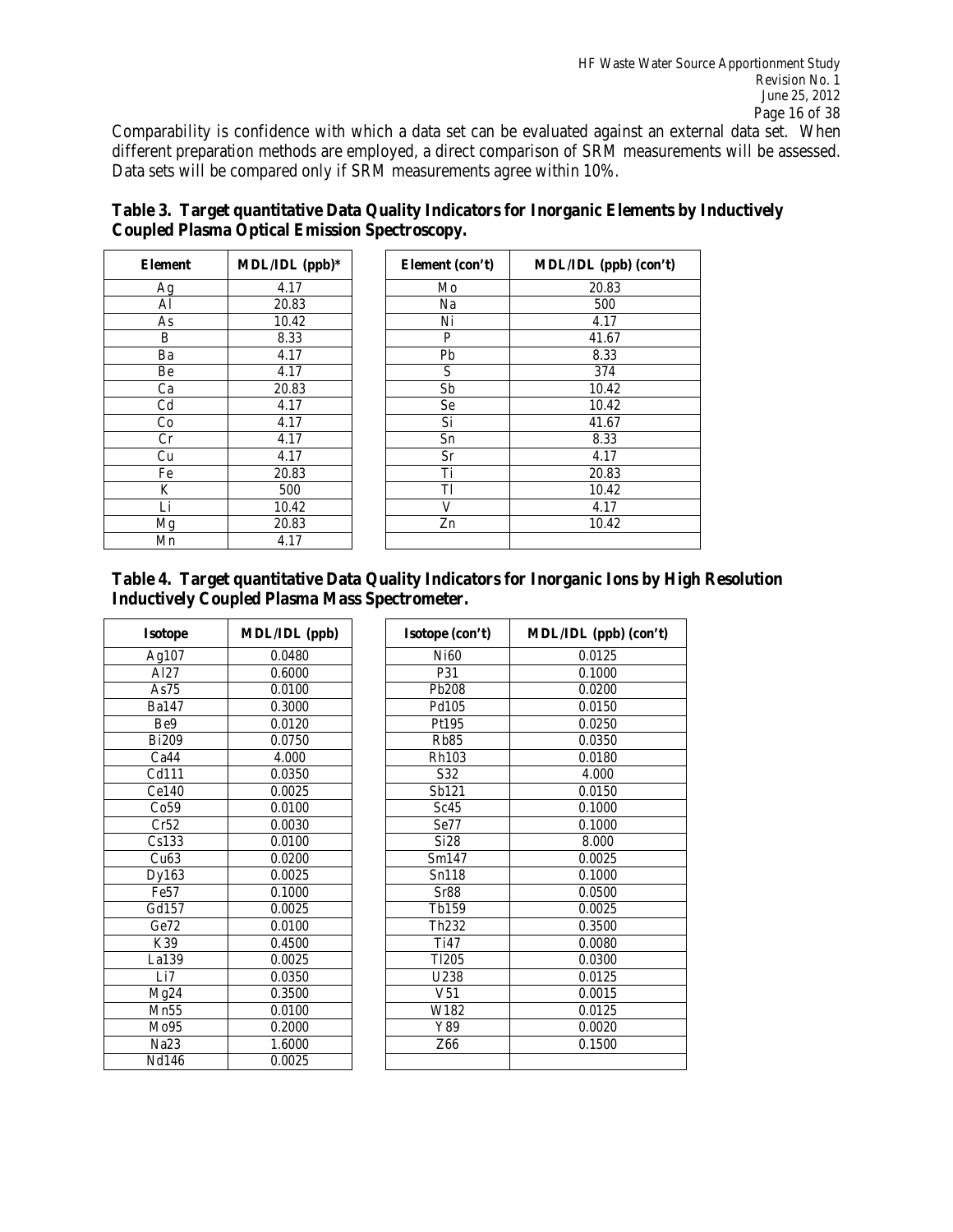| Ion             | $LOQ$ (ppm) | Ion (con't)        | $\text{LOQ (ppm) (con't)}$ |
|-----------------|-------------|--------------------|----------------------------|
| Br <sup>3</sup> | 0.0500      | $\mathrm{Ca}^{2+}$ | 0.500                      |
| $Cl^2$          | 0.0500      | $K^+$              | 0.100                      |
| F               | 0.0100      | $Li^+$             | 0.025                      |
| NO <sub>2</sub> | 0.0500      | M₫                 | 0.100                      |
| NO <sub>3</sub> | 0.0500      | NH <sub>4</sub>    | 0.200                      |
| PO,             | 0.100       | $Na+$              | 0.100                      |
| $SO_4$          | 0.0500      |                    |                            |

**Table 5. Target quantitative Data Quality Indicators for Inorganic Ions by Ion Chromatography.** 

## **A8 Special Training/Certification**

#### Special Training

To achieve the stated quality objectives noted in Section A7, trained and experienced U.S. EPA employees and contractors will be responsible for supplies, sample collection, sample preservation, and sample analysis. Experienced and trained EPA scientists will perform all necessary sample preparation (e.g., digestion, filtration, dilution) and sample analysis (using IC, ICP-OES, and HR-ICPMS) procedures. Each scientist participating in this project has demonstrated proficiency with the specific analytical procedures tasked, and the HEASD QA Manager is to maintain records of all training and documented analyst proficiency.

#### QA/QC Training

 Training regarding the contents of this QAPP will be provided by the Division QA Manager and Project Manager. Contents of this training will include:

- logistics and requirements of sampling and sampling receipt and sample handling
- field and laboratory documentation requirements
- laboratory data review requirements
- deviation and change requirements

#### Regular Staff Meetings

 Weekly staff meetings for personnel listed in Figure 1 will occur, as needed, to ensure all staff are kept informed of the status of the project, problems encountered are discussed, and resolution or improvement of procedures are carried out.

### **A9 Documents and Records**

Management Plan (IIQMP) Appendix 6 "NERL Scientific Record Keeping Policy"<sup>2</sup> and the ORD SOP on maintain a laboratory notebook and any associated electronic data records. The Project Manager, will during regular lab reviews by the division QA Manager. Laboratory activities will be documented according to the NERL Integrated Information and Quality paper laboratory records<sup>3</sup>. In keeping with these policies, all paper and electronic laboratory records will be kept up to date; they will be maintained and organized such that continued research and data acquisition is not contingent upon a specific researcher. Each researcher involved in the project will review researcher notebooks on a weekly basis. Notebooks and other documentation will be reviewed

 Electronic copies of all current QA documents, such as this QAPP, SOPs, and audit reports, will be kept in the NERL Quality Assurance Tracking System (QATS) database and uploaded by the HEASD QA Manager. The Project Manager, will be responsible for distribution of the current version of the QAPP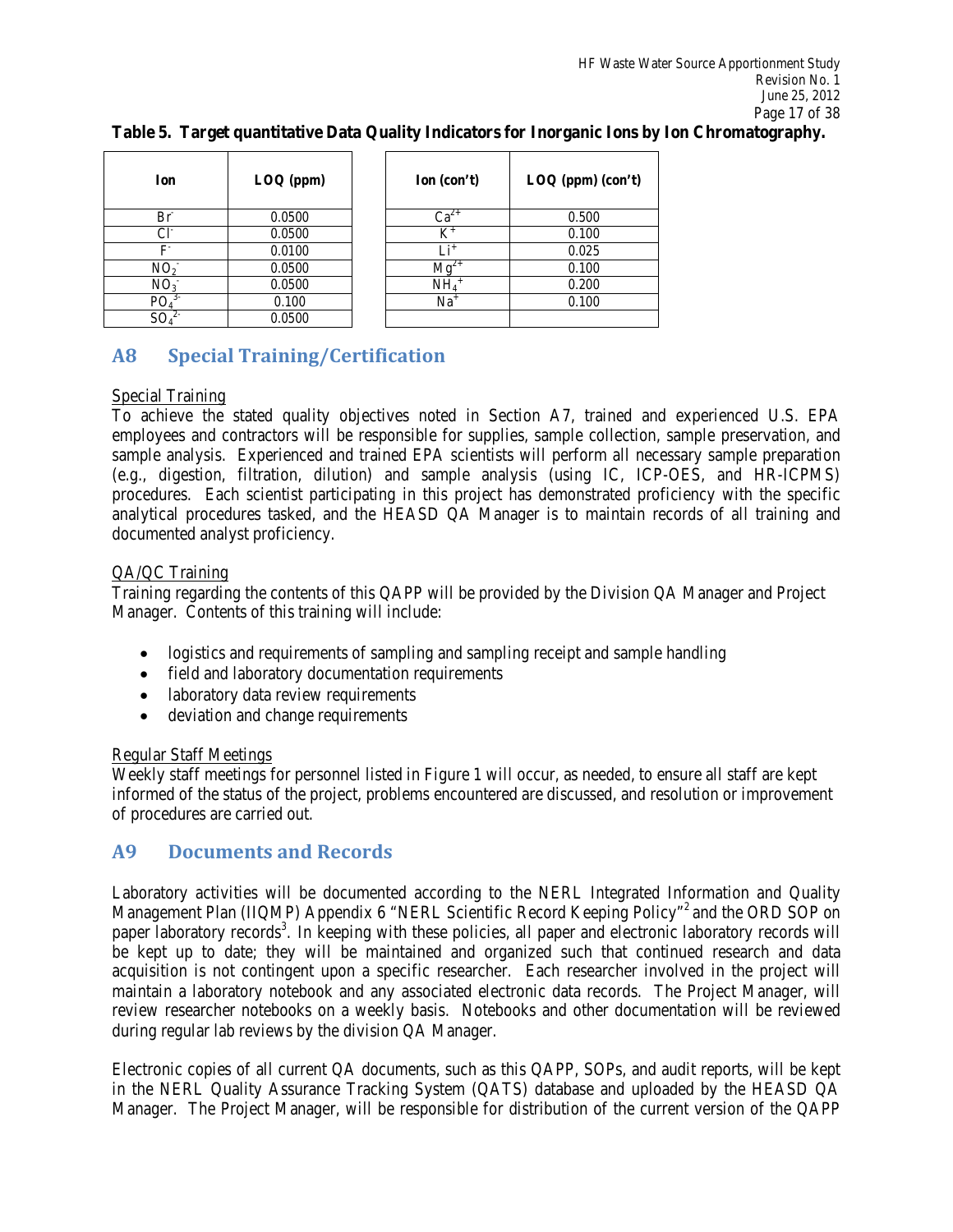personnel identified in A4. Additionally, this QAPP will be made available to the public on the EPA and will retain copies of all management reports, memoranda, and correspondence between project Hydraulic Fracturing website.

 records provide testimony of work and decisions that have occurred. Documents provide direction and guidance for performing work and making decisions. Conversely,

Hardcopy Records - Hardcopy records will be maintained in accordance with ORD Policies and Procedures Manual (PPM)  $13.2<sup>3</sup>$ . These records include, but are not limited to, information regarding activities and the signatures/initials of the researcher writing the records will be recorded. The location of preparation and treatment of standards, samples, field and laboratory blanks, calibration standards, and quality controls. Researchers will maintain the records in designated laboratory notebooks. All samples will be recorded in the laboratory notebook by a unique sample ID. The date of all laboratory and field electronic data generated from analysis of samples will also be recorded in the laboratory notebook, expressed as a data management path. For example: EPA Computer Number; Hard Drive / Folder Name (Program name) / Subfolder Name (Project name) / Item Folder Name / File name with extension.

Electronic Records created or converted from hardcopies and/or generated by electronic devices, shall be maintained in a manner that maximizes the integrity and accessibility of the data. All electronic data and notes shall be cross-referenced in a hardcopy notebook to record the date and location and facilitate retrieval. Data may be transferred to electronic spreadsheets for analysis and presentation. Electronic Records will be backed up to an external database once every week.

Research Record Retention: The laboratory notebook and records will be retained in the laboratory (or office area) where these operations are performed until the conclusion of the study. At the end of the research study, the research records shall be archived in a manner consistent with the appropriate EPA National Records Management Records Disposition Schedule.

Records and documents that will be produced in conjunction with this project include:

- Raw Data
- Field notebooks
- Sample documentation sheets
- Chain-of-custody forms
- Laboratory notebooks
- • Instrument logbooks and maintenance records
- Progress reports
- Documentation of audits
- Project interim report
- Project final report
- Standard operating procedures

#### **Disposition**

Record-keeping will be permanent according to EPA Records Schedule 501:

Non-electronic project files

• Including documentation related to the formulation and approval of the research plan, selection of the research methodology, quality assurance project plans, raw data, laboratory notebooks, project- or study-related correspondence, copies of interim reports showing data tabulation results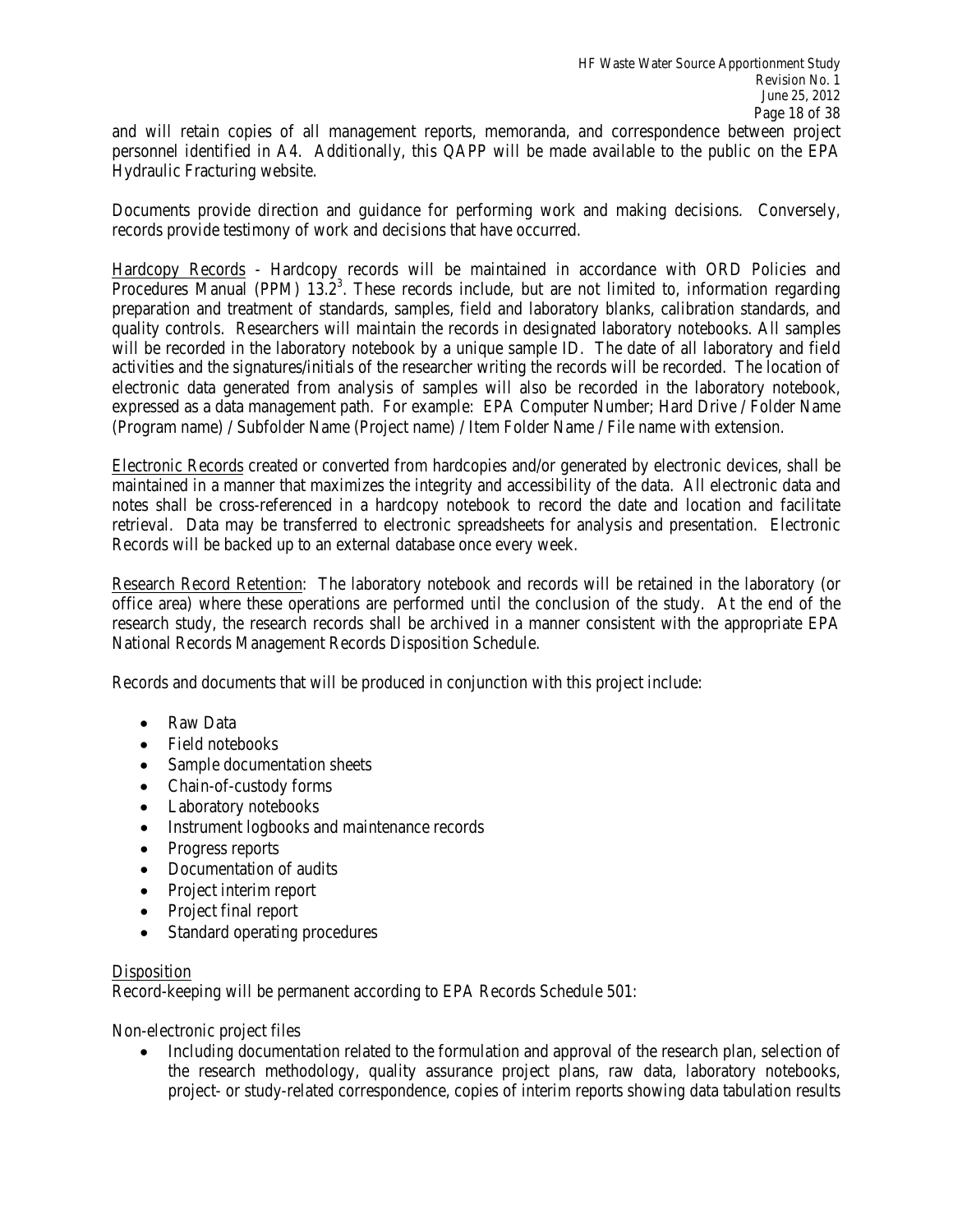and interpretations, copies of the final reports, peer reviews, and quality assurance assessments.

- Records will be made permanent.
- Inactive records will be closed upon completion of the project.
- Twenty (20) years after file closure, files will be transferred to the National Archives.

Electronic project files

- Including documentation related to the formulation and approval of the research plan, selection of the research methodology, quality assurance project plans, raw data, laboratory notebooks, project- or study-related correspondence, copies of interim reports showing data tabulation results and interpretations, copies of the final reports, peer reviews, and quality assurance assessments.
- Records will be made permanent.
- Inactive records will be closed upon completion of the project.
- Twenty (20) years after file closure, files will be transferred to the National Archives.

Project work papers and administrative correspondence

- of interim progress reports, and other work papers created in the course of the study. Including completed questionnaires or other documents used for data collection, drafts or copies
- These files will be classified as disposable.
- Inactive records will be closed upon completion of the project.
- Three (3) years after file close, files will be destroyed.

Maintenance, calibration, and inspection of equipment records

- These files will be classified as disposable.
- Inactive records will be closed upon completion of the project.
- Five (5) years after file close, files will be destroyed.

### **SECTION B. MEASUREMENT/DATA ACQUISITION**

### **B1 Sampling Process Design**

#### **B1.1 Site Selection**

 anticipated high-flow river conditions during the spring and low-flow river conditions during the summer and fall. River flows will be estimated from the USGS gauging stations nearest the participating WWTFs, stations 03025500 and 03042000. The study will include one WWTF discharging into a large river system, and one discharging into a small river system. Other selection criteria for participating and the PDW intake. Through consultations with EPA Region 3 research partners, two candidate facilities that met the site selection criteria were proposed and subsequently accepted by the study team. Details concerning facility A and facility B are detailed below in **Table 6**. The NERL Source Apportionment study team outlined a study plan to investigate two different waste water treatment facilities discharging treated HF waste water from Paleozoic formations (with special interest in Devonian, Silurian, and Ordovician formations) into public waterways. The hydraulic fracturing wastewaters treated at the WWTFs may include drilling mud, flowback water, produced water, and formation water. In order to assess impacts of HF wastes treated at WWTFs in a variety of conditions, the study will include sampling campaigns during different river flow regimes, including WWTFs included: (i) a minimum total discharge from a POTW of 400,000 gallons per day (GPD), (ii) a minimum total discharge from a COTW of 40,000 GPD, (iii) presence of public drinking water (PDW) intake downstream (<65-85 km), and (iv) no major additional tributaries between the WWTF discharge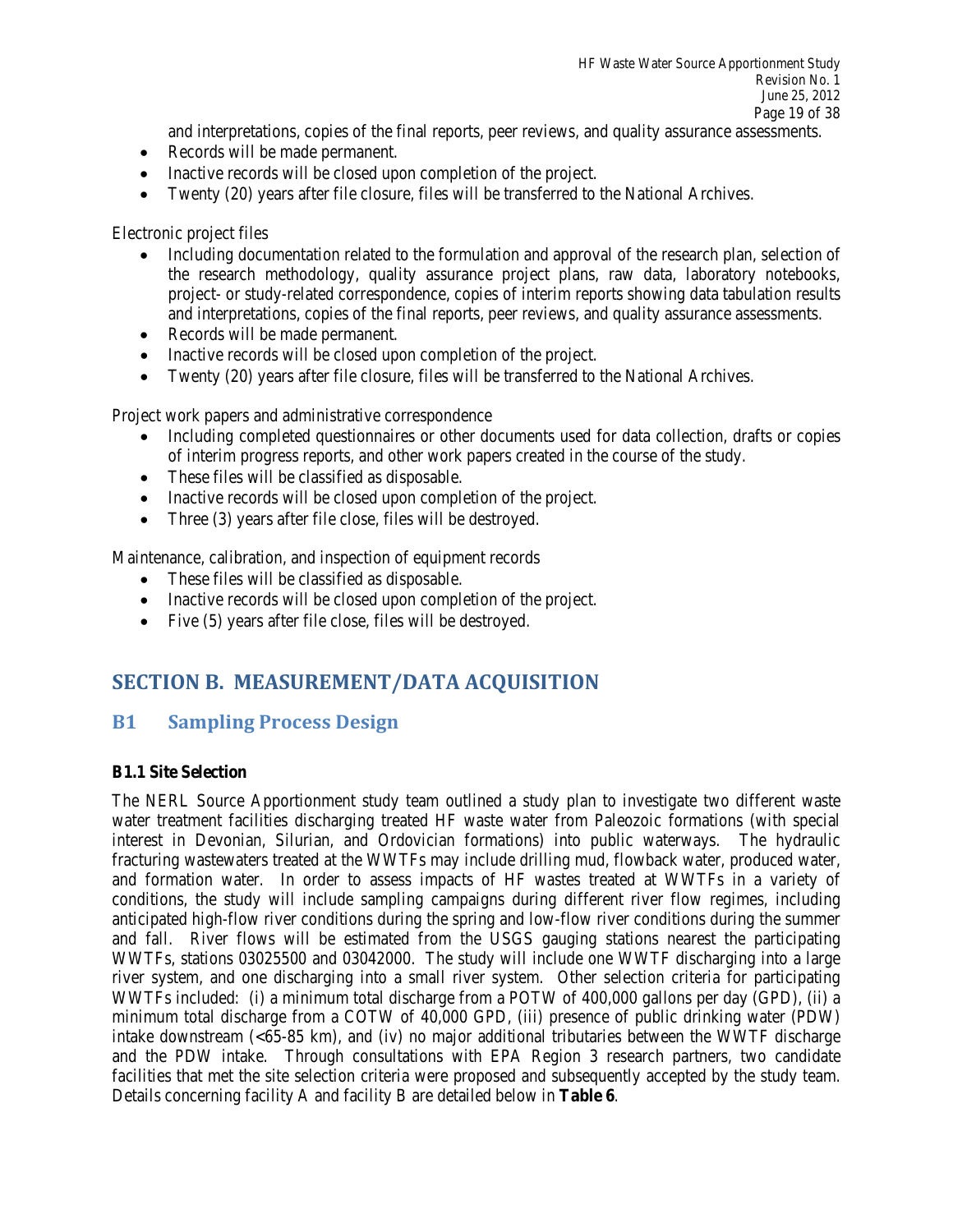|                                                    | <b>Facility A</b> | <b>Facility B</b>      |
|----------------------------------------------------|-------------------|------------------------|
| Approximate Discharge Volume (GPD)                 | 50,000            | 67,000                 |
| <b>Receiving Stream</b>                            | Allegheny River   | <b>Blacklick Creek</b> |
| Receiving Stream 2010 Mean Daily Flow (cubic 1640) |                   | 327                    |
| feet/second (cfs))                                 |                   |                        |
| Nearest Downstream Drinking Water Intake (km)      |                   | 90                     |

#### **Table 6: Waste Water Treatment Facility and Receiving Stream Information**

 In order to assess any potential impacts of HF wastewaters processed through WWTFs on receiving surface waters and public drinking water supplies, five sites in the river systems encompassing each WWTF will be sampled. The exact locations of sampling sites are contingent upon river reconnaissance by EPA Region 3 research partners and USGS local river experts, who will report to the Source downstream of Facility A), and the locations of other industrial discharges into the study waterways. downstream of Facility A), and the locations of other industrial discharges into the study waterways. Assuming reasonable access, the five sampling locations will include one site upstream of each WWTF, one site within each WWTF discharge, and three sites downstream of each WWTF including one site in Apportionment study team regarding issues including shore slope and vegetative density, shore access and land ownership, shipping lanes and boat traffic (particularly on the Allegheny River upstream and the nearest downstream PDW intake.

 is to provide the background chemical composition of each river of interest. The Allegheny River is one contaminant loads that are unrelated to the subject WWTF. Blacklick Creek, which is a small tributary to the Conemaugh River, has much less industrial activity along its upstream reaches than the Allegheny but is impacted by AMD. It is anticipated that the upstream sampling location in Blacklick Creek and in the The upstream site will be located as close to the WWTF as possible while ensuring that no back-flow from the WWTF discharge could reach the sampling location. The purpose of the upstream sampling site of the four largest rivers in Pennsylvania, and has several industrial operations along its banks. The sampling site upstream of Facility A, discharging into the Allegheny River, is critical to assess Allegheny River will demonstrate different baseline conditions for the rivers receiving discharge from the two participating WWTFs.

 Each participating WWTF has indicated its willingness to allow EPA personnel to conduct sampling directly from its effluent. This sampling will provide information regarding the characteristics (source profile) of the discharge that will be used to interpret source apportionment modeling results (briefly described in section B4).

 Three sampling locations will be selected downstream of each WWTF. The first downstream site will be located at a distance downstream that is sufficient for the discharge plume to be fully mixed in the precipitate will likely still be suspended solids. Hydrodynamic transport modeling, conducted by EPA will be at an intermediate distance between the WWTF discharge location and the location of the nearest downstream PDW intake. The third downstream sampling site will be in the nearest public drinking water (PDW) intake downstream of each participating WWTF. As noted in **Table 6**, the nearest PDW intakes are 51 km and 90 km downstream of Facility A and Facility B, respectively. During the spring sampling intensive, a second Isco sampler will be collocated at one of the PDW intake sampling sites. During the summer sampling intensive, the collocated sampler will be at one of the river sampling sites, and during the fall sampling intensive, the collocated sampler will be at one of the WWTF discharge sites. receiving stream, but that is near enough to the discharge site that compounds with the propensity to NRMRL's Ground Water and Ecosystems Research Division (GWERD) will inform the most appropriate zone for this sampling in each river system. The second downstream sampling site in each river system Obtaining collocated replicate samples at these sites will inform us of sampling uncertainty and therefore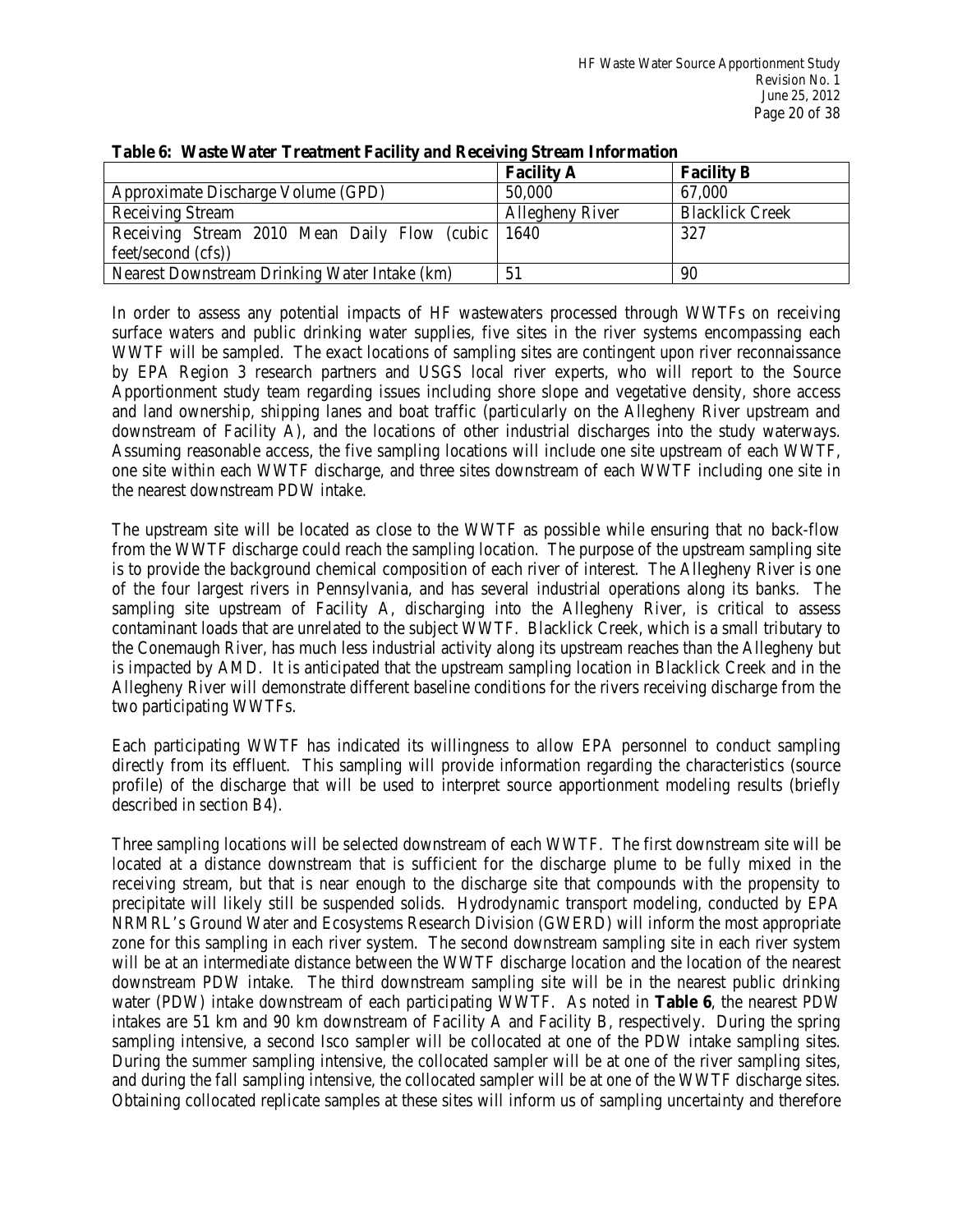strengthen the modeling output confidence. The data gathered from the PDW intake site samples will be used to generate source apportionment receptor modeling, described in section B4.

#### **B1.2 Automated Sample Collection Scheme for River Water Daily Composite Samples**

 At each sampling site, an automated water sampler (Teledyne Isco, model 6712) will be deployed. Each 12:00 EST). At each PDW intake sampling site, the Isco samplers will take two daily composite samples. Isco sampler will collect one daily composite sample by drawing two 400 mL aliquots per day (09:00 and One of the daily composite samples will be treated like daily composite samples from other sites (e.g., acidified, filtered, and allocated for analysis), and the other daily composite sample from each Isco sampler at each PDW intake site will be filtered prior to acidification at the laboratory (described in section B4). **Table 7** summarizes the general sampling scheme. Each sample must provide sufficient material for analysis and the sample integrity must not be compromised.

| <b>Sampler Position</b> | <b>Facility A</b> |                    | <b>Facility B</b> |                    |
|-------------------------|-------------------|--------------------|-------------------|--------------------|
|                         | $# Isco$ samplers | # Daily Composites | $# Isco$ samplers | # Daily Composites |
| Upstream                |                   |                    |                   |                    |
| <b>WWTF</b>             |                   |                    |                   |                    |
| Downstream 1            |                   |                    |                   |                    |
| Downstream 2            |                   |                    |                   |                    |

 **Table 7: General sample collection scheme (with collocated sampler at PDW intake at Facility A)** 

 empty bottle in the sampler that will not receive sample water, but will be open and exposed in the sampler in an identical manner as the actual sample bottles (48-96 hours). The field blanks are then capped and handled exactly as the river water daily composite samples (see NERL/HEASD SOP ECAB- 136.1). Source characterization samples will be collected as described in section B1.3. These source Field bottle blanks, known as a "field blanks", will be collected in each Isco sampler during the study to represent a minimum of 10% of collected samples. Field blanks are collected by placing an uncapped samples will also be acidified, filtered, and allocated like the river water daily composite samples described above.

#### **B1.3 Manual Grab Sample Collection Scheme for Source Characterization Samples**

PDW Intake

 In addition to characterizing the effluent from WWTF discharges detailed in **Table 6**, the study also aims to characterize other potential sources of halides to the study river systems and develop corresponding POTW effluent, CFUB discharge, AMD, and road deicing material stormwater runoff. These sources facility. Samples of CFUB discharge will be collected in effluent streams flowing out of CFUB facilities. Samples of AMD will be collected in sluices and/or streams that have previously been identified as impacted by AMD and are hydrologically connected to active or historical mining locations. Samples of road deicing material runoff will be collected from drainages on roads, ideally from open drainage pipes on bridge overpasses. Each source characterization sample will be collected collected. Efforts will be taken to collect samples from multiple physical locations in the region in order source profiles. Known sources that will be manually sampled are HF flowback, HF produced waters, will be manually sampled by EPA NERL/HEASD and Region 3 personnel. Samples of raw HF wastewaters will be collected directly in trucks carrying HF wastes from an HF well site to a disposal in a location with one unambiguous source. A minimum of three and a maximum of six samples of each type (HF flowback, HF produced waters, POTW effluent, CFUB, AMB, road salt runoff) will be to provide a range of geochemical compositions associated with each waste. Bottle trip blanks will be collected during each sampling campaign to document background contributions. It is anticipated that the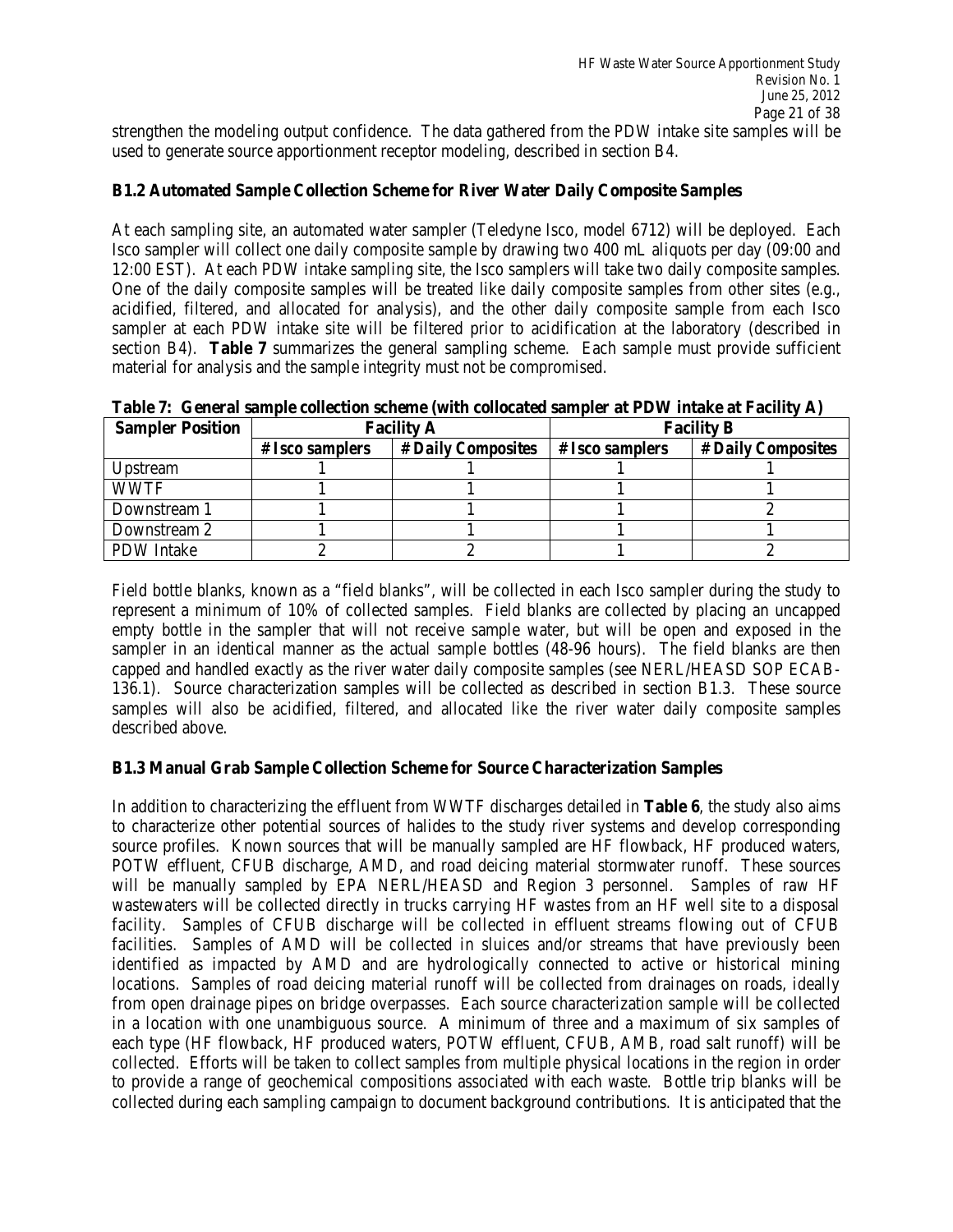inorganic chemical composition of each source type will vary by location. This variability will be assessed through comparison of samples collected at different times and locations.

### **B2 Sampling Methods**

 instructions for sample labeling are found in NERL/HEASD Standard Operating Procedure for the Tracking of Hydraulic Fracturing Waste Water Source Apportionment Field Study Samples (NERL SOP 136.1). Briefly, Isco samplers will be positioned on flat surfaces on river banks. When access to river banks is not feasible, Isco samplers will be positioned on bridge abutments or docks. Each Isco sampler (CPVC) inlet strainer. The inlet strainers will be placed as near to the highest-flow section of the river as is logistically reasonable while also ensuring that the Isco samplers are secure and the sample uptake line block, and placed in the river to minimize visibility to pedestrians and boaters. Each Isco will also be water twice a day (09:00 and 12:00 EST) into one bottle to create an 800 mL daily composite sample. sampling locations in the PDW intakes, each Isco sampler will collect two daily composite samples by drawing 400 mL river water into two different bottles twice a day (09:00 and 12:00 EST). The two daily for the duration of each sample collection-to-gathering interval, capping and shipping it to EPA in River water samples will be collected using Isco model 6712 automated water samplers. Detailed ECAB-138.1), and instructions on sample collection are provided in NERL/HEASD Standard Operating Procedure for the Teledyne Isco 6712 Portable Automatic Sequential Water Sampler (NERL SOP ECABis equipped with an 8 m Teflon lined polyethylene inlet tube with a chlorinated polyvinyl chloride is unobstructed. The inlet strainers will be placed into PVC protective housings, zip tied to a cinder equipped with 24 acid-cleaned 1 L polypropylene bottles. The Isco samplers will draw 400 mL river Daily composite samples will be collected for fourteen consecutive days during each intensive. At the composite samples will be labeled U (unfiltered) and F (filtered), respectively. Each sample will have a unique barcode label, described in section B3. Field blanks will be collected leaving the bottle uncapped Research Triangle Park along with other samples (see section B3).

 team will gather samples from each Isco sampler. Upon retrieval of each sample, the sample barcode will be scanned and a custody seal will be placed across the cap and top of each bottle to ensure that the integrity of the sample is maintained throughout transport. All samples will be stored in coolers with ice packs prior to and during transport as the samples are sent to EPA in Research Triangle Park, NC. the Tracking of Hydraulic Fracturing Waste Water Source Apportionment Field Study Samples (NERL Within one week of sample collection, the EPA/ORD/NERL/HEASD Source Apportionment study field Sample shipping and storage procedures are detailed in NERL/HEASD Standard Operating Procedure for SOP ECAB-138.1) and described in section B3.

 carrying the HF waste water or from storage tanks at the treatment facilities. Detailed instructions for Wastewater Samples (ECAB-132.0). Briefly, an acid-cleaned polyethylene dipper will be (i) submerged in the fluid inside the truck top tank hatch or (ii) positioned under the storage tank discharge in the discharge, AMD, and road salt runoff will be collected by placing the dipper in the effluent or discharge initials of the collector. Clean bottles that will be opened and closed in the field will serve as "field blanks" and be and transported back to ECAB with all of the regular samples. Upon collection of each sample, a custody seal will be placed across the cap and top of the bottle to ensure that the integrity of the Samples for source characterization of HF flowback and produced waters will be collected from trucks sample collection are provided in NERL/HEASD SOP Manual Collection of Hydraulic Fracturing treatment facility manhole. The dipper will be used to pour HF waste fluids into 1L acid-cleaned, labeled polypropylene bottles for analysis. Samples for source characterization of WWTF effluent, CFUB pipe and then pouring that liquid into 1L acid-cleaned, labeled polypropylene bottles. Each sample will have a unique Sample ID (see example in Section B3) and include the date and location of collection, and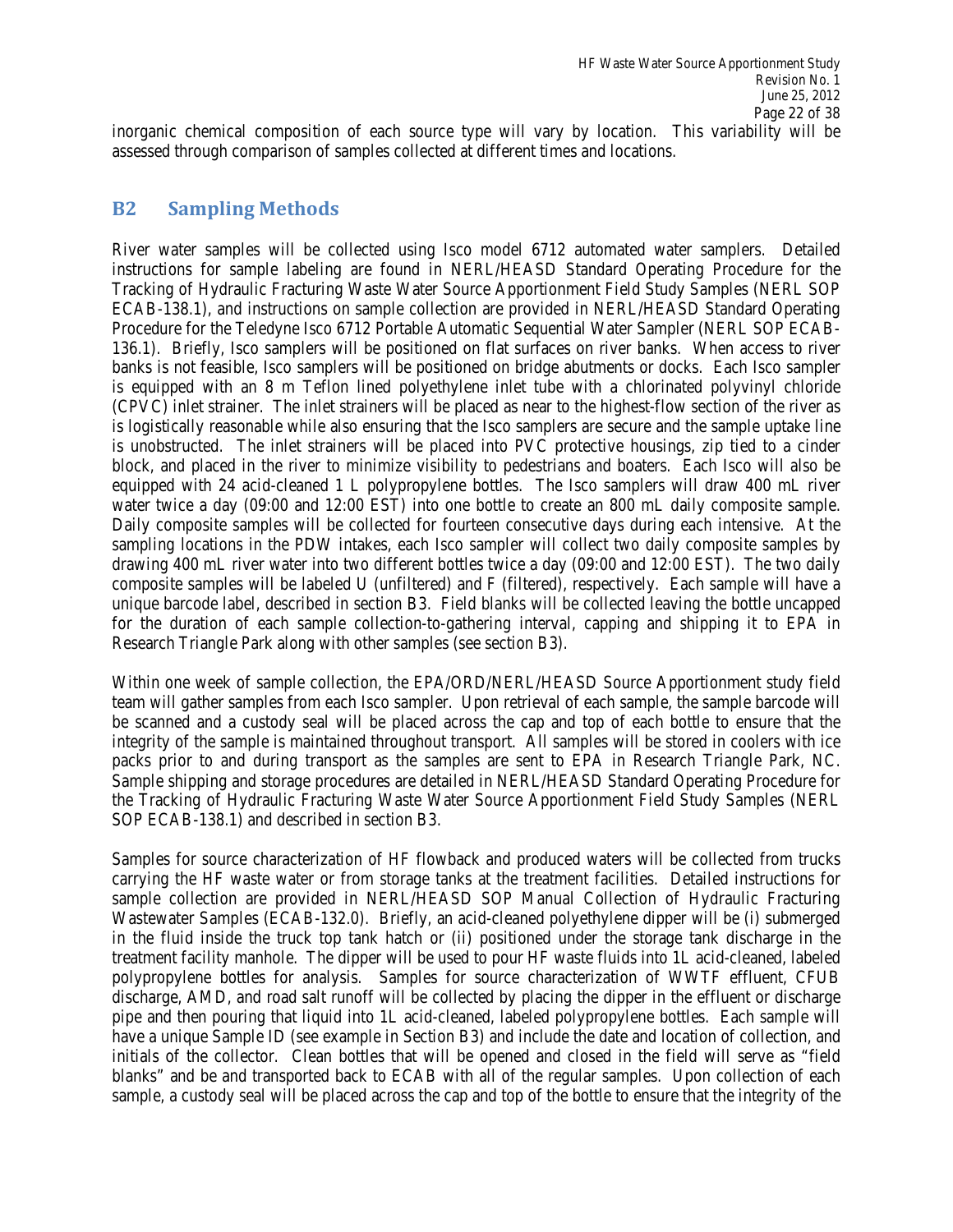samples is maintained during transport. All samples and field blanks will be stored in coolers with ice collection to document the location and conditions under which the sample was collected as well as to packs for storage prior to and during transport. Photographs will be taken during every grab sample obtain a visual record of the sample (e.g., if it was clear, murky, colored, etc.).

 If problems with sample collection occur, such as field safety concerns or human interferences, the sample collector will determine whether or not it is safe to proceed with sample collection. Whether the sample collector deems it safe or unsafe to proceed, the sample collector will provide a report including a description of the safety or interference concerns to the Project Manager within 24 hours of the incident.

 At the time of sample retrieval a member of the field team will measure the (i) river water temperature, conductivity, pH, oxidation/reduction potential (ORP), and barometric pressure (BP) using a hand-held YSI multi-parameter probe, as detailed in NERL/HEASD Standard Operating Procedure for the YSI Model 556 Multi Probe System (ECAB-135.1); and (ii) depth and velocity of the river flow using a portable velocity sensor, as detailed in NERL/HEASD Standard Operating Procedure for the Swoffer Model 3000 Stream Velocity Meter (ECAB-145.0). Data from both instruments are electronically logged, but will also be recorded immediately in field notebooks. The primary objective of this portion of ions listed in **Table 2**. The other data collected (e.g., sample location, temperature, pH, ORP, BP, conductivity, river water depth, river water velocity) will be used to provide context for the sample the HF Waste Water Source Apportionment project is to characterize each sample by the elements and analyses.

### **B3 Sample Handling and Custody**

 Sample tracking and chain of custody will be maintained using a new two-dimensional bar code tracking searchable data system created and administered by ECAB. Wasp Barcode Technologies (Plano, Texas) bar code making software will be used to generate labels in the lab for sample bottles that will be used to track each sample. The label will identify the acid clean batch and bottle ID numbers (e.g., acid cleaning affixed to each sample after collection identifying the study area, sampling intensive, Isco sampler ID, Isco bottle position, and sequential sample ID number (e.g., BKLK-SPR-S03-P03-U03). These labels system being developed by ECAB. All aspects of sample bottle preparation, weighing, deployment, collection, extraction, analysis, and archive storage will be tracked by a Microsoft Access based batch, bottle ID, A001B01). Each time the bottle is handled, it will be scanned and all pertinent information will be recorded such as date, time, person, action (e.g., cleaned, weighed, deployed, retrieved, shipped, received, poured off, analyzed), and data (e.g., weight, analysis result). In the laboratory, WASP model WWS450 bar code scanners will be utilized, and in the field AML (Euless, Texas) model M5900 portable data terminal scanners will be used. A second bar code label will be will be generated prior to the study and will be a part of the site notebook. Data will be uploaded into the field laptop system on a daily basis from both laboratory and field operators.

 samples will be removed from the Isco samplers, have their barcodes scanned, be double-bagged, be in NERL/HEASD Standard Operating Procedure for the Tracking of Hydraulic Fracturing Waste Water Source Apportionment Field Study Samples (ECAB-138.1). Upon receipt at the EPA Research Triangle In the field, samples will be collected according to the procedures outlined in NERL/HEASD Standard Operating Procedure for the Teledyne Isco 6712 Portable Automatic Sequential Water Sampler (ECAB-136.1). All samples will be properly labeled as noted in Section B2. Within one week of collection, placed in an ice packed cooler, and then shipped overnight via a common carrier (e.g., UPS), as described Park, NC facility, sample barcodes will be scanned and samples will be stored by EPA research staff personnel in a locked 4<sup>°</sup>C refrigerators, to which only the principal investigators and select analysts will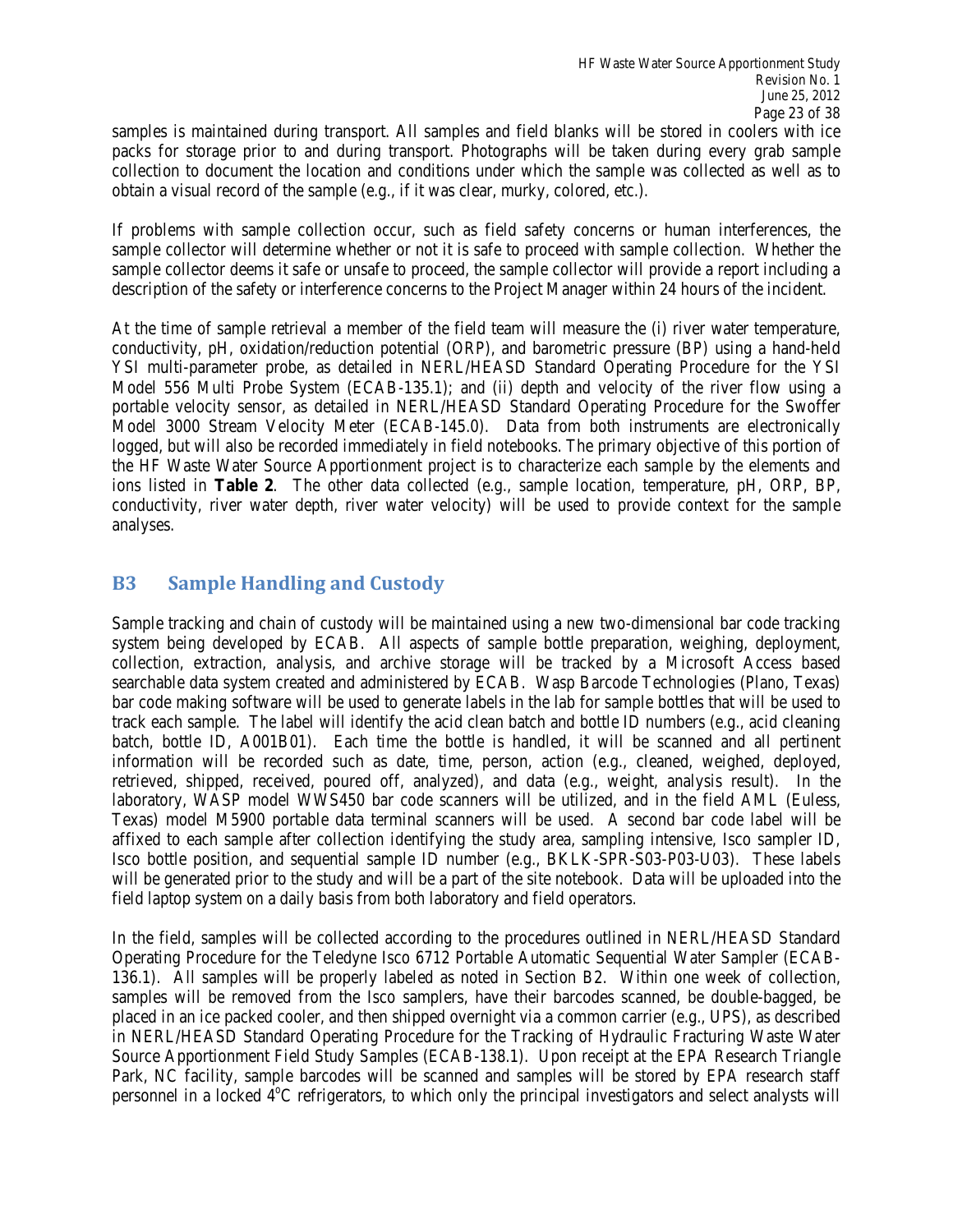have access. **Table 8** lists the maximum sample holding times at each step between sample collection and analysis. Sample custody documentation will be maintained through the two-dimensional bar code system being developed by ECAB.

| <b>Sample Location</b>         | <b>Sample Holding Times</b>    | <b>Storage Conditions</b>  |
|--------------------------------|--------------------------------|----------------------------|
| <b>Field Retrieval</b>         | $<$ 1 week                     | <b>Ice Packed Cooler</b>   |
| Shipping                       | $\leq$ 3 days                  | Ice Packed Cooler          |
| <b>Storage Before Analysis</b> | See respective analytical SOPs | $4^{\circ}$ C Refrigerator |
| <b>Archival Samples</b>        | 5 years                        | $4^{\circ}$ C Refrigerator |

| <b>Table 8: Sample Holding Times and Storage</b> |  |  |  |  |
|--------------------------------------------------|--|--|--|--|
|--------------------------------------------------|--|--|--|--|

 processed for IC analysis, as detailed in NERL/HEASD SOP Operation and Maintenance of the Element 100 clean room. The researcher will then separate the "F" set of composite samples collected at the PDW intake sites. The "F" samples will be filtered (0.2 – 0.45µm, Teflon membrane) prior to being acidified room temperature in a locked laboratory space for a minimum of seven days to allow for leaching of particles will be leached, and the elements of interest (see **Table 2**) will be aqueous. The samples will appropriately labeled hazardous waste containers. For additional detail on the previous procedures, see NERL/HEASD Standard Operating Procedure for the Tracking Hydraulic Fracturing Waste Water Source At the EPA in Research Triangle Park, NC, research staff will pour a 15 mL aliquot of each sample to be 2 High Resolution Inductively Coupled Plasma Mass Spectrometry Instrument (ECAB-098.1) in a Class and UV extracted as described below. All other samples will be weighed, and subsequently acidified with Optima grade Nitric Acid to a final concentration of 2%  $HNO<sub>3</sub>(v/v)$ . Acidified samples will be stored at particles into solution. After the initial seven day leach, acidified samples will be exposed to UV radiation in a UV light chamber for two days. After UV exposure, organic matter will be degraded, then be filtered (0.2-0.45µm, Teflon membrane) into 15 mL centrifuge tubes for ICP-OES and HR-ICPMS analysis, and a 500 mL acid-cleaned polypropylene working archive bottle. **Table 9** lists the sample volume that will be allocated for each analytical technique. Excess sample will be disposed of in Apportionment Field Study Samples (ECAB-138.1). Sample storage times at the EPA prior to sample analysis are listed in each respective analytical SOP. Archived samples will be available for future analysis by the EPA or other approved personnel, including the USGS in Denver, CO, for at least five years. Proper documentation will be maintained, security of samples ensured, and analyst procedures documented.

|  |  | Table 9: Volume Allotments for Sample Analyses |  |  |  |  |
|--|--|------------------------------------------------|--|--|--|--|
|--|--|------------------------------------------------|--|--|--|--|

| <b>Analytical Technique</b>                        | Volume (mL) |
|----------------------------------------------------|-------------|
| IC                                                 |             |
| <b>ICP-OES</b>                                     |             |
| <b>HR-ICPMS</b>                                    |             |
| Working Archive (including 250 mL sample for TIMS) | 500         |

 Sample chain-of-custody records will be electronically generated and stored in an ECAB Microsoft analysis. Custody records will include: Access database for each sample acquired. Chain-of-custody records will include the date and describe the condition and details of each sample when they are received by each party (e.g., cleaning, deployment, collection, shipment, acidification, filtering, pour off, and analysis). The records will be maintained throughout the course of the study, from sample collection through shipping, storage, and

• Project name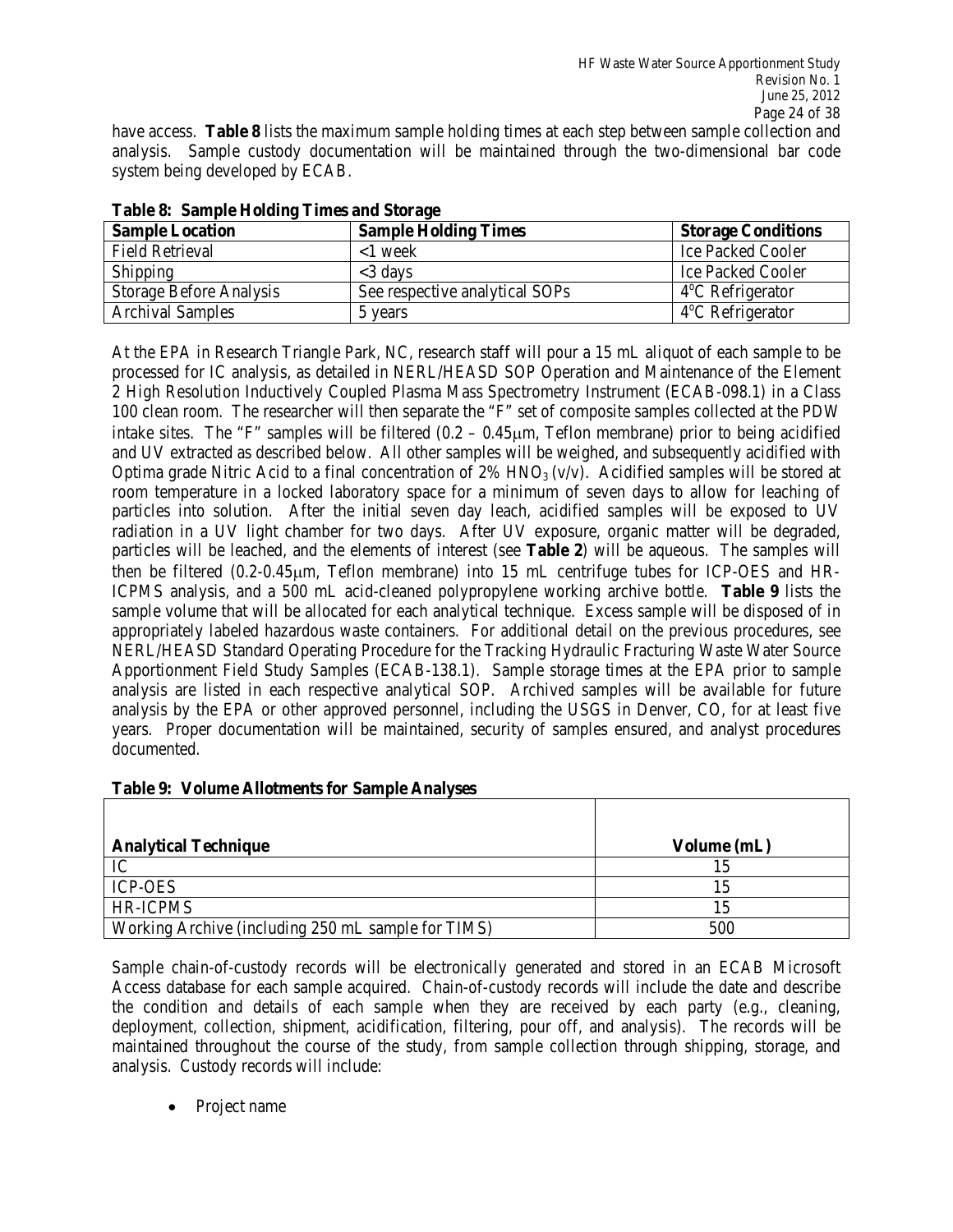- Scanned initials of sample collector $(s)$
- Sample number, date and time of collection, and date and time of retrieval
- Location of sample location (latitude, longitude)
- Type of sample location (upstream, downstream, etc)
- Sample volume
- Digital bar code scans of individuals ID badges involved in sample weighing, deployment, collection, filtration, acidification, pour off, dilution, and analysis
- • Signatures of individuals involved in sample shipping and receiving (**Appendix C**)
- If applicable, the air bill or other shipping tracking number

#### EPA National Geospatial Data Policy and Procedures (NGDPP)

Whenever applicable, this research will adhere to the *EPA National Geospatial Data Policy* (NGDP)<sup>4</sup> and the *EPA National Geospatial Data Policy Procedure for Geospatial Metadata Management.*5 These geospatial data used by federal environmental programs and projects within the jurisdiction of the U.S. policies and procedures outline the responsibilities and requirements for collecting and managing Environmental Protection Agency (EPA).

### **B4 Analytical Methods**

 One of the primary objectives of this project is to assess through source apportionment modeling whether or not HF wastewaters treated and discharged from WWTFs are significant sources of bromides (Br) and chlorides (Cl<sup>-</sup>) at downstream PDW plants in EPA Region 3. To this end, the inorganic chemical composition of river water samples will be characterized comprehensively using a series of analytical methods, including chromatographic, spectroscopic, and mass spectrometric techniques.

#### **B4.1 Sample Analysis**

 notebooks are properly maintained (Section B6). The analytical methods for HF samples include: (i) major anions and cations by IC, as described in NERL/HEASD SOP Ion Chromatographic Analysis of (ECAB-140.0), and (iii) minor elements by HR-ICP-MS, as described in NERL/HEASD SOP Operation supplemental information as referenced in the SOP for instrument procedures. Zell Peterman at the U.S. composition in a subset of samples using TIMS following the method detailed in the technical procedures ECAB's Inorganic Laboratory Manager (**Table 1**) is responsible for ensuring the all chemical analysis SOPs are followed, all analytical quality control elements are attained (**Table 10**), and laboratory Aqueous Inorganic Species (ECAB-131.0), (ii) major elements using ICP-OES, following NERL/HEASD SOP Inductively Coupled Plasma Optical Emission Spectroscopic (ICP-OES) Analysis of Elements and Maintenance of the Element 2 High Resolution Inductively Coupled Plasma Mass Spectrometry Instrument (ECAB-098.1). For each of these instruments, user manuals will also be readily accessible for Geological Survey (USGS) in Denver, CO, is responsible for quantifying strontium (Sr) isotopic titled "YMPB USGS Technical Procedure: Rb-Sr Isotope Geochemistry" (YMPB-USGS-GCP-12, R0). Instructions for corrective action following potential failures of any of these methods are included in their respective SOPs.

 absorptions, and masses will be determined, and linear regression will be performed on the data sets. For each method and analyte, a calculated MDL and linear dynamic range (LDR) will be made according to procedures as outlined by McDougall et al.,<sup>6</sup> and EPA Method 200.7. In brief, a series of seven multielement standards ranging in concentrations from low to high will be analyzed. Retention times,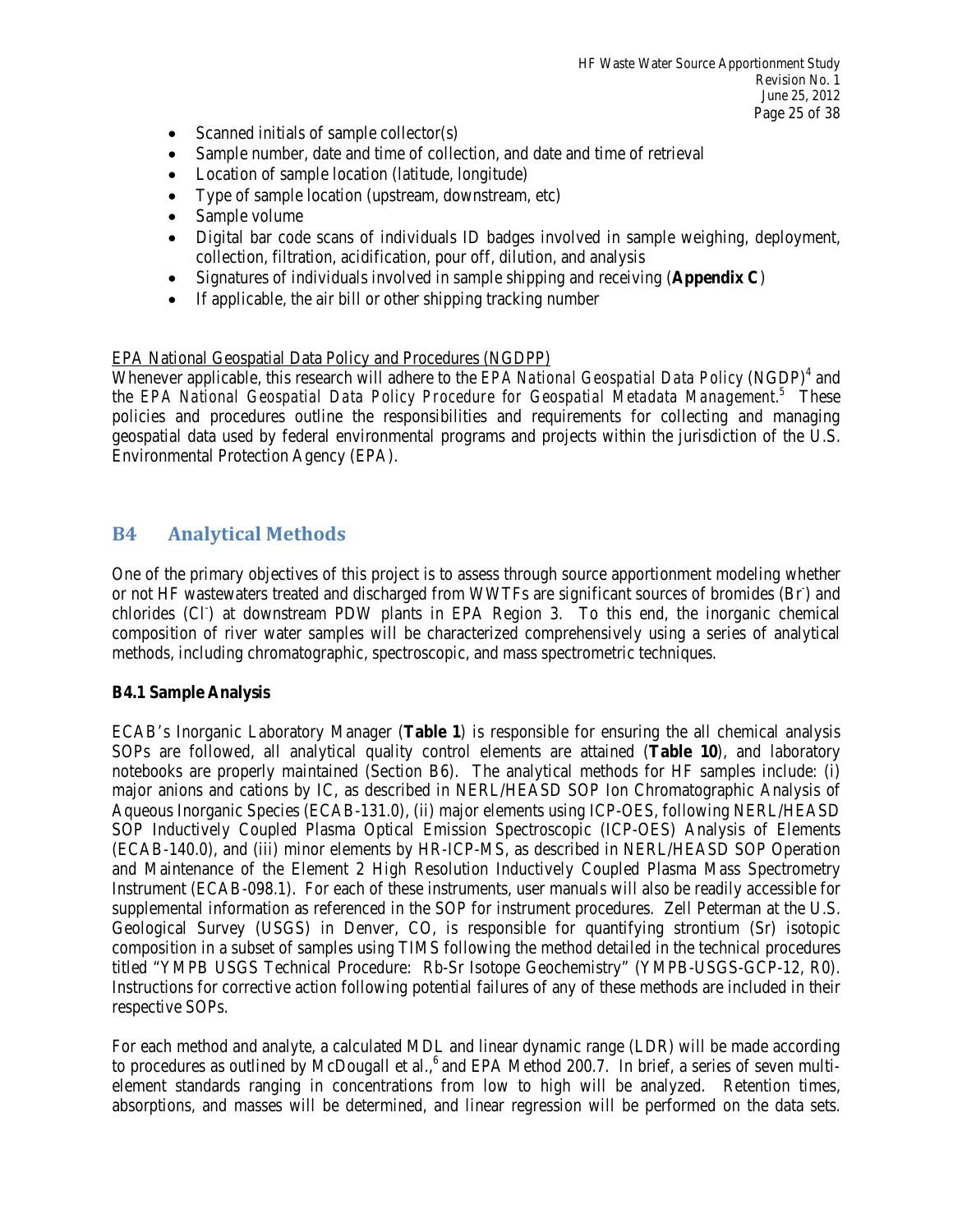replicates). Method quantification limits (MQLs) are calculated as twice the MDLs. Instrument calibration procedures are detailed in Section B7. MDLs will vary by compound, and are calculated as the product of (i) the standard deviation of seven replicate analyses of a low concentration matrix specific sample and (ii) the Student's t value for a 99% confidence interval and a standard deviation estimate with n-1 degrees of freedom (3.14 for seven

Where possible, data will be compared to published results.

#### **B4.2 Source Apportionment Modeling**

 Data gathered through analyses described above will be used to support receptor source modeling. apportionment modeling to discern the contributing sources of Br and Cl to those stream waters. EPA Specifically, samples collected at public drinking water intakes will be evaluated using source receptor models are software tools that are used to reduce a large number of individual environmental measurements from samples (such as stream water) into source types (such as hydraulic fracturing wastewater or acid mine drainage) using mathematical algorithms. Source types are distinguished by unique compositions and the models provide quantitative estimates of the source type contributions and robust uncertainty estimates. Receptor models require a comprehensive analysis of environmental samples to provide a sufficient number of constituents to identify and separate the impacts of different source types. Analysis of major ions and inorganic trace elements, as detailed above, will accomplish the needs for robust receptor modeling.

 EPA-implemented models and commercial off-the-shelf (COTS) software will both be used to analyze Chemical Mass Balance (CMB)) and hybrid (e.g., ReSCUE, EPA DaVIS) models. COTS software range of environmental data for air, soil, and sediments, and the models can be used to evaluate data from emerging issues such as HF impacts to drinking water. The receptor models have a minimum data requirement to evaluate mathematical relationships (> 40 samples) and a comprehensive set of species approaches, including EPA CMB and PLS, can be used to evaluate smaller data sets from 1 sample for CMB to 15 samples for PLS. study data. EPA models include receptor (e.g., Unmix, and Positive Matrix Factorization (PMF), includes Partial Least Squares (PLS) and SigmaPlot. These models have been used to evaluate a wide measurements including key tracer species from natural and industrial contaminant sources. Other

The selected modeling efforts will be described in a separate modeling QAPP.

### **B5 Quality Control**

 comprising 10% of the total samples collected. Replicate analyses will be conducted for 10% of samples collected, and CCVs will comprise no less than 10% of all samples analyzed. Quality control elements are described in **Table 10**. Established analytical methods that are suitable to the matrix of interest (river water) will be instituted. Analytical instrument performance will be assessed daily or more frequently if Evaluation of field and laboratory blanks, calibration standards, internal standards, standard reference materials (SRMs), continuing calibration verification (CCV), and sample replicates will be performed throughout the study. Collocated replicate sample collection will be conducted at one collection site, necessary.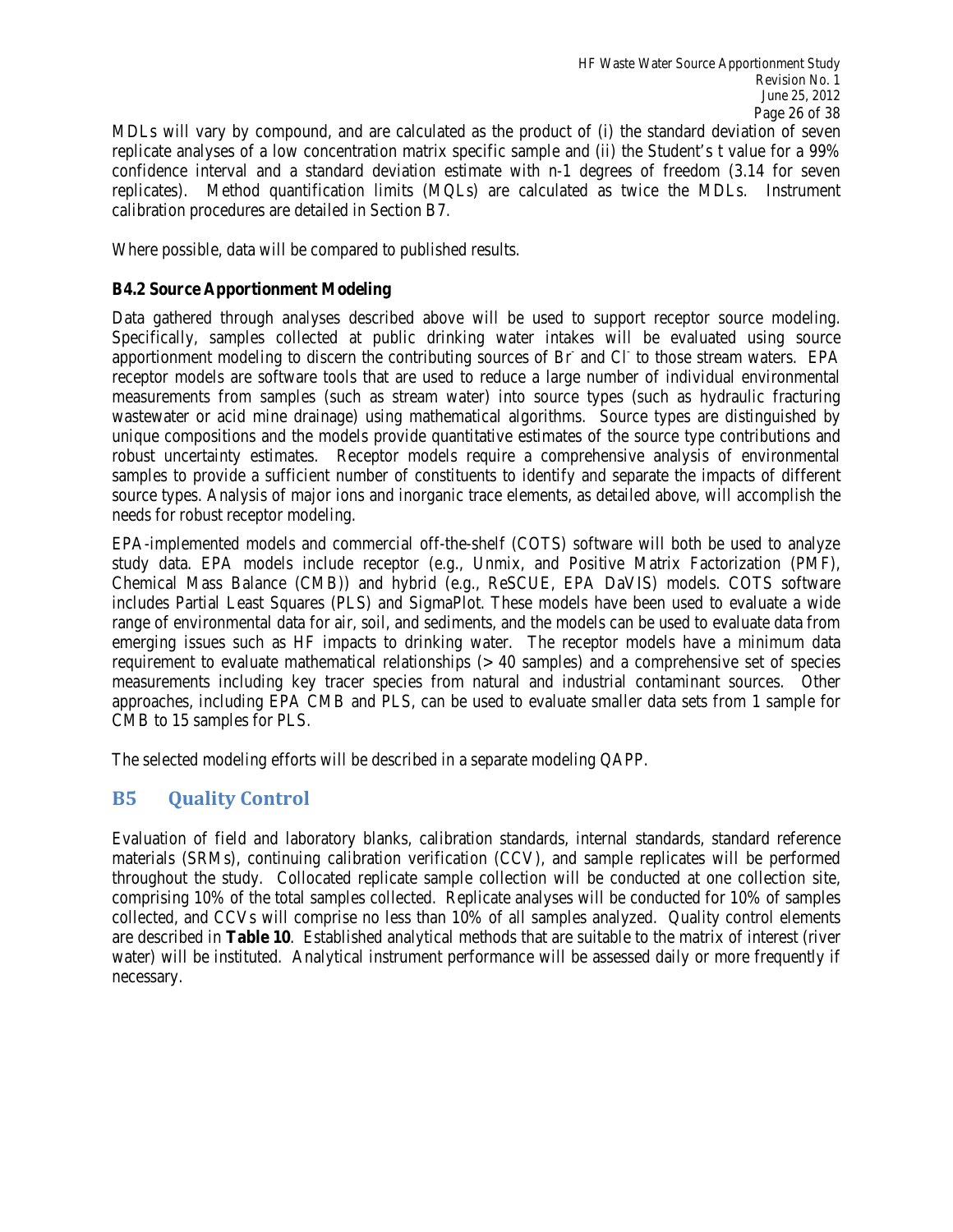| <b>QC</b> Check                           | <b>Frequency</b>                                                | <b>Precision</b> | <b>Accuracy</b>                  | <b>Corrective Action</b>                                                                                                                                                                                                                                                                                                                        |
|-------------------------------------------|-----------------------------------------------------------------|------------------|----------------------------------|-------------------------------------------------------------------------------------------------------------------------------------------------------------------------------------------------------------------------------------------------------------------------------------------------------------------------------------------------|
| Calibration                               | At the<br>beginning of<br>each analytical<br>session            | RSD < 15%        | $r^2 > 0.99$                     | Samples will not be analyzed<br>until calibration achieves<br>criteria                                                                                                                                                                                                                                                                          |
| Standard<br>Reference<br>Materials        | At the<br>beginning and<br>end of each<br>analytical<br>session | RSD < 15%        | $\pm 15\%$ of<br>certified value | Samples will not be analyzed<br>until calibration achieves<br>criteria. All valid samples will<br>be bracketed by SRM that<br>meet criteria.                                                                                                                                                                                                    |
| Laboratory<br><b>Blank</b>                | At the<br>beginning and<br>end of each<br>analytical<br>session | N/A              | $<$ MQL                          | Inspect the system and make<br>any necessary repairs;<br>reanalyze the blank; recalibrate<br>the instrument if criteria are<br>not achieved. All valid<br>samples will be bracketed by<br>blanks that meet criteria.                                                                                                                            |
| Continuing<br>Calibration<br>Verification | 10% of<br>analyses                                              | RSD < 15%        | $\pm 15\%$ of<br>certified value | Inspect the system and make<br>any necessary repairs;<br>reanalyze the standard;<br>recalibrate the instrument if<br>criteria are not achieved. All<br>valid samples will be bracketed<br>by SRM that meet criteria.                                                                                                                            |
| Internal<br>Standard<br>Addition          | 100% ICP-<br>OES and HR-<br><b>ICP-MS</b>                       | RSD < 15%        | $\pm 15\%$ of<br>certified value | Review data and known<br>interferences; if interference is<br>present, describe in logbook<br>and notebook, and flag<br>recovery; if no known<br>interference is present, inspect<br>instrument and analyze a<br>laboratory blank and a<br>laboratory check-standard;<br>reanalyze sample. Sample data<br>is valid only when QC is<br>achieved. |
| Laboratory<br>Replicates                  | $10\%$ of<br>analyses                                           | RSD < 15%        | N/A                              | Inspect instrument and analyze<br>a laboratory blank and a<br>laboratory check-standard;<br>reanalyze sample. All valid<br>samples will be bracketed by<br>SRM that meet criteria.                                                                                                                                                              |

#### **Table 10. Analytical Quality Control Elements**

 The instrument detection limit (IDL) will be determined by the concentration of each analyte in laboratory blank solutions, and is equal to three times the standard deviation of the analyte concentration in blank solutions. The method detection limit (MDL) will be determined for each analyte at a 99 percent level of confidence that the concentration of the analyte is greater than zero, as detailed in section B4.

Sample data will be considered valid only if analyte concentrations are measured above the MDL and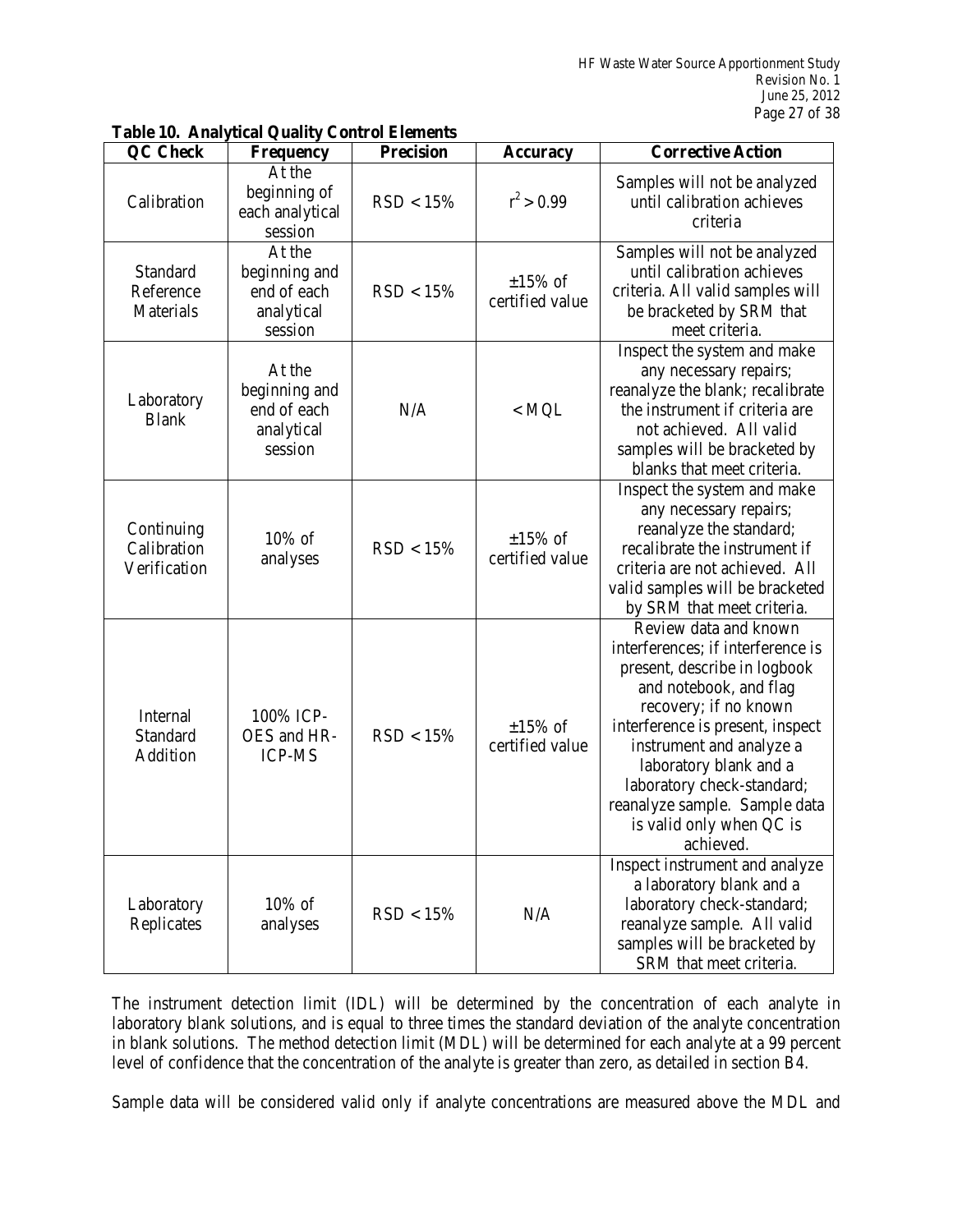within the acceptable method range. The acceptable method range will be determined by the linearity of calibration standards, and is not to exceed the highest concentration standard nor be less than the lowest concentration standard. In addition to these measurement requirements, data will be considered valid if it meets all data quality objectives (DQOs) set for each of the data quality indicators detailed in section D3.

 In addition to the analyses performed, 500 mL of each sample will be archived. Archived samples will be considered "working archives", available for future analysis by approved laboratories. Archived samples will be filtered (0.2-0.45  $\mu$ m, Teflon membrane) and stored in a locked refrigerator kept at 4 $\degree$ C.

### **B6 Instrument/Equipment Testing, Inspection, and Maintenance**

 performance specifications (as noted in instrument manuals), and to ensure that this study's DQOs are instrument maintenance log book will be maintained in the laboratory with each instrument. All As noted in their respective SOPs, routine maintenance will be conducted and preventative maintenance will be scheduled as needed on the IC, ICP-OES, HR-ICPMS, and TIMS, based on the requirements for the analytes of interest. Instruments will be officially inspected annually. Any deficiencies found during instrument inspections will be remedied to ensure that the instrument meets manufacturer's instrument met. Spare parts for each instrument will be located in their laboratories or will be ordered as needed. An maintenance activities and problems will be documented in instrument logbooks.

 sensitivity, and linear response will be monitored and adjusted daily per instrument manufacturer operating manuals as referenced in their respective SOPs. Performance issues, troubleshooting and remedies taken will be noted in the instrument logbook. Instrument performance will be monitored daily and may require system maintenance including cleaning and troubleshooting. Monitoring of chromatographic and mass spectral peak shapes, instrument apparent specifications. Each instrument's criteria for proper performance can be found in the manufacturer's

### **B7 Instrument Calibration and Frequency**

 IC, ICP-OES, HR-ICPMS, and TIMS will be used to measure elements, ions, and isotopes of interest in the sample fluids. Each instrument has unique optimal operating conditions, and the initial conditions will be based on each instruments SOP specifications.

 Calibrations will be conducted using at least five (5) concentrations of analyte. The range of by QA replicate analysis or calibration check standards. Instrument calibrations will be documented in For each instrument, calibrations will be conducted using certified multi-element standards. Each instrument will use the manufacturer-provided software to implement its calibration. The calibration processes are described in the appropriate methods and SOPs: NERL SOP ECAB-098.1, NERL SOP ECAB-131.0, NERL SOP ECAB-140.0, and USGS SOP YMPB-USGS-GCP-12 R0 (see Appendix A). concentrations will be analyte and instrument dependent. Element specific retention times and calibration curves will be conducted prior to each analytical session and will be performed additionally as required instrument output data files.

 All instruments will be maintained according to the manufacturers' maintenance specifications. Balances weights. The HR-ICPMS lab manager verifies the accuracy and precision of pipettes, calibrated annually according to Eppendorf guidelines, and records the results in a laboratory notebook. If a pipette fails, it is returned to the vendor for repair and calibration. Sample storage unit (refrigerators and freezers) will be calibrated and certified annually by an outside vendor and will be routinely checked with certified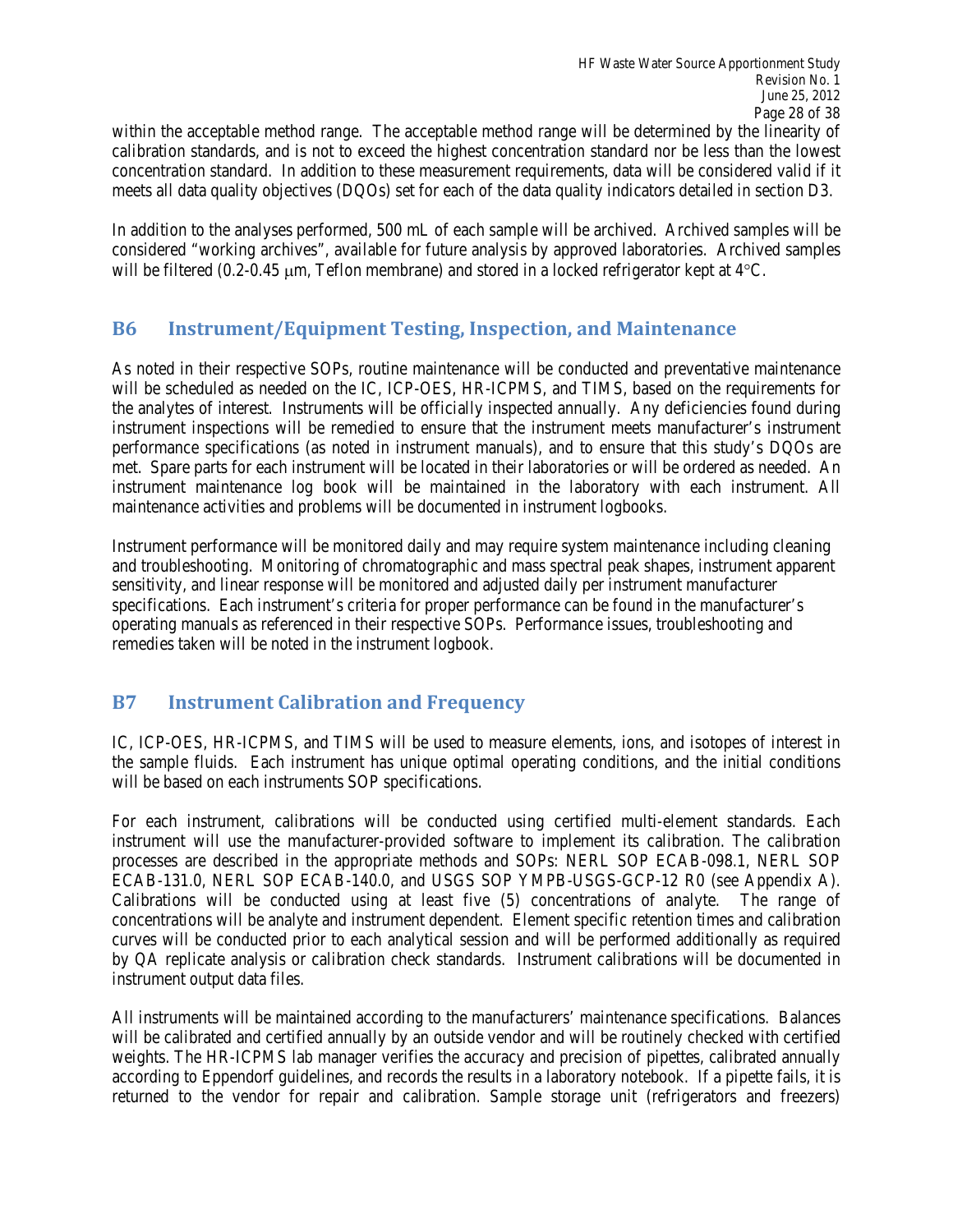NIST traceable temperature recorders. If any sample storage unit fails, samples will be moved to a working unit until the failed unit is fixed or replaced. temperatures will be continuously monitored and recorded using Dickson (Addison, IL) model FT520

### **B8 Inspection/Acceptance of Supplies and Consumables**

 preparations, reagent, and chemical lot numbers will be recorded in sample and standard preparation log Reagents will be purchased of the highest purity required to fulfill laboratory requirements. Standard books or in laboratory notebooks. Supplies, equipment, and consumables may include, but are not limited to, the following.

#### B8.1 Field Equipment

- Isco samplers
- Sample bottles
- Solar arrays
- Batteries
- YSI Multi-probe
- HOBO Sondes
- Swoffer velocity probe
- Barcode scanner
- Coolers with ice

#### B8.2 Laboratory Consumable Supplies

- Pipette tips
- Beakers, volumetric flasks
- 1 L polypropylene bottles
- 15 mL polyethylene centrifuge tubes
- Lab tape
- Permanent markers
- Powder-free vinyl clean room gloves

#### B8.3 Laboratory Equipment

- Class 100 clean room
- Class 100 exhausting hood
- Class 100 clean bench
- Microgram balance
- 2000 g balance
- Variable volume standard pipettors  $(0.5 -10 \mu L, 20 -200 \mu L, 100 -1000 \mu L)$
- Refrigerators with locks and temperature monitoring devices
- Milli-Q water purification system
- Ion chromatograph (Dionex ICS-2000, or equivalent)
- Inductively coupled plasma optical emissions mass spectrometer (PerkinElmer 4300DV, or equivalent)
- High resolution magnetic sector field inductively coupled plasma mass spectrometer (Thermo Finnigan E2, or equivalent)
- Thermal ionization mass spectrometer (VG-MM54E, or equivalent)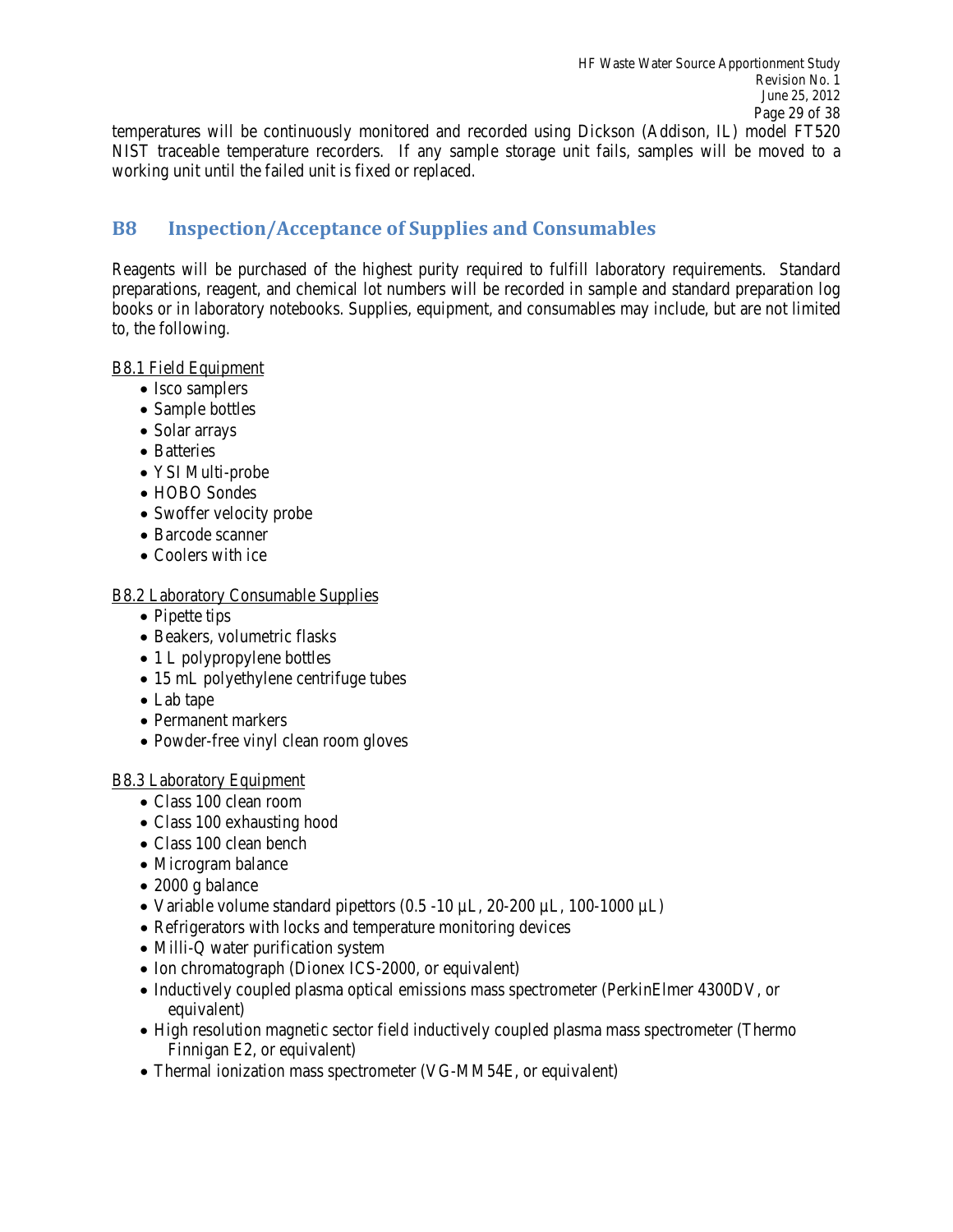B8.4 Chemicals and Reagents

- Optima grade nitric acid
- ASTM Type II water (Millipore Water, R 18.2 MΩ⋅cm)
- Liquid argon
- Calibration standards, as noted in each analytical SOP

### **B9 Non-Direct Measurements**

 will provide inter-laboratory comparison of measurements and provide an estimate of accuracy. Other stable isotope ratios, such as O, H, and C also can be determined at the USGS in Denver, Co. If these The strontium (Sr) isotopic composition of samples will be analyzed at the USGS laboratory in Denver, Colorado under the direction of Dr. Zell Peterman, as described in the YMPB USGS Technical Procedure: Rb-Sr Isotope Geochemistry (YMPB-USGS-GCP-12, R0) document. Clean laboratory facilities will be used for sample preparation prior to analyses using TIMS. The  ${}^{87}Sr/{}^{86}Sr$  ratio of each sample will be determined within an uncertainty  $(2 SD)$  of  $\pm 0.00002$ . Additionally, the Sr concentration will be determined using HR-ICPMS with a RSD <5%. The USGS determination of Sr concentrations data prove useful, this QAPP will be amended to include the appropriate SOPs and QA/QC documentation.

### **B10 Data Management**

Data will be managed according to the NERL IIQMP's (2005) Section 8 and Appendix  $6^{(2)}$ . A daily Estimates of uncertainty will also be included where appropriate. Data acquired under computer control, will be recorded in electronic spreadsheets, and maintained on at least one hard drive. Electronic data and information will be cross-referenced in the hardcopy notebook(s). Electronic data will be automatically Kovalcik, will be responsible for data processing and compilation. Data that has been passed through laboratory notebook will be maintained to document all experiments conducted, including information regarding sample identification, masses, volumes, standards concentrations, and sample calculations. backed up weekly to access-restricted servers by the National Computer Center (NCC), as per usual at EPA RTP. Data will be processed using SAS. Ali Kamal, Ram Vedantham, Matthew Landis and Kasey Quality Assurance will be posted to an access-restricted virtual drive to be available to the national EPA HF Study team.

## **SECTION C. ASSESSMENT AND OVERSIGHT**

### **C1 Assessments and Response Actions**

 This project will have a Technical Systems Audit (TSA) and a Performance Evaluation (PE) audit analyses will be reported to the HF Project Quality Assurance Manager (QAM) in the form of a report with a copy to the HEASD Quality Assurance Manager (QAM). performed at the method testing stage for each matrix. The findings and the corrective actions of the PE

 As noted earlier, data will be evaluated at the bench level by the analyst. Audits of Data Quality (ADQs) will be performed quarterly by the Division Quality Assurance Manager and a report will be submitted to Gary Norris, the HF Source Apportionment Project Manager, for further dissemination as necessary. The Principal Investigators (PIs) will independently evaluate the data as needed for reporting purposes.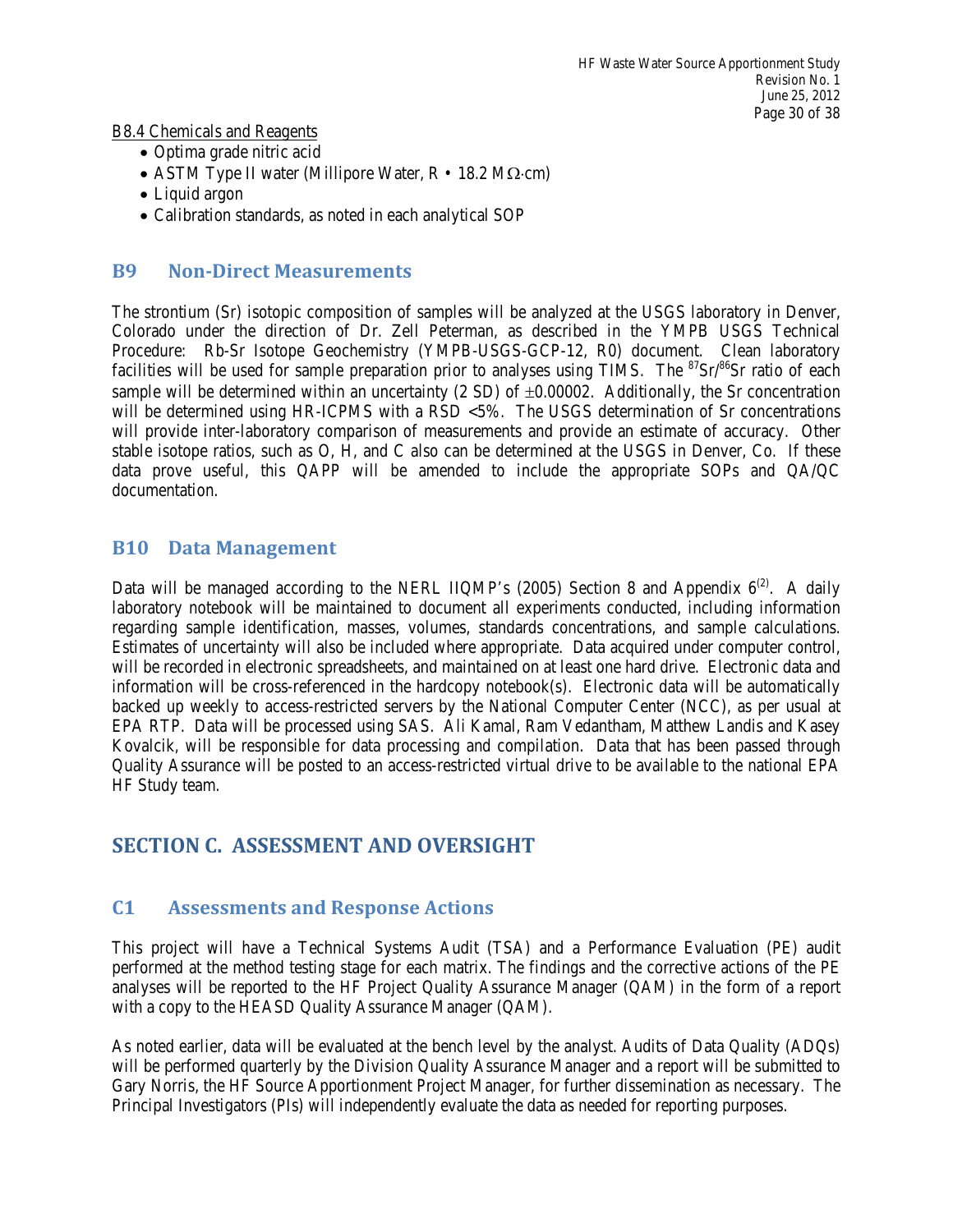A surveillance audit will be conducted during the PE by the HEASD QAM.

 A schedule of the applicable audits is listed in **Table 11**. Reports for each audit will be submitted by the auditor to the PI. If any unsatisfactory findings are identified in these audits, a response with corrective actions will be prepared by the Principal Investigator and submitted to the HF Project QAM (with a copy to the HEASD QAM). The PI shall ensure the corrective actions are performed by the due dates as indicated in the response report and provide quarterly status reports on the corrective actions to the HF Project QAM (with a copy to the HEASD QAM).

| <b>Type of Audit</b> | <b>Frequency</b>                                                                                                                                                                    | <b>Details</b>                                                                        |  |
|----------------------|-------------------------------------------------------------------------------------------------------------------------------------------------------------------------------------|---------------------------------------------------------------------------------------|--|
| <b>TSA</b>           | Conducted during method testing,<br>specifically during optimization of<br>method parameters                                                                                        | Performed by HEASD QAM                                                                |  |
| <b>TSA</b>           | Conducted during matrix sample<br>collection                                                                                                                                        | Performed by EPA Region 3 Staff<br>or HEASD QAM or appropriate<br>designee.           |  |
| <b>PE</b>            | Conducted during method testing,<br>specifically during optimization of<br>method parameters. PE samples<br>will consist of NIST SRMs with<br>analytes of interest, where possible. | Provided blind by the HEASD<br>QAM. The results will be reviewed<br>by the HEASD QAM. |  |
| Surveillance audit   | Conducted during PEs                                                                                                                                                                | Performed by HEASD QAM                                                                |  |
| ADO                  | Conducted quarterly                                                                                                                                                                 | Performed by HEASD QAM                                                                |  |

#### **Table 11. Schedule of Audits**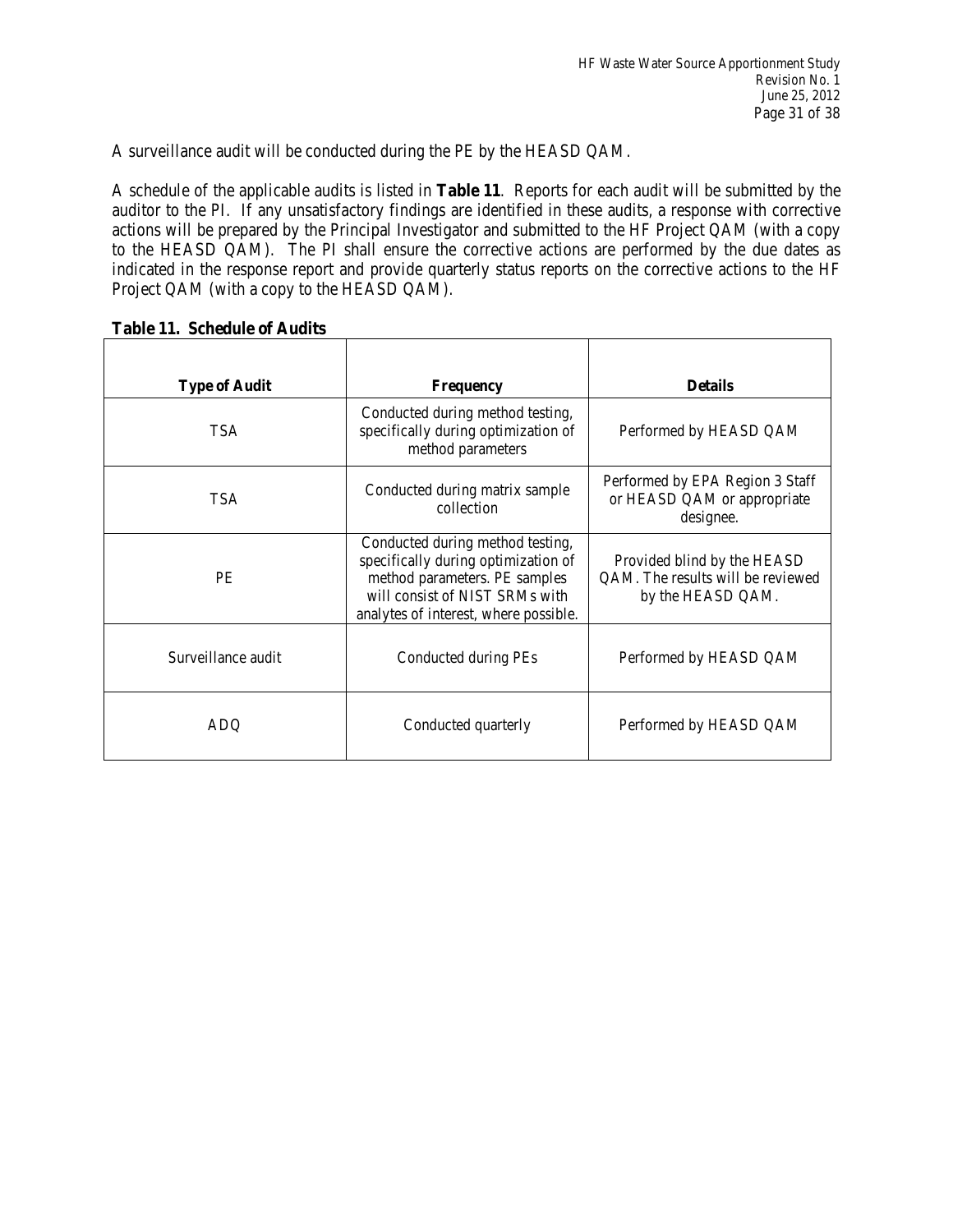#### $C<sub>2</sub>$ **Reports to Management**

 As noted in Section C1, the auditors will provide audit reports to the PI after each audit is conducted. The quarterly status reports of corrective actions will be provided to the HF Project QA Manager with a copy sent to the HEASD Division Director. Tracking and closure of unsatisfactory findings are the PI will be responsible for providing responses to any unsatisfactory findings noted in the audit reports, ADQ reports, and quarterly status reports. Audit reports, responses to audit reports, ADQ reports, and responsibility of the HEASD QAM.

Field sampling trip reports will be provided to the Project Manager.

## **SECTION D. DATA VALIDATION AND USABILITY**

## **D1 Data Review, Verification, and Validation**

 the procedural requirements of the QAPP including adhering to the criteria to accept, reject, or qualify This QAPP will inform each action of this project. All persons participating in this project will adhere to project data.

 Proper sample collection technique will be verified by the PIs and validated by other senior scientists with experience collecting trace level environmental samples.

 This QAPP will be reviewed at least annually to ensure that the project will achieve its intended purposes and the QAPP details all relevant information. All of the authors and original reviewers will participate in the annual review of the QAPP. The Principal Investigators will be responsible for ensuring that data are management team. The Principal Investigators will be responsible for the implementation of changes to of adequate quality to support this project. The project will be modified as directed by the project the project and will document the effective date of all changes made.

 It is anticipated that modifications of the project will need to be made, perhaps in a short time-frame. The disseminated to those on the QAPP distribution list by the Principal Investigator. All verification and project's management team will authorize all changes or deviations in the operation of the project. Deviations will be documented using the Deviation Report found in Appendix B, and these will be validation methods will be noted in the analysis provided in the final project report.

## **D2 Verification and Validation Methods**

 DQOs. If DQOs are not met, the project staff (Ali Kamal or Kasey Kovalcik) will confer with project Data will be reviewed by the Division QAM to verify how they were recorded, transformed, analyzed, and qualified. The Division QAM will ensure that PARCC parameters were employed (see Section A7) and the DQOs (see Section A7) achieved. The data will be validated by a senior analyst with expertise in the methodologies utilized to confirm that the DQOs were achieved and the data are appropriate to meet the goals of this project. Data will be deemed accessible if is verified and validated as having met all management (Matthew Landis and Gary Norris) and continue iterative method development.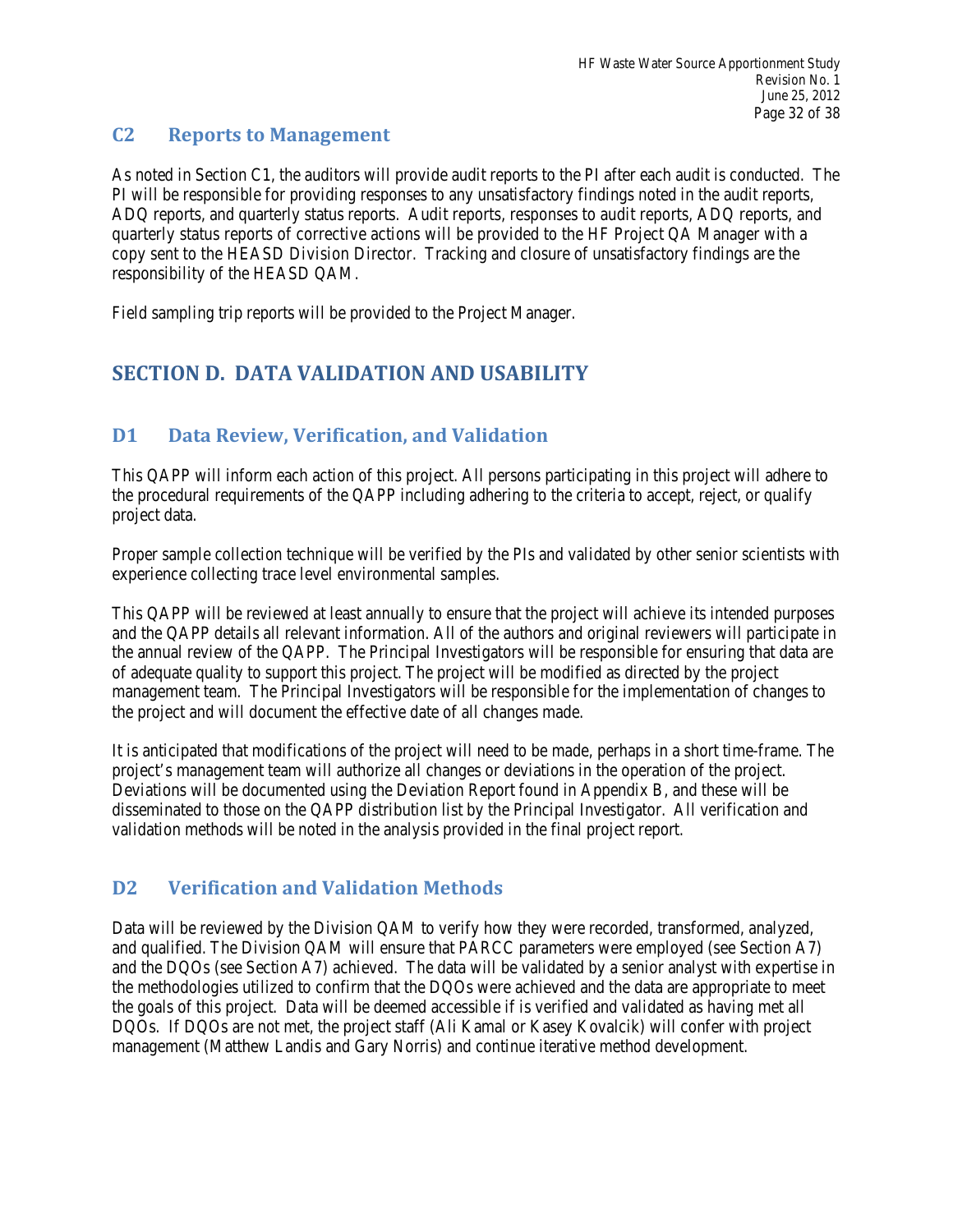### **D3 Reconciliation with User Requirements**

The calculation of data quality indicators will be based on the following equations:

#### D3.1 Precision

 Relative Standard Deviation (RSD) will be calculated and used as an indicator of precision. The following Precision will be determined through the use of field duplicates and duplicate quality control samples. The formula should be used to calculate precision:

$$
\% RSD = (s/y)^* 100\%
$$

Where:  $%$ RSD = relative standard deviation  $s =$  standard deviation y = mean of replicate analyses

 secondary source of uncertainty, such as weighing error, is larger than the standard deviation of replicate The uncertainty of a sample concentration is twice the standard deviation of replicate analyses. If a analyses, then the uncertainty of a sample concentration will reflect the larger uncertainty.

#### D3.2 Accuracy

 $95\% < \% R < 105\%$ . The following formula will be used to determine  $\% R$ : Accuracy will be assessed through the analysis of standard reference materials (SRMs). Accuracy will be recorded as the percent recovered (%R) through the method. Measurements will be deemed accurate if

$$
\%R = (C_M/C_{SRM})^*100\%
$$

Where:

 $%R$  = percent recovery

 $C_M$  = measured concentration of standard reference material

 $C_{SRM}$  = certified concentration of standard reference material

#### D3.3 Completeness

Data completeness will be expressed as the percentage of valid data obtained from the measurement system. For data to be considered valid, it must meet all the acceptable criteria, including accuracy and precision, as well as any other criteria required by the prescribed analytical method. The target completeness percentage is >90%. The following formula will be used to calculate completeness:

$$
\%C=V/n
$$

Where:  $\%C$  = percent completeness  $V =$  number of measurements judged valid  $n =$  total number of measurements

#### D3.4 Method Detection Limit

 specific samples will be substituted for the fortified reagent water to simulate the various actual sample The Method Detection Limit (MDL) will be calculated using a modified EPA method 200.7, where matrixmatrixes. The MDL is calculated by:

$$
MDL = t_{(n-1, 1-\bullet)} * S
$$

Where: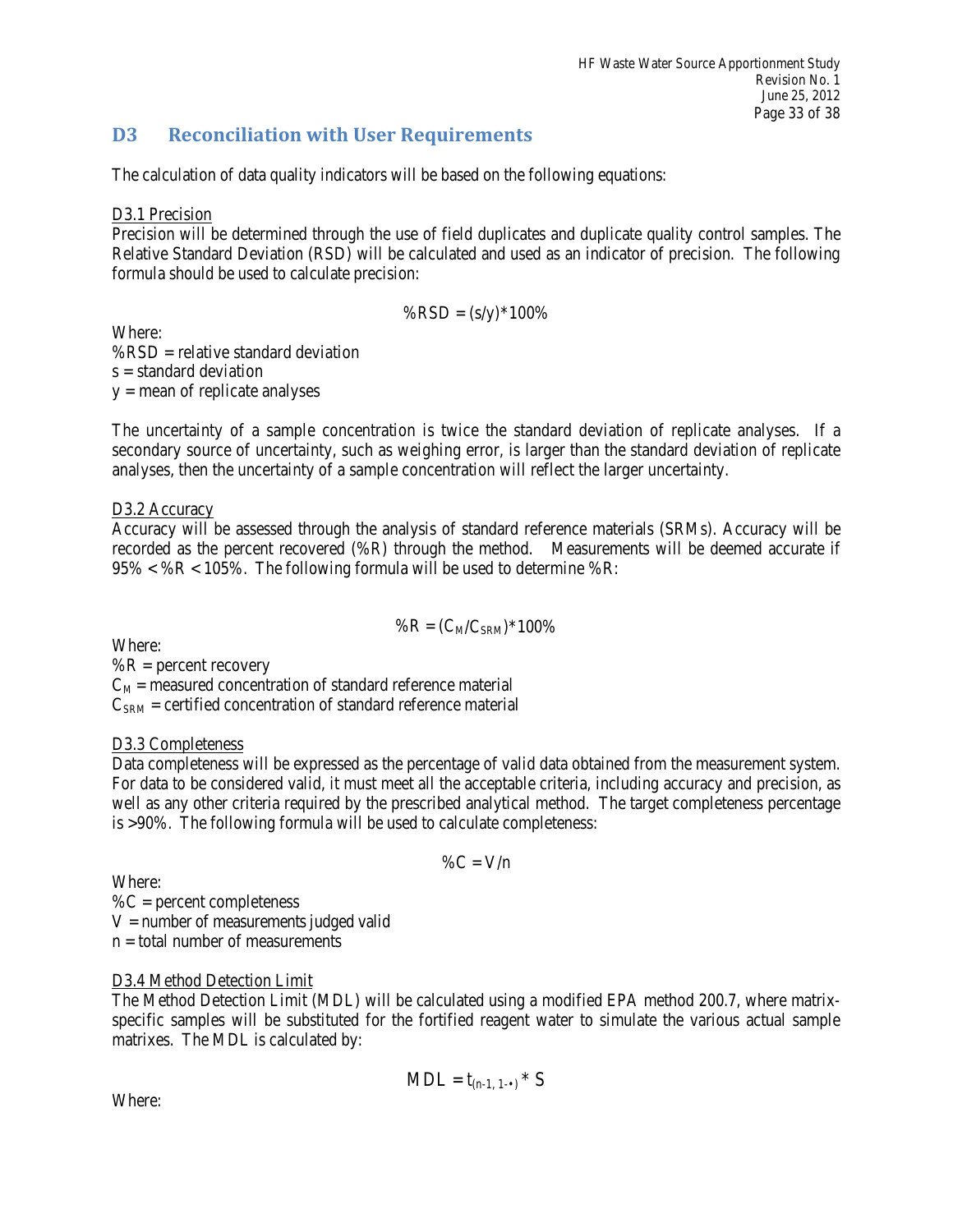MDL = method detection limit

 $t_{(n-1, 1-)}$  = Student's *t*-value for a 99 percent confidence level and a standard deviation estimate with *n*-1 degrees of freedom (3.14 for seven replicates)

 $S =$  standard deviation of seven replicate analyses

If analyses do not meet DQOs based on the criteria detailed above, the methods employed will be deemed unsatisfactory and further method development will ensue.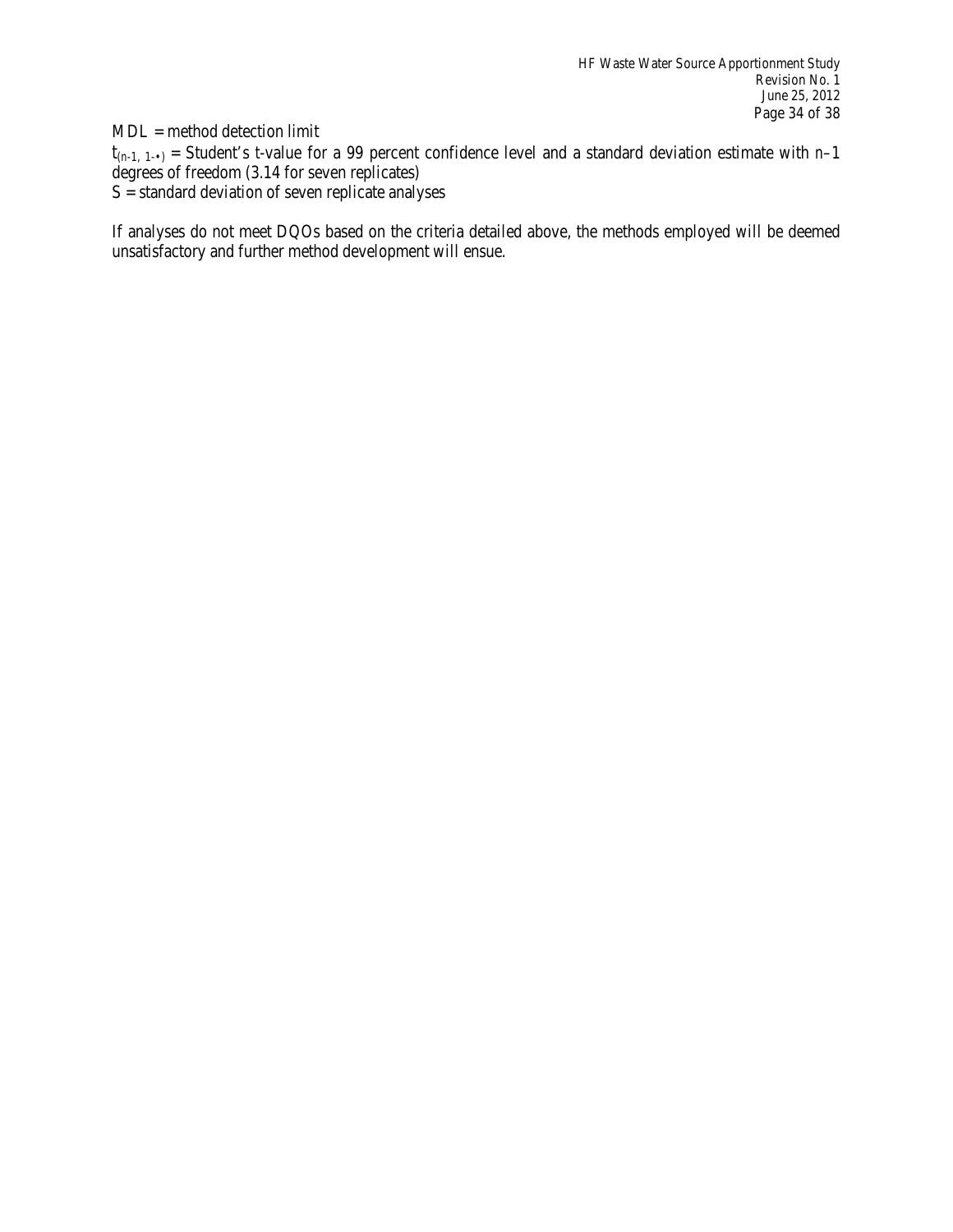## **REFERENCES**

- 1. Plan to Study the Potential Impacts of Hydraulic Fracturing on Drinking Water Resources, EPA/600/R-11/122, November 2011, Office of Research and Development, US EPA, Washington, DC.
- 2. The NERL Information Integrated Information and Quality Management Plan (IIQMP) Appendix 6 "NERL Scientific Record Keeping Policy", December 2005. <http://intranet.epa.gov/nerlintr/qa/qs.html>[URL accessed August 24, 2011].
- December of 2006, last accessed in June 2009: [Section 13.2: Paper Laboratory Records](http://dcordhqapps1.epa.gov:9876/orma/policies.nsf/f536fba05d681a598525702600653e9c/c820ee1b2ec5289385257218006abf91?OpenDocument) [URL 3. ORD Policies and Procedures Manual, Section 13.02 "Paper Laboratory Records" signed in to policy accessed August 24, 2011].
- [http://www.epa.gov/nerlesd1/gqc/pdf/epa\\_natl\\_geo\\_data\\_policy.pdf](http://www.epa.gov/nerlesd1/gqc/pdf/epa_natl_geo_data_policy.pdf) [URL accessed August 11, 4. US Environmental Protection Agency, CIO Policy Transmittal 05-022, Classification No. 2121, Policy Title: *EPA National Geospatial Data Policy*, August 24, 2005. 2011].
- 5. US Environmental Protection Agency, CIO Policy Transmittal 08-004, Classification No. CIO 2131-P-01-0, Policy Title: *EPA National Geospatial Data Policy Procedure for Geospatial Metadata Management,* October 25, 2007.<http://www.epa.gov/geospatial/docs/2131.pdf>[URL accessed August 11, 2011].
- 6. McDougall, D. et al., Guidelines for Data Acquisition and Data Quality Evaluation in Environmental Chemistry, *Anal. Chem*. 52, 2242-2249, 1980.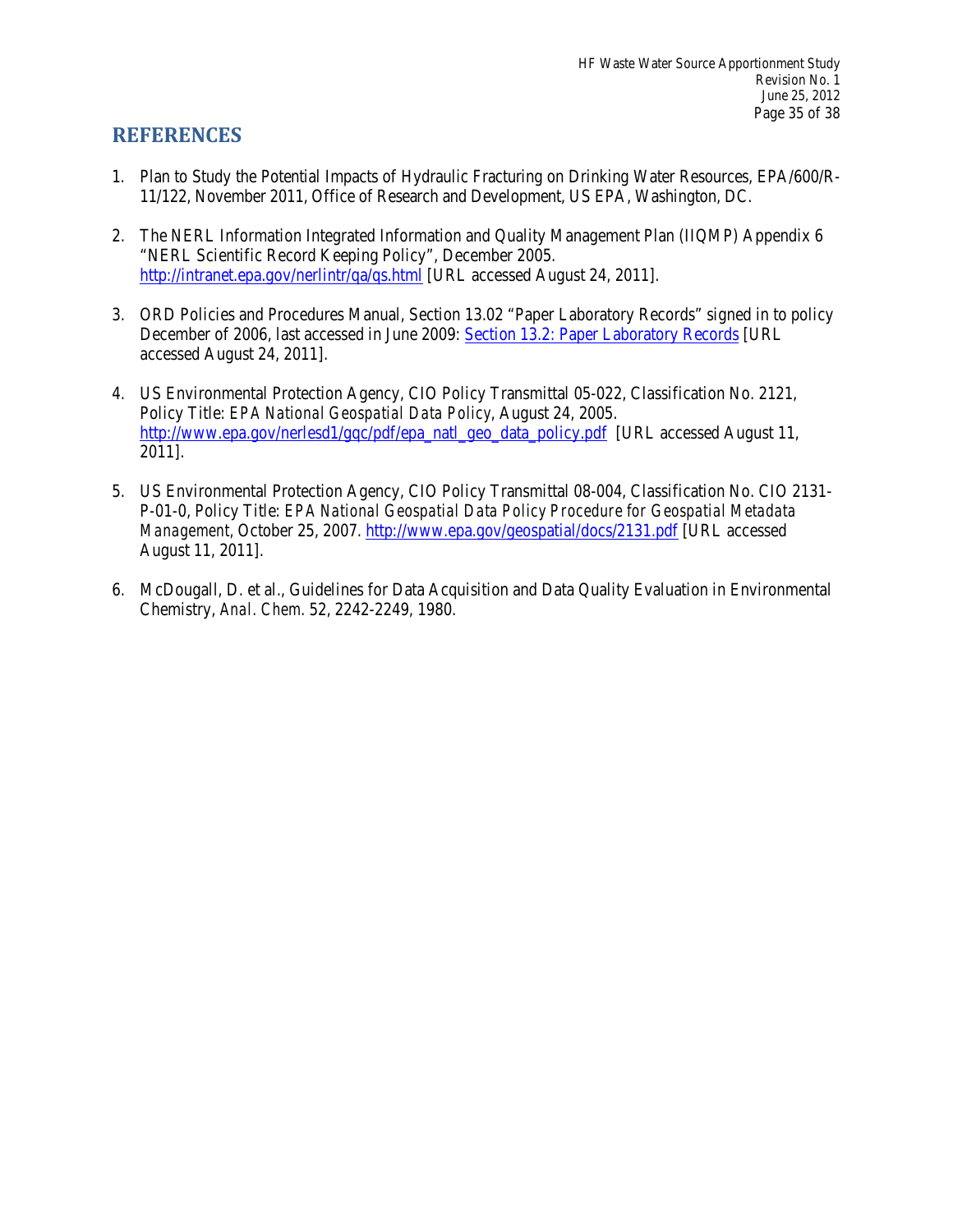| Organization       | Reference #       | <b>Title</b>                                       | <b>QAPP</b>                     | N <sub>0</sub>          | <b>Updated</b> | <b>New</b>              | <b>Comments</b>              |
|--------------------|-------------------|----------------------------------------------------|---------------------------------|-------------------------|----------------|-------------------------|------------------------------|
| <b>Responsible</b> |                   |                                                    | <b>Section</b>                  | <b>Change</b>           |                |                         |                              |
| Environmental      | ECAB-136.1        | Standard Operating Procedure for the               | A6, A7,                         |                         |                |                         | Updated inlet set-up         |
| Protection Agency  |                   | Teledyne Isco 6712 Portable Automatic              | <b>B2, B3</b>                   |                         | 区              |                         | configuration and collection |
|                    |                   | <b>Sequential Water Sampler</b>                    |                                 |                         |                |                         | sample timing                |
| Environmental      | <b>ECAB-132.0</b> | Manual Collection of Hydraulic Fracturing          | A6, A7,                         | 図                       |                |                         |                              |
| Protection Agency  |                   | <b>Wastewater Samples</b>                          | B <sub>2</sub>                  |                         |                |                         |                              |
| Environmental      | <b>ECAB-138.1</b> | Standard Operating Procedure for the               | <b>B2, B3</b>                   |                         |                |                         |                              |
| Protection Agency  |                   | Tracking of Hydraulic Fracturing Waste             |                                 |                         | 区              |                         | Updated new tracking         |
|                    |                   | Water Source Apportionment Field Study             |                                 |                         |                |                         | operations                   |
|                    |                   | Samples                                            |                                 |                         |                |                         |                              |
| Environmental      | ECAB-135.1        | Standard Operating Procedure for the YSI           | B2                              |                         | 図              |                         | Updated calibration          |
| Protection Agency  |                   | Model 556 Multi Probe System                       |                                 |                         |                |                         | procedures                   |
| Environmental      | ECAB-137.1        | Standard Operating Procedure for the HOBO          | A6, A7                          |                         |                |                         | Updated data download and    |
| Protection Agency  |                   | U24 Conductivity Logger and HOBO Data              |                                 |                         | 区              |                         | sonde launching procedure    |
|                    |                   | Shuttle                                            |                                 |                         |                |                         |                              |
| Environmental      | <b>ECAB-098.1</b> | Operation and Maintenance of the Element 2         | A6, A7,                         |                         |                |                         |                              |
| Protection Agency  |                   | High Resolution Inductively Coupled Plasma         | B3, B4,                         | 図                       |                |                         |                              |
|                    |                   | <b>Mass Spectrometry Instrument</b>                | B7                              |                         |                |                         |                              |
| Environmental      | ECAB-131.0        | Ion Chromatographic Analysis of Aqueous            | A6, A7,                         | 図                       |                |                         |                              |
| Protection Agency  |                   | Inorganic Species                                  | B <sub>4</sub> , B <sub>7</sub> |                         |                |                         |                              |
| Environmental      | <b>ECAB-140.0</b> | <b>Inductively Coupled Plasma Optical Emission</b> | A6, A7,                         |                         |                |                         |                              |
| Protection Agency  |                   | Spectroscopic (ICP-OES) Analysis of                | <b>B4</b>                       | 図                       |                |                         |                              |
|                    |                   | Elements                                           |                                 |                         |                |                         |                              |
| Environmental      | <b>ECAB-145.0</b> | Standard Operating Procedure for the Swoffer       | B2                              |                         |                |                         |                              |
| Protection Agency  |                   | Model 3000 Stream Velocity Meter                   |                                 |                         |                | $\mathbf{\overline{x}}$ |                              |
| Geological Survey  | YMPB-USGS-        | YMPB USGS Technical Procedure: Rb-Sr               | A6, A7,                         |                         |                |                         |                              |
|                    | GCP-12, R0        | <b>Isotope Geochemistry</b>                        | B4, B7,                         | $\overline{\mathbf{x}}$ |                |                         |                              |
|                    |                   |                                                    | <b>B9</b>                       |                         |                |                         |                              |

# **APPENDIX A: List of Operating Procedures**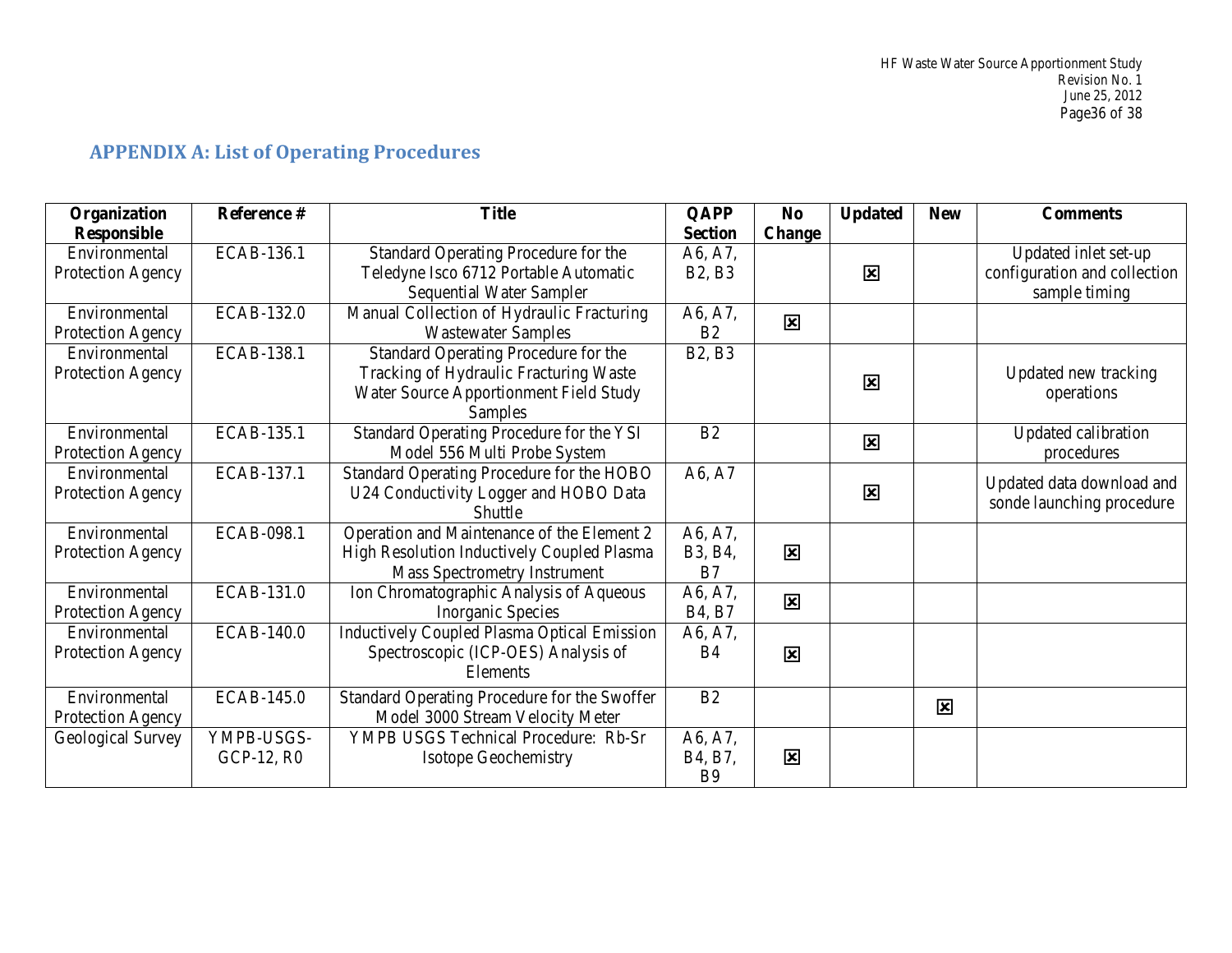### **APPENDIX B: Quality Assurance Project Plan Deviation Report**

QAPP TITLE AND DATE: QAPP for Hydraulic Fracturing Waste Water Source Apportionment Study

DEVIATION NUMBER:

DATE OF DEVIATION:

DESCRIPTION OF DEVIATION:

CAUSE OF DEVIATION:

IMPACT OF DEVIATION ON THE PROJECT:

CORRECTIVE ACTION:

ORIGINATED BY:

|                                                  | Date |
|--------------------------------------------------|------|
| <b>ACKNOWLEDGED BY:</b>                          |      |
| <b>ECAB Branch Chief, Principal Investigator</b> | Date |
| <b>HEASD Quality Assurance Manager</b>           | Date |

**Required Distribution: All individuals listed in Table 1 of Section A4.**